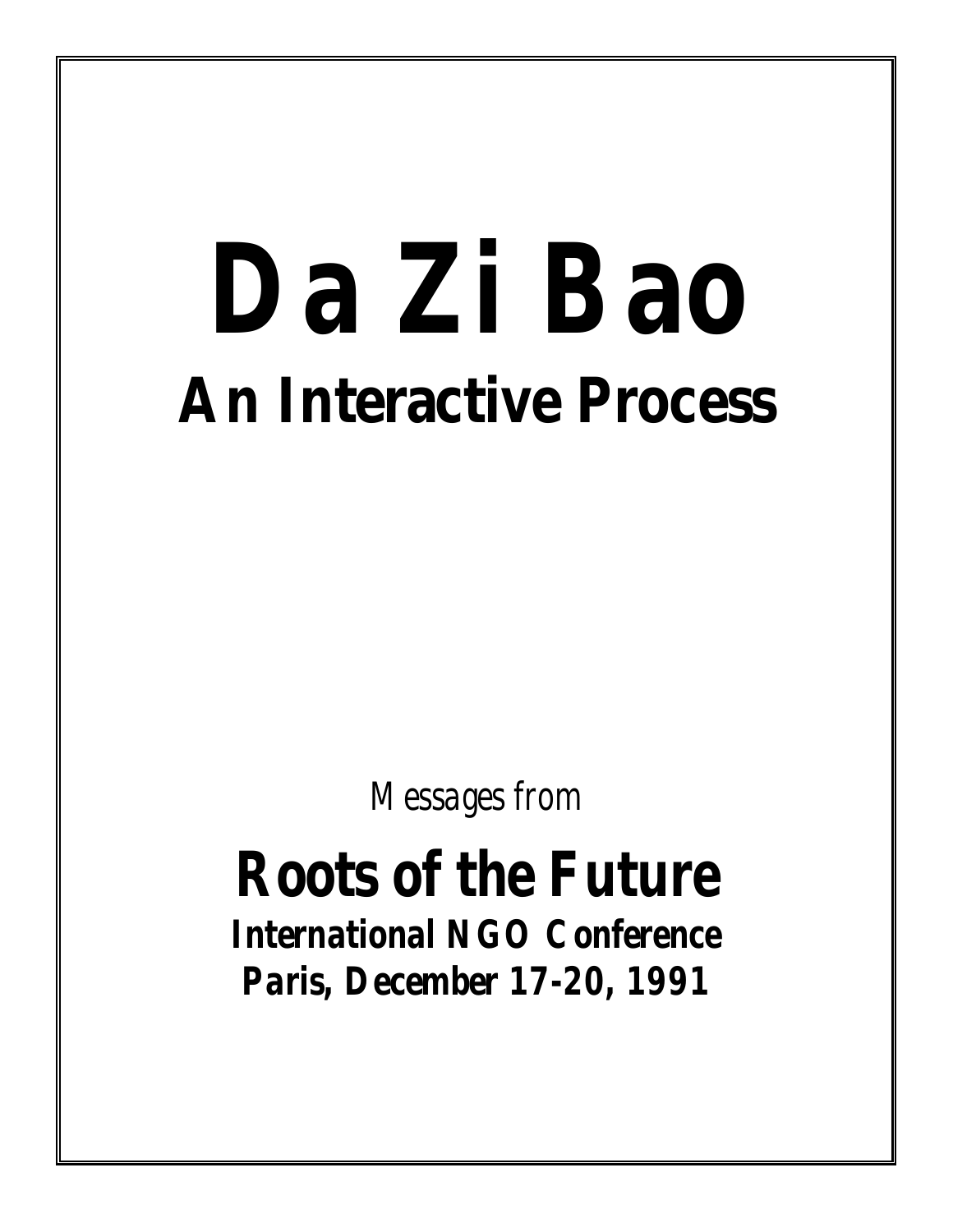# **Contents, by Key Word**

| $\bf{Accountability}\,\dots\dots\dots\dots\dots\,1$ |
|-----------------------------------------------------|
| Agenda 21  1                                        |
| Agriculture  1                                      |
| Air pollution  2                                    |
| Alternatives  2                                     |
| Animal Rights  3                                    |
| Arms trade  3                                       |
| Awareness  3                                        |
| Banking  4                                          |
| Beyond UNCED  4                                     |
| Biodiversity  4                                     |
| Bioregionalism  4                                   |
| Biotechnology  5                                    |
| Challenges  5                                       |
| Children  5                                         |
|                                                     |
|                                                     |
| Clearinghouse  6                                    |
| <b>Climate  6</b>                                   |
| Communautés de base  6                              |
| Communication  7                                    |
| Community 7                                         |
| Conflict resolution  7                              |
| Conservation  7                                     |
| Consumption 7                                       |
| Contradictions  8                                   |
| Cooperation  8                                      |
| Corporations  9                                     |
| Créativité  9                                       |
| Culture  9                                          |
|                                                     |
| Debt 9                                              |
| Decision making  10                                 |
| Deep Ecology  10                                    |
| 10<br>Democracy                                     |
| Desertification  10                                 |
| Development  10                                     |
| Direct action<br>10                                 |
| .<br><b>Directories</b><br>11                       |
| Droits de l'Homme<br>11                             |
| Eastern Europe<br>11                                |
| Ecological economics<br>11                          |
| <b>Economics</b><br>.<br>11                         |
| Education<br>11                                     |
| Emergencies<br>11                                   |
| Empowerment  12                                     |
| Endangered species  12                              |

| Energy $\ldots \ldots \ldots \ldots \ldots \ldots$         |  |  |  | 12 |
|------------------------------------------------------------|--|--|--|----|
| <b>Environmental History 12</b>                            |  |  |  |    |
| <b>Environmental Impact</b> 12                             |  |  |  |    |
|                                                            |  |  |  |    |
| Equity $\dots\dots\dots\dots\dots\dots\dots\ 12$           |  |  |  | 13 |
| <b>Ethics</b>                                              |  |  |  |    |
|                                                            |  |  |  | 13 |
| <b>Feminism  13</b>                                        |  |  |  |    |
| Finances $\dots\dots\dots\dots\dots\dots\dots$             |  |  |  |    |
| Food  13                                                   |  |  |  |    |
| Forests $\ldots \ldots \ldots \ldots \ldots \ldots$        |  |  |  | 14 |
|                                                            |  |  |  | 14 |
| GATT $\ldots \ldots \ldots \ldots \ldots \ldots \ldots 15$ |  |  |  |    |
| Gender consciousness  15                                   |  |  |  |    |
| Global Policy  15                                          |  |  |  |    |
| Gouvernement                                               |  |  |  | 15 |
| Government                                                 |  |  |  | 15 |
| Grassroots  15                                             |  |  |  |    |
| Growth  15                                                 |  |  |  |    |
| Habitat  15                                                |  |  |  |    |
|                                                            |  |  |  | 16 |
| Holistic                                                   |  |  |  | 16 |
| Human rights                                               |  |  |  | 16 |
| Human Shelter                                              |  |  |  | 17 |
| Identity                                                   |  |  |  | 18 |
| Implementation                                             |  |  |  | 18 |
| Indigenous                                                 |  |  |  | 18 |
| Information  18                                            |  |  |  |    |
| Institutions 18                                            |  |  |  |    |
| Integrity                                                  |  |  |  | 19 |
|                                                            |  |  |  | 19 |
| Land use                                                   |  |  |  | 19 |
| Language                                                   |  |  |  | 19 |
|                                                            |  |  |  | 20 |
|                                                            |  |  |  |    |
| Liaison  20                                                |  |  |  |    |
| Lifestyle  20<br><b>Marine Resources  20</b>               |  |  |  |    |
|                                                            |  |  |  |    |
| Mass involvement  20                                       |  |  |  |    |
| Media  20                                                  |  |  |  |    |
| Migration  20                                              |  |  |  |    |
| Mining $\,\ldots\ldots\ldots\ldots\ldots\ldots\,20$        |  |  |  |    |
| Mobilization  20                                           |  |  |  |    |
| Money $\,\ldots\ldots\ldots\ldots\ldots\ldots\,21$         |  |  |  |    |
| Networking 21                                              |  |  |  |    |
| NGO Conduct 21                                             |  |  |  |    |
| $NGO$ Process $\ldots \ldots \ldots \ldots \ldots 21$      |  |  |  |    |
|                                                            |  |  |  |    |
| Oceans  23                                                 |  |  |  |    |

| Participation 23                                                          |  |  |  |
|---------------------------------------------------------------------------|--|--|--|
| Peace 24                                                                  |  |  |  |
| Pollution $\ldots \ldots \ldots \ldots \ldots 24$                         |  |  |  |
| Pollution Victims 24                                                      |  |  |  |
| Population  24                                                            |  |  |  |
| Poverty/Affluence  24                                                     |  |  |  |
| Power $\dots\dots\dots\dots\dots\dots\dots\ 25$                           |  |  |  |
| Principes $\ldots \ldots \ldots \ldots \ldots 25$                         |  |  |  |
| Principles $\ldots \ldots \ldots \ldots \ldots 25$                        |  |  |  |
| Priorités  25                                                             |  |  |  |
|                                                                           |  |  |  |
| Property rights $\ldots \ldots \ldots \ldots 26$                          |  |  |  |
| Recycling $\ldots \ldots \ldots \ldots \ldots 26$                         |  |  |  |
|                                                                           |  |  |  |
| <b>Religion  26</b>                                                       |  |  |  |
| <b>Resources 26</b>                                                       |  |  |  |
| <b>Rêves</b> 26                                                           |  |  |  |
| <b>Rivers</b> 27                                                          |  |  |  |
|                                                                           |  |  |  |
| Solidarity  27                                                            |  |  |  |
| South-South  27                                                           |  |  |  |
| South/North  27                                                           |  |  |  |
| <b>Spirituality</b> 27                                                    |  |  |  |
| Stratégie  27                                                             |  |  |  |
| Strategy $\ldots \ldots \ldots \ldots \ldots \ldots 28$                   |  |  |  |
| <b>Sustainable Communities  28</b>                                        |  |  |  |
| Taboo issues 28                                                           |  |  |  |
| $Technology \ldots \ldots \ldots \ldots \ldots 28$                        |  |  |  |
| Tourism $\ldots \ldots \ldots \ldots \ldots 28$                           |  |  |  |
|                                                                           |  |  |  |
| Trade  29                                                                 |  |  |  |
| $\text{Traffic}\ldots\ldots\ldots\ldots\ldots\ldots\ldots\ldots\text{29}$ |  |  |  |
| Transnationals  29                                                        |  |  |  |
| Transportation  29                                                        |  |  |  |
| Values 30                                                                 |  |  |  |
| Vegetarianism 30                                                          |  |  |  |
| <b>Visions</b> 30                                                         |  |  |  |
|                                                                           |  |  |  |
| Waste  31                                                                 |  |  |  |
| Water  32                                                                 |  |  |  |
|                                                                           |  |  |  |
| <b>Youth  33</b>                                                          |  |  |  |
|                                                                           |  |  |  |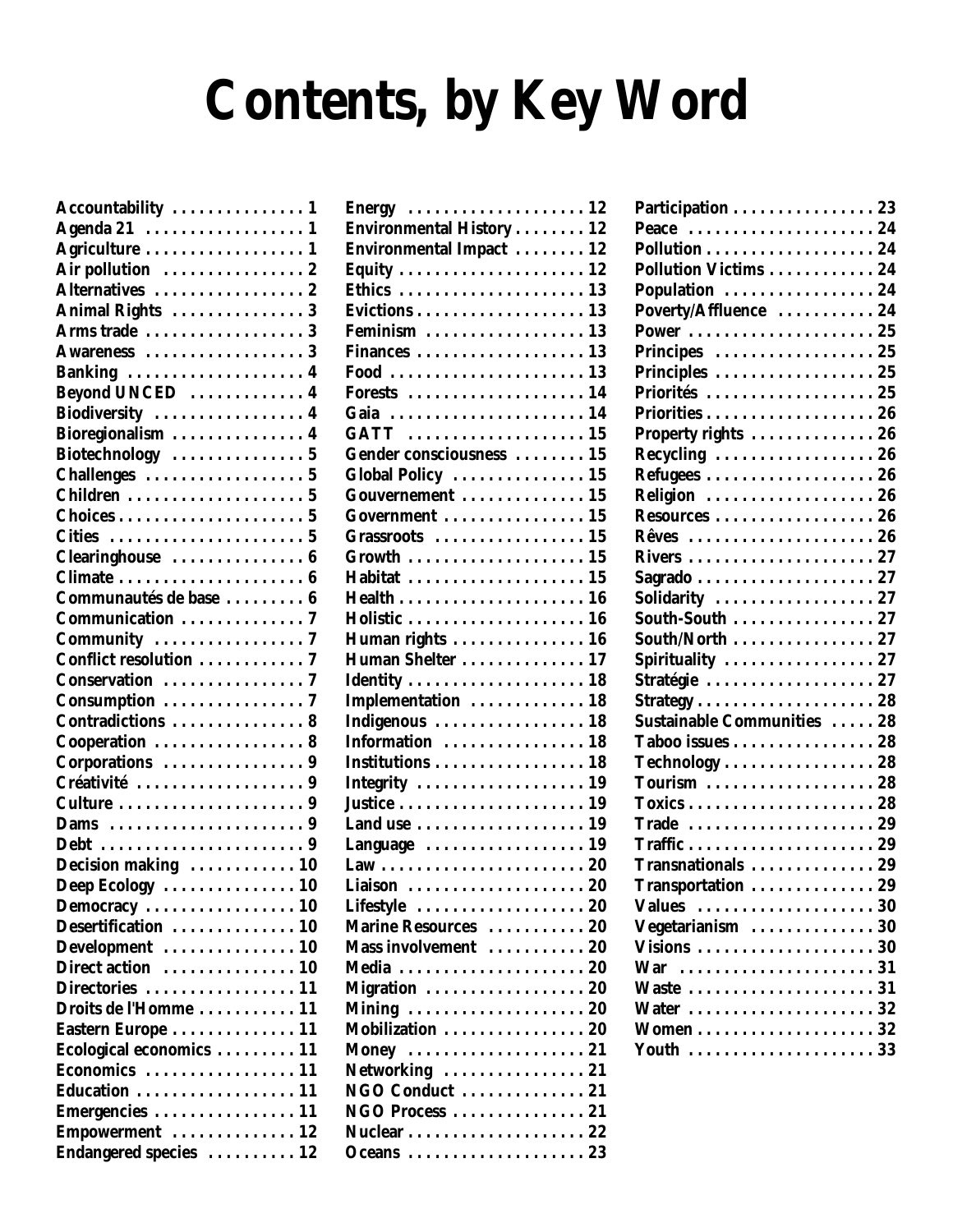# **Accountability**

### **Corporate environmental accountability**

Agenda Ya Wananchi & Agenda 21 should call on all governments to enact Community Right-to-Know Laws, requiring all corporations to file publicly available reports on the toxic and hazardous chemicals they use and release to the environment. Such laws will help foster citizen-based corporate accountability. Jack Doyle, Friends of the Earth, U.S.A., USA

### **Multinational Liability**

While we discuss issues allied to Earth Summit, let us not forget that even after seven years of struggle, half a million Bhopal gas victims have benn denied justice so far. In a world where globalisation of ecenomies is the new religion, what form of liabilities and responsibilities must multinationals work under? Kill and have their share prices swell up? Please insist on bringing this on the Earth Summit agenda if you think Bhopal's must not happen. Vinod Raina, EKLAVYA, INDIA

# **Agenda 21**

### **Agenda - Femmes**

Read the women's agenda 21! Lisez l'agenda 21 des femmes! Leye el agenda 21 de las mujeres! (Adressez-vous à Bella Abzug pour une copie) Marie-Odile Junker, Cultural Survival/Woman for a Healthy Planet, CANADA

### **Meet on Agenda 21**

To all NGOs South and North working on Agenda 21 position on sustainable agriculture. A draft 12-point plan exists. This is an appeal to meet all interested NGOs, at 6.15PM at the press desk, Tuesday. Alistair Smith, Farmer's Link, UK

### **Réunion pour "Agenda 21"**

A toutes ONGs du sud et du nord qui travaillent sur une position "Agenda 21" sur l'agriculture durable/autonome. Un texte de 12 demandes existe - à discuter. Appel à tous interesses: rencontre 6.15PM. Au rencontre presse, Mardi Alistair Smith, Farmer's Link, UK

### **Women's Roots of the Future**

At the women's meeting on Tuesday evening, where more than 100 women met, a call was made: We, women participants and observers of the Paris conference, ask for a stronger emphasis in the Action agendaon women's issues. We demand that the Agenda 21 that was drafted at the World's Women's Congress for a Healthy Planet (Miami, Nov. 8-12) is adopted by the conference. Suzan Orlebeke, Both Ends, NETHERLANDS

# **Agriculture**

### **"Food Matters Worldwide" Magazine**

Copies (free) of Magazine "Food Matters Worldwide" are available from the editor (Alistair Smith): the one with the flat cap and the colourful briefcase. Exemplaires (gratuits) du magazine "Food Matters Worldwide" sont disponible au chef de sa redaction (en anglais!) Alistair Smith, Farmer's Link, UK

### **"Green Food" a Healthy Option**

"Green Food" begins to be provided by some remote state farms, villages in P.R. China. This food is not polluted. To guarantee parity of food, soil, water and other environmental factors would be monitored. Traditional practices combined with new technology are adopted to cultivate resistant seeds, to use this technology for best control.

Wang Qianzhong, Chinese Association of Agricultural Sciences Societies, CHINA

### **Agriculture**

Discussion on the resolution on (organic) agriculture, still missing in the Agenda Ya Wananchi, Wednesday 18th, from 4PM to 6PM in the meeting room Youth Hostel d'Artagnan, 80, rue Vitruve, Paris 20th.

### **Agriculture Policy**

The strategy of development of world agriculture should enable the simultaneous realization of the following aims: feeding humanity, safeguarding of natural resources for future generations, safeguarding of individual and regional agricultural characteristics as well as respecting existing traditions and experiences in this field, promoting methods and health and environment. In order to achieve the above mentioned aims a complex system of international solutions accompanied by appropriate legal, economical and administrative instruments should be applied. The solutions must be preventive, stimulative and promotive. Jolanta Pawlak, Social Ecological Institute, POLAND

### **DuPont Chemical Co.**

New report available on DuPont's environmental pollution ... Hold the applause! Chapters on chemical pollution, ozone depletion, chemical plant safety and more ... Available from Friends of the Earth, 218 D Street, SE Washington, D.C. 20003, Phone 202.544.2600. Report is 112 PP W/footnotes. Jack Doyle, Friends of the Earth, U.S.A., USA

### **Engaging the TNC's in debate**

Meeting about NGO strategies vis a vis TNCs - especially those interested in engagement/dialogue - South and North. Farmers Link (UK) is working on Cargill, ICI and Rhone Poulenc. Interested parties please leave message at Hotel Arcade Cambronne (Room 542). Alistair Smith, Farmer's Link, UK

### **Environmental Education**

Your own small earth? In Holland 20 years ago a project started to show concrete alternatives for an ecological lifestyle: it is the small earth, 2 ha exhibition area. if you are interested to start a similar educational centre, we might be of help with our good experiences, the basic financing etc. Jan Juffermans, The Small Earth, NETHERLANDS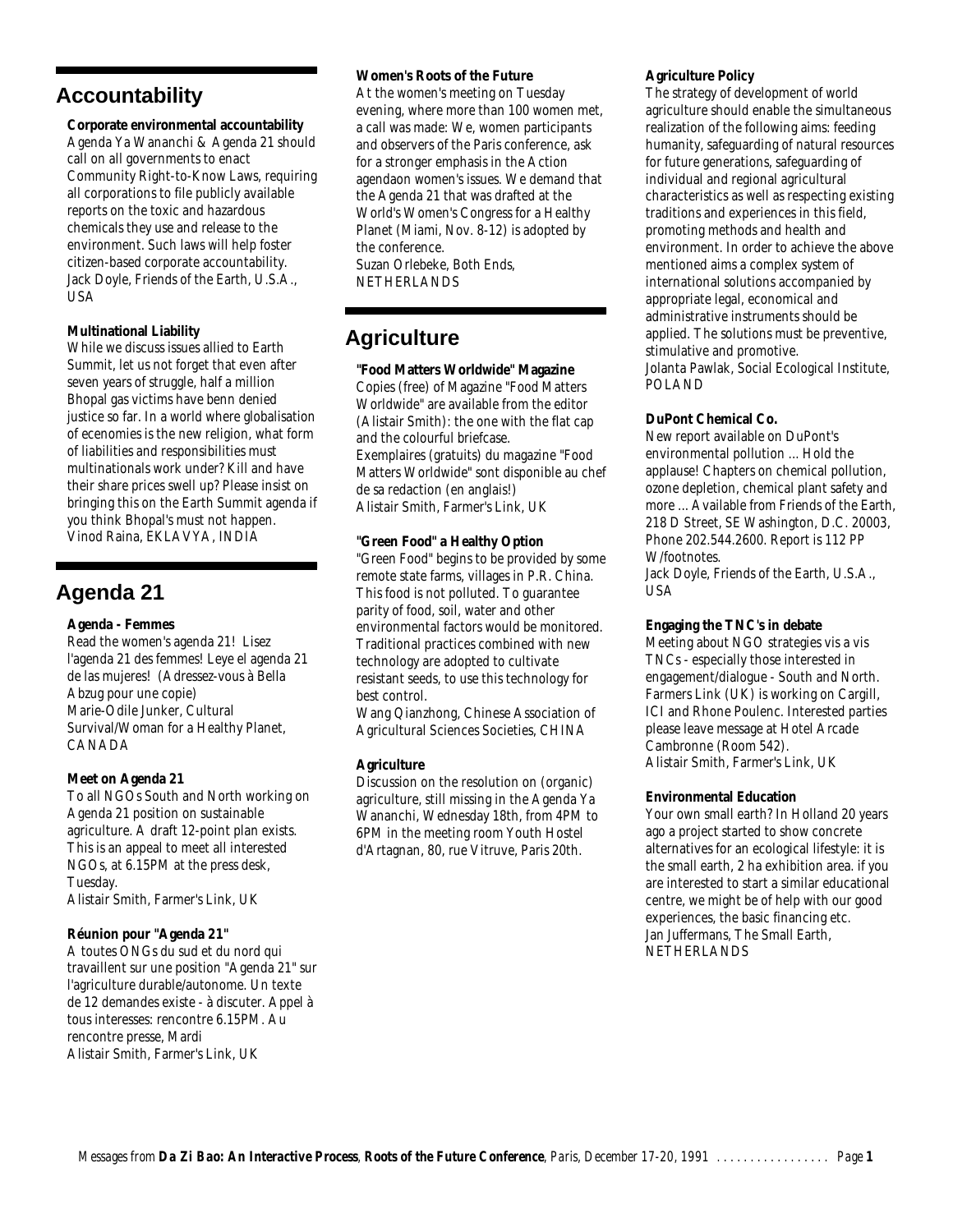### **Farmers' Household Courtgardens**

Building farmers household courtgarden in "Poverty Stricken Area" of some developing countries may be one of important measures. There are millions courtgardens in China's rural areas. Grains, vegetables, fruits, pigs, poultry, and biogas facilities have been developed with high yield, non-pollution, good income in the small plot applied eco-farming. Wang Qianzhong, Chinese Association of Agricultural Sciences Societies, CHINA

### **Fertilizer Use**

E. Navia, in her paper on 19 December 1991, said that use of fertilizers, pesticides, etc. is causing generatic erosion of the biomass. Has anyone taken into consideration the big and bumper crops that helped avoid famine in many South countries? It was all due to fertilizer and pesticide use. Let us not be ungrateful. Raziuddin Shaikh, Family Planning Association of Pakistan, PAKISTAN

### **Impact on South of reform**

Anybody interested in Ms S Muntemba's mention of the impact of the EC's cap on peasant farmers in the South - especially if you have case study information - is invited to meet at 18:15 Tuesday, upstairs at Press Desk.

Alistair Smith, Farmer's Link, UK

### **Oceans**

The World Bank helps the poor countries of the South to develop aquaculture to produce prawns which are exported to Japan and the USA. The development of aquaculture replaces paddy cultivation of rice which the poor countries peoples eat. Kocherry Thomas, National Fisherman's Forum, INDIA

### **Organic Farming**

When people take up the task of tilling the soil to produce food, they must also adopt a conscious attitude to protect the environment. When someone makes use of land, that person must be aware of the natural relationship between soil, plant and animal. This understanding is the foundation of natural farming - a sustainable farming system we refer as organic farming. This relationship needs to be bought into the deliberations of this conference more emphatically. John Njoroge, Kenya Institute of Organic Farming, KENYA

### **Promoting Eco-Farming to Intensive** Agricult.

Promoting eco-farming to intensive agriculture seems appropriate to some developing countries with rich labour forces. 500 eco-villages, 2000 pilot projects have improved output, environment in P.R. China. Principles of sustainable intensive; environment protection, recources-saving; integrated management, increasing land utilized-co-efficient.

Wang Qianzhong, Chinese Association of Agricultural Sciences Societies, CHINA

### **Sustainable Agriculture Meeting**

Meeting on resolutions on sustainable agriculture will be held Wednesday 18th at 4PM in the Laser Room! Alistair Smith, Farmer's Link, UK

### **The Practice of Comprehensive Agriculture**

Comprehensive Multi-storeied Agriculture is popularized in the mountain area of temperature zone in China. It contains inter-cropping, multi-cropping, battery keeping, agro-forestery, aquatic mix raising, agriculturel distribution with different altitudes, etc. And appropriate to mountain area facing challenge for limited land resources coupled with large population for increasing land utilized and output co-efficient and environmental effect. Wang Qianzhong, Chinese Association of Agricultural Sciences Societies, CHINA

### **The Prices/Organic Farming**

False competition. After 20 years bottom of development and promotion of organic farming in Holland. We stress the fact of false competition between polluting agricultural products and organic products. A Dutch report learned that with true prices the organic products will be cheaper for the customer and the society. True prices include social and environmental costs.

Jan Juffermans, The Small Earth, NETHERLANDS

### **World Agriculture Strategy**

The representatives of the Polish Independent Ecological Movements working in the framework of the Social Ecological Institute consider that it is necessary to introduce alterations to the principles of the international agricultural policy, which should become an element of ecological development.

The position of the Social Ecological Institute for "Agriculture Workshop" has Jolanta Pawlak (Poland) and Da Zi Bao. Jolanta Pawlak, Social Ecological Institute, POLAND

# **Air pollution**

### **Campaign against Smoking**

Smoking is also pollution or air especially in schools, hospitals, restaurants etc. We propose to take in our ecologic program the task of nicotine stop. The Hungarian group: E. Gergely, J. Halasz, I. Kiss, M. Koudes, E. Schmuck, P. Bonifert, Z. Csokar, J. Mayer, M. Nesmessuri, A. Sandor, L. Vit Miha'ly Nemessuri, Life Culture Club, HUNGARY

# **Alternatives**

### **Agriculture Policy**

The strategy of development of world agriculture should enable the simultaneous realization of the following aims: feeding humanity, safeguarding of natural resources for future generations, safeguarding of individual and regional agricultural characteristics as well as respecting existing traditions and experiences in this field, promoting methods and health and environment. In order to achieve the above mentioned aims a complex system of international solutions accompanied by appropriate legal, economical and administrative instruments should be applied. The solutions must be preventive, stimulative and promotive. Jolanta Pawlak, Social Ecological Institute, POLAND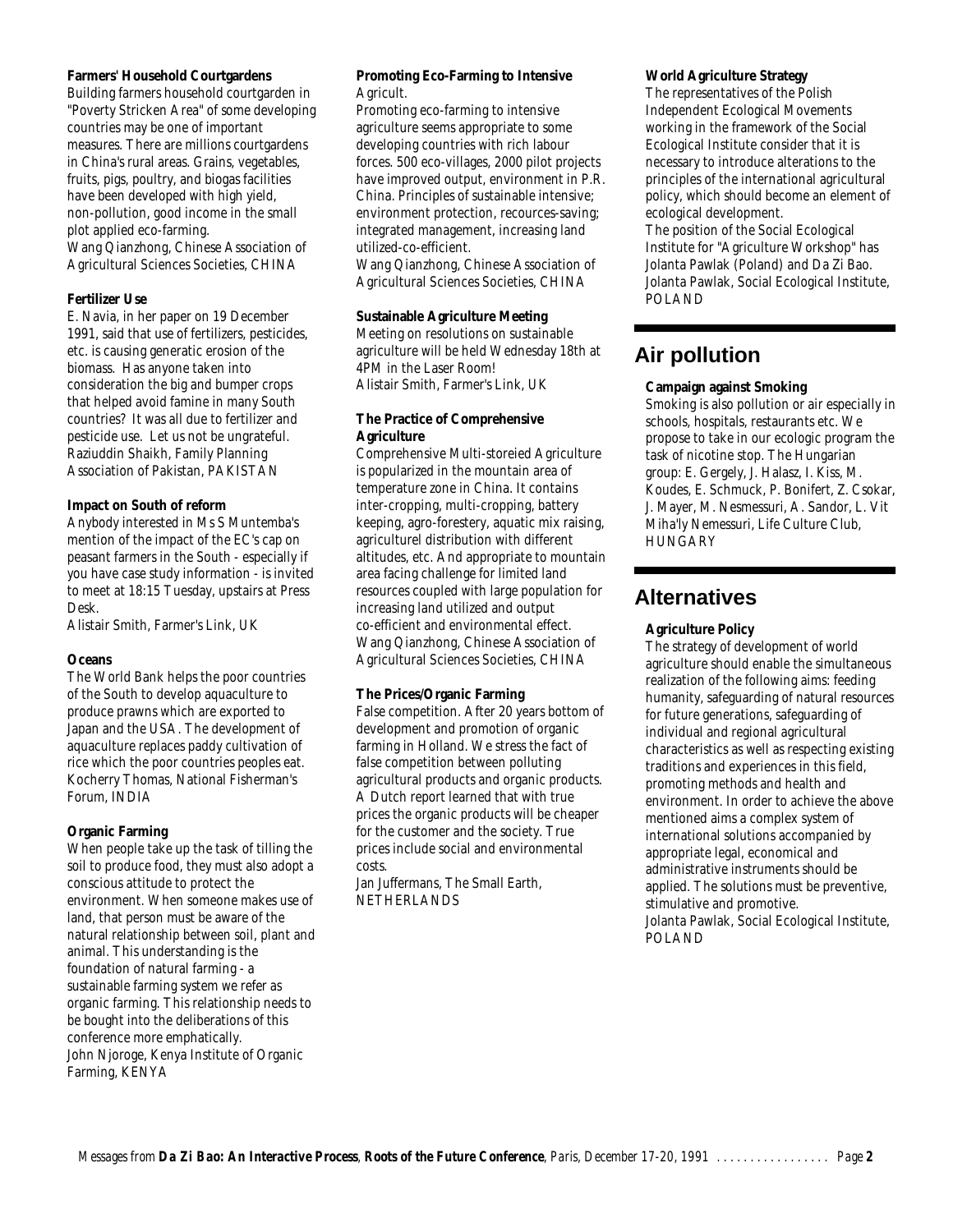### **Brundtland Buzzwords**

The primary surving buzzwords from the Brundtland Commission, "sustainable development", have been manipulated and co-opted beyond belief as seen through corporate advertising and rubber boned political reelection campaign speeches of the North. From Rio we need words that guarantee action, ones that cannot be hidden behind. I suggested for discussion: Justice between people - Justice between species - Justice between generations Douglas Gook, Caribou Horse Loggers Association, CANADA

### **Business, Money, Politics & Law**

Business makes money. Money makes politics. Politics makes law. It was always like that, and it still is. Can we change this in the future? We hope that Agenda 21 will not be the expensive memory for very rich people but also for our children. Ludmila van der Marel, Clean Air Foundation, POLAND

### **Global Alliances**

We are building a worldwide network for the creation of new ways of human interaction. We are part of the Latin American Pact for Eco-Action. Ad: Casilla 60-Sucursal 14-Buenos Aires 1405 Argentina. Fax: (541) 331 1033. Staying at Hotel Arcade Cambronne. Miguel Grinberg, Promundo Internacional, ARGENTINA

### **Let's Get Beyond Complaining**

The role of NGOs should involve more than the right to complain or the right to point out limitations within the public sector. Instead, this role should be based on the right to participate effectively by demonstrating what works and that alternative solutions are effective, economically feasible and environmentally sustainable.

Waafas Ofosu-Amaah, Worldwide Network, USA

### **Salud y Plantas Medicinales**

Trabajamos en el rescate delas Plantas Medicinales para la Atención Primaria de la Salud y su protección. Deseamos comunicarnos con otros experiencias de este tipo. Cosilla de Correo 80, (1727) Marcos Paz, Buenos Aires, Argentina Carlos Vicente, CETAAR, ARGENTINA

# **Animal Rights**

### **Gandhi and Solidarity with Living Beings**

Many people here quoted Gandhi about the simple-equitable lifestyles. We should remember that Gandhi was also vegetarian and spoke about the respect of animals (no vivisection, reducing drudgery in agriculture ...). We should introduce it in the agenda for 1992. Marinella Corregia, ITALY

# **Arms trade**

### **Essais Nucléaires**

Les essais nucléaires, et le commerce des armes doivent être considérés comme une grave pollution de l'environment et un danger immédiat et futur pour le development. Les premiers doivent être sévérement empêché, la revente successive des armes démodées perme tardes catastrophes comme celles du Liberia, de la Somalie et d'autres pays. Gisele Noublanche, Ligue Internationale de Femmes pour la Paix et la Liberté, FRANCE

### **Awareness**

### **Brundtland Buzzwords**

The primary surving buzzwords from the Brundtland Commission, "sustainable development", have been manipulated and co-opted beyond belief as seen through corporate advertising and rubber boned political reelection campaign speeches of the North. From Rio we need words that guarantee action, ones that cannot be hidden behind. I suggested for discussion: Justice between people - Justice between species - Justice between generations Douglas Gook, Caribou Horse Loggers Association, CANADA

### **Declaration of Interdependence**

We are animals who share the planet with perhaps 30 million other species. We share a common history and now a common crisis, the collapse of the clean air, water and soil. And we share a common future yet unwritten. Linked to us in a web of kinship, all living indigenous people remember this ... (to be continued) David Suzuki, (submitted by D.F. Murphy CUSO), CANADA

### **Declaration of Interdependence (Part II)**

All living beings are interdependent ... Just as physics has taught us that all creation is energy and matter interacting in an elegant dance of life, biology informs us that biological and cultural diversity are the foundation of stability ... Certain biological principles, ecologically based and morally inspired, must become fundamental elements of a new politics hope. David Suzuki, (submitted by D.F. Murphy CUSO), CANADA

### **Declaration of Interdependence (Part III)**

Economic activities that benefit the few while compromising the biological inheritance of many are inherently wrong. Environmental degradation is, in essence, an erosion of biological capital and the long value of the expenditure must be factored into any equations of economic development.

David Suzuki, (submitted by D.F. Murphy CUSO), CANADA

### **Environment**

Nobody can change the environment without changing the minds of the global human beings and no environment can be change without providing the necessary necessities to the human beings specially food, health, cloth and shelter. Millions of people on the globe are hungry and without shelter. Please help Ansar Burney Welfare Trust Pakistan in providing the food and shelter with health to the needy people and in the changing of minds to change the environment.

Ansar Burney, Ansar Burney Welfare Trust, PAKISTAN

### **Migration**

Migration of peoples has emerged as a major world dilemma. Over 100 million "people on the move". Internationally and many more in their own countries are the tragic human consequence of what UNCED is supposed to address. Most migration today of refugees and others in the direct result of environmental degradation and maldevelopment which provides no benefit for million in many lands. Should we also put this concern on our agenda?

Patrick Taran, World Council of Churches,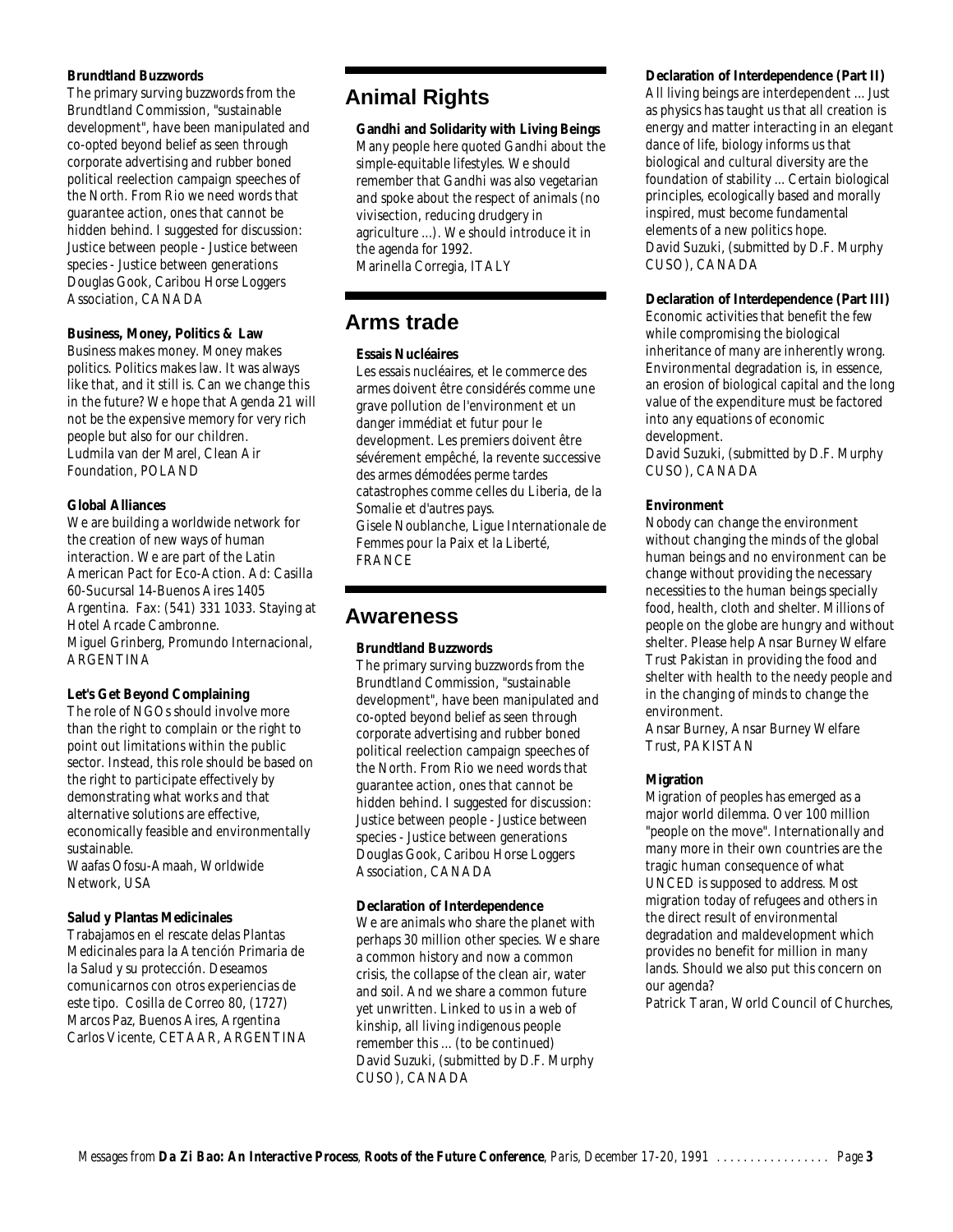### **Raising Public Awareness**

I am interested in what you do in your country to raise public awareness about development/environment/UNCED. If anyone has ideas and/or projects that have involved the general public/nonknowledgeable, non involved public), please write to Social Justice Committee of Montreal, 1250 de Maisonneur Quest, Montreal, Canada

Anne Duprat, Social Justice Committee of Montreal, CANADA

# **Banking**

### **Bank Reform**

IMF and World Bank have to be reformed in a way that they can operate in non-profit structures at regional level. Their activities should be monitored by the affected population according to social and environmental criteria. In addition their policies and projects should be subject to environmental impact assessments by an independent international institutions. The German Delegation, GERMANY

### **Banking**

The World Bank sends help but help brings destruction of land, waters and life and takes the best from us away in return. The IMF pretends to help manage our credit possibilities but lands us in worse debt situations.

Kocherry Thomas, National Fisherman's Forum, INDIA

### **Close down the World Bank**

After ten years of "reforms", the World Bank and other MDBs continue spreading environmental destruction and poverty around the world, operate in secret, and are accountable to no one. It is time to close down these institutional fossils that are structurally incapable of meeting the real needs of the world.

Naomi Kamei, Chikuyo no Tomo/Friends of the Earth Japan, JAPAN

### **Int'l Bank For Community Initiatives**

Green Forum Philippines would like to communicate with other NGOs on initiating the formation of a bank for community initiatives in sustainable development. Unless NGOs think about and establish new institutions that empower communities, our effectiveness for real change will be in doubt. Address: 3/F Liberty Bldg., Pasay Rd. Makoti, Manila, Philippines, Fax: 8183207 Philip Camara, Foundation for Community Organisation & Managment Tech., PHILIPPINES

# **Beyond UNCED**

### **After UNCED**

UNCED may not be a single conference event, but has to be established as a continuous evaluation process, at least until the year 2000. During this process, the decisions taken at Rio will be monitored and further developed at all international and national levels. This counts for governments as well as for NGOs.

Friends of the Earth International,

# **Biodiversity**

### **Biodiversity Task Force**

Desperately Seeking: Interested parties in the Biodiversity Convention. Does your NGO have a Program and/or position with respect to the Convention? If so, please contact the Task Group Stand in the Observers Room. Simone Bilderbeek & Vivianne Ramaekers, Dutch Committee for IUCN, NETHERLANDS

### **Biodiversity: not only for scientists!**

Would you like to know more about the latest negotiations on the biodiversity convention and actions NGOs can take to influence the process? Wednesday evening, 18:30. Cafe of the Youth Hostel d'Artagnan, 80 rue de Vitruve (Metro: Porte de Bagnoles) Simone Bilderbeek, IUCN - Netherlands Committee, NETHERLANDS

### **Biodiversity: humanity's test**

Biodiversity is the foundation for Earth's system of life, and the context for human nature. Today, destruction of ecosystem's is threatening Earth with a shocking mass extinction. Please support resolutions which urge preservation of biodiversity our planetary inheritance - for future generations.

George Paul, Foundation for Biodiversity, USA

### **Declaration of Interdependence (Part III)**

Economic activities that benefit the few while compromising the biological inheritance of many are inherently wrong. Environmental degradation is, in essence, an erosion of biological capital and the long value of the expenditure must be factored into any equations of economic development. David Suzuki, (submitted by D.F. Murphy

CUSO), CANADA

### **Engaging the TNC's in debate**

Meeting about NGO strategies vis a vis TNCs - especially those interested in engagement/dialogue - South and North. Farmers Link (UK) is working on Cargill, ICI and Rhone Poulenc. Interested parties please leave message at Hotel Arcade Cambronne (Room 542). Alistair Smith, Farmer's Link, UK

# **Bioregionalism**

### **Bioregional vision**

The temperate zone workshop will explore the bioregional vision for a post-industrial future. Stemming from a knowing and sacred relationship to one's home place, bioregional action diversifies according to culture and locale. Come join hands around the planet, finding home again. David Haenke, Ecological Society Project, OZARKS, USA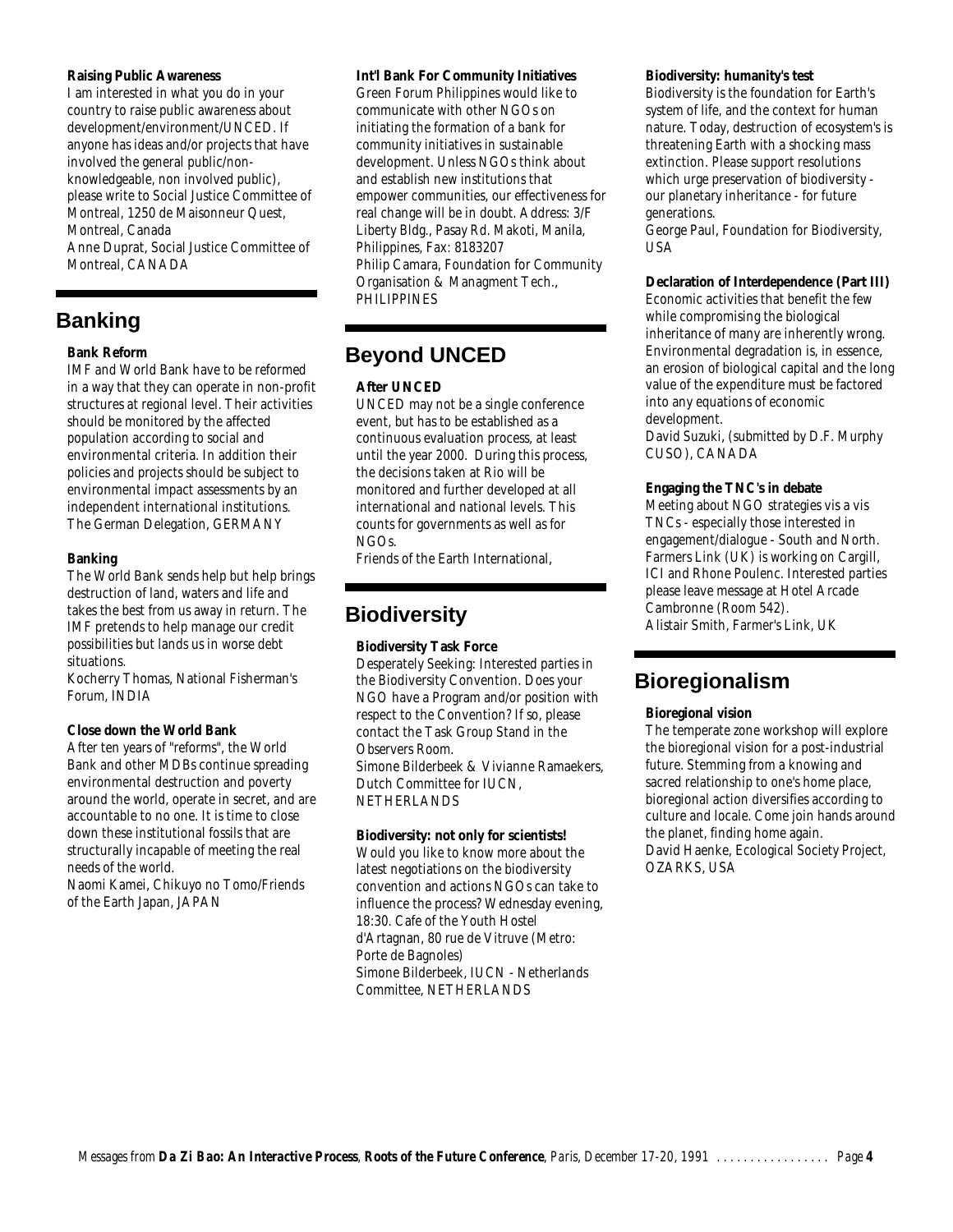# **Biotechnology**

### **"Biotechknowledgy"**

Think strategic ... Advocate the other kind of "Biotechnology" --Low-tech, "Common Sense" Biology that utilizes knowledge, labor, and human skills (i.e. Sustainable Agriculture, Preventive Medicine, etc.) rather than single-gene fixes that can be patented and sold as products. Call it "Biotechknowledgy" or grass-roots biology. Jack Doyle, Friends of the Earth, U.S.A., USA

### **DuPont Chemical Co.**

New report available on DuPont's environmental pollution ... Hold the applause! Chapters on chemical pollution, ozone depletion, chemical plant safety and more ... Available from Friends of the Earth, 218 D Street, SE Washington, D.C. 20003, Phone 202.544.2600. Report is 112 PP W/footnotes.

Jack Doyle, Friends of the Earth, U.S.A., USA

### **Engaging the TNC's in debate**

Meeting about NGO strategies vis a vis TNCs - especially those interested in engagement/dialogue - South and North. Farmers Link (UK) is working on Cargill, ICI and Rhone Poulenc. Interested parties please leave message at Hotel Arcade Cambronne (Room 542). Alistair Smith, Farmer's Link, UK

# **Challenges**

### **Fooling Ourselves?**

We are fooling ourselves if we think that NGOs will change the dominant culture. The powers at work are too strong for us, tiny, elitist, "enlightened"" organizations working outside the mainstream of societies. Where is the alternative? Delmar Blasco, Int'l Council of Voluntary Agencies, SWITZERLAND

### **Let's Get Beyond Complaining**

The role of NGOs should involve more than the right to complain or the right to point out limitations within the public sector. Instead, this role should be based on the right to participate effectively by demonstrating what works and that alternative solutions are effective, economically feasible and environmentally sustainable.

Waafas Ofosu-Amaah, Worldwide Network, USA

### **Migration**

Migration of peoples has emerged as a major world dilemma. Over 100 million "people on the move". Internationally and many more in their own countries are the tragic human consequence of what UNCED is supposed to address. Most migration today of refugees and others in the direct result of environmental degradation and maldevelopment which provides no benefit for million in many lands. Should we also put this concern on our agenda?

Patrick Taran, World Council of Churches,

# **Children**

### **Declaration of Interdependence (Part IV)**

We also know that Life is all we have. The Song of the Earth's suffering is a last minute wake-up callfor our survival. Our future depends on our waking to this alarm. For our children's sake, we must do it. David Suzuki, (submitted by D.F. Murphy CUSO), CANADA

### **First Call For Children**

A special workshop on "Environment and Development: First Call For Children" will be held on Wednesday December 18 from 9 AM to 11 AM at the Auberge de la Jeunesse (Youth Hostel) 80, rue Vitruve, Paris 20. The workshop is open to everyone and will endeavour to put children in the center of the E&D debate. Cyril Ritchie, International Schools Association, SWITZERLAND

### **Rape of Women/Girls/Children**

I have come to this conference as a human right atcivist. I received 131 awards in the field of human rights from different parts of the globe. Recently I received the award of "Top outstanding young person of the world 1991" from Helsinki, Finland and "Man of the Earth 1991" from USA. I need your suggestions how we can stop the alarming/ dangerous conditions of rape of women, children and girls and how to the stop child abuse and neglect in all parts of the globe, specially in Asia. Ansar Burney, Ansar Burney Welfare Trust, PAKISTAN

# **Choices**

### **Nobel Award**

With reference to this great Paris conference "Roots of Future" I came here as an observer and before leaving I would like to strongly suggest the name of the great Pakistanian human rights activist Mr Ansar Burney, advocate of Ansar Burney Welfare Trust of Pakistan, for the award of Nobel Prize in recognition to his services in the field of human rights and social work. Saghir Asghar Safir, Islamic PAIC Society, FRANCE

# **Cities**

### **Global Ecology Network**

The Global Ecocity Network of ecocity pioneers is working to build a sustainable civilisation. The network is planning a presentation at the '92 Global Forum and Earth Summit in Rio de Janeiro, Brazil, June 1-12, 1992. The Cerro Gordo ecovillage maintains databases for networking, referrals, resources and education. Contact Cerro Gordo Town Forum, Dorena Lake, Box 569, Cottage Grove, Or 97424 USA. Phone (503) 942-7720, EcoNet: cerrogordo Stuart Chaitkin, Urban Ecology, USA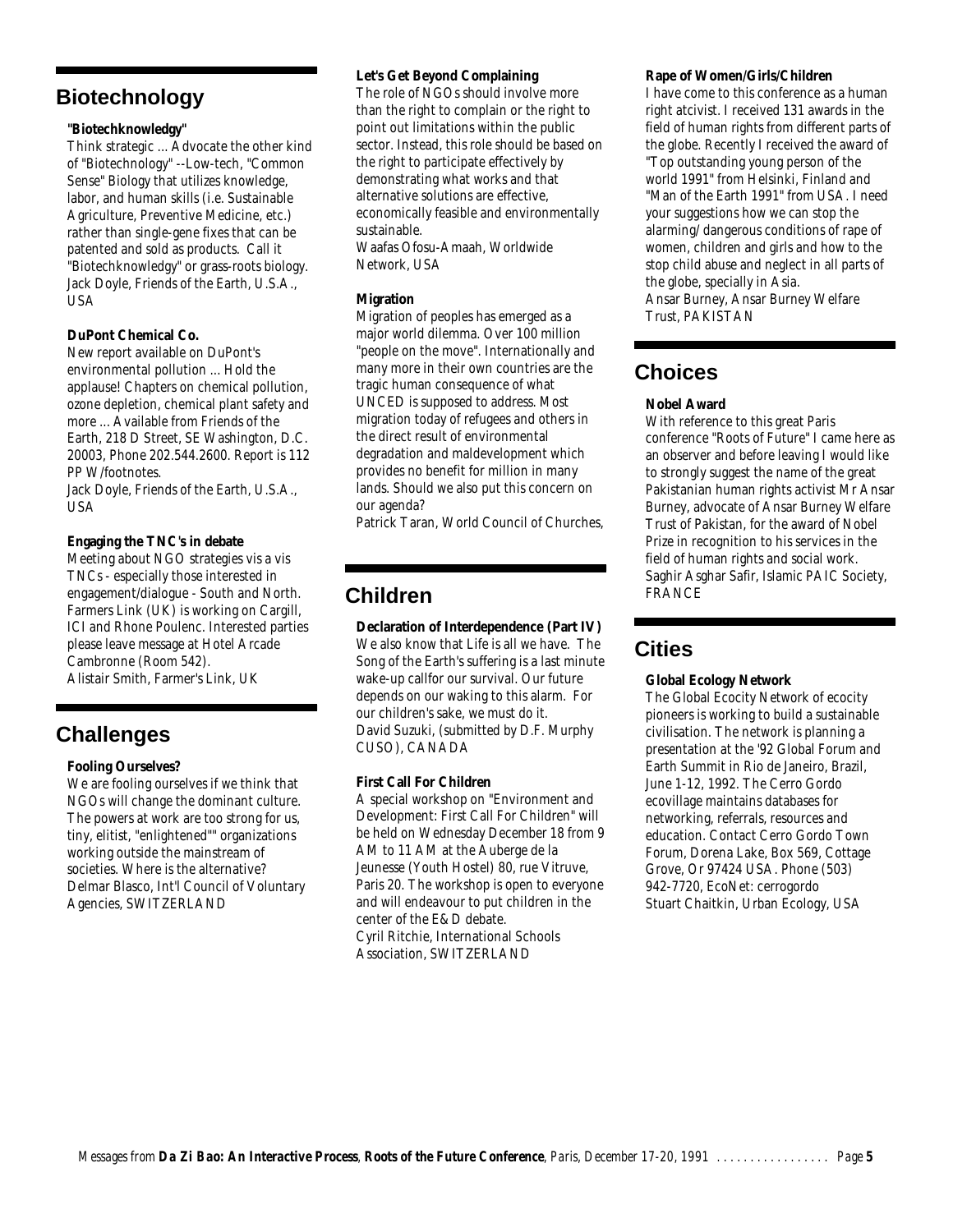### **Help us. Redress before Victims Die!**

We have been struggling in court trials in quest of compensation for the health damage caused by air pollution. The Japanese government has EASED environmental standards against the victims' cry. Many patients are getting aged. "Redness before they die". Send us your letter of encouragement to Kimio Moriwaki, Japan Air Pollution Victims Association, Japan. Kimio Moriwaki, The Japan Air Pollution Victims Association, JAPAN

**International Ecology Rebuilding Program**

Urban Ecology, Inc. is developing an Ecological Rebuilding Program for Planet Earth based on the need to rebuild our cities using ecological principles. "Ecocities" will nurture basic human needs and creativity, while fostering appropriate development in balance with nature. Ecocities are the foundation upon which we can base the "ecostructural revolution" needed to achieve economic, social and political sustainability.

Stuart Chaitkin, Urban Ecology, USA

### **International Conference on Cities: Australia**

The 2nd International Ecological Cities Conference will be held April 16-19, 1992 in Adelaide, Australia. It will focus on ecocity programs and projects aground the world which can be achieved this decade. Additional representation is especially sought from developing countries and Eastern Europe. Contact Urban Ecology Australia, P.O. Box 3040, Genfell Street Adelaide SA 5000, Australia. Phone 61-8-3791984, Fax 61-8-4100142, E-mail Pegasus/Earthnet peg: pdownton Stuart Chaitkin, Urban Ecology, USA

### **International Conference on Ecocities**

Urban Ecology, Inc. promotes the formation of "ecocities". The 1st International Ecological Cities Conference, held in Berkeley, California in March 1990, catalyzed the ecocity movement. The 128-page Conference Report is available from Urban Ecology, P.O. Box 10144, Berkeley, CA 94709 USA, for \$6US (int'l mail add \$3 surface, \$8 airmail). (510)549-1724. Eco Net: urbanecology Stuart Chaitkin, Urban Ecology, USA

# **Clearinghouse**

### **Conference Documents**

The book "Roots of Future: Compendium of citizens movement Responses to Environment and Development", the main background document for the Paris Conference, will be on view for references and for sale in the observers hall and the NGO Compendium booth. The book with about 650 pages formed the basic for the "Synthesis" document and the "Agenda Ya Wanachi". Price FFR 200 at the conference, FFR 230 for surface mail orders, FFR 260 for Air mail orders. Ron Kingham, EDRC, BELGIUM

### **Global Ecology Network**

The Global Ecocity Network of ecocity pioneers is working to build a sustainable civilisation. The network is planning a presentation at the '92 Global Forum and Earth Summit in Rio de Janeiro, Brazil, June 1-12, 1992. The Cerro Gordo ecovillage maintains databases for networking, referrals, resources and education. Contact Cerro Gordo Town Forum, Dorena Lake, Box 569, Cottage Grove, Or 97424 USA. Phone (503) 942-7720, EcoNet: cerrogordo Stuart Chaitkin, Urban Ecology, USA

### **Green Co-operation**

Our popular library acts as the only green clearinghouse in South America, at the services of a large movement. Oscar Redondo, Biblioteca 12 de Octubre, Arengreen 1187, 1405 Buenos Aires, Argentina.

Oscar Redondo, Bibliotece 12 de Octubre, ARGENTINA

# **Climate**

**Climate change for the last years in China** There were the data observed from the instruments in the few stations of China for the last two years. The most observed stations in China started from 1951. The investigations on the change of temperature for the last 100 years (1891-1990) have presented the warmest period occurred during 1930's and the 1940's. It is getting warmer and drier for the last 40 years (1951-1990) in China, especially in North China. Zongci Zhao, China Meteorological Society, CHINA

### **Climate Change & International Cooperation**

The research on climate change is a very important and complex issue. It was warm in this period and cold in another. Sometimes it was a dry climate and sometimes it was getting humid. The effects of climate change upon the economies, ecosystem and society must be investigated. We need the further researches of climate change and international cooperation. Zongci Zhao, China Meteorological Society, CHINA

### **German Position Papers**

Position papers by German NGOs on different UNCED related subjects (climate, biodiversity, forests, resource use and international trade) can be obtained on request from Projektstelle UNCED, DNR/Bund, Königswinterer Str. 665, 5300 Bonn 3, FRG Deutscher Naturschutzring/Bund (FOE-Germany), GERMANY

### **Thinking on global warming**

Scientific research has showed the global warming of the last 100 years. But we should note the local climatic characteristics. There are many uncertainties in the field of green house effects on climate change, such as how many impacts of green house effects on climate change. The emission of greenhouse gases must be reduced but at the same time we should think about the development of the countries, especially for the developing countries, Zongci Zhao, China Meteorological Society, CHINA

# **Communautés de base**

### **Développement Communautaire**

L'A.I.D.A.C. (Association Internationale de Développement et d'Action Communautaires, 179 rue du Débarcadère, B6001 Marcinelle, Belgique) organisera en novembre ou décembre 1992 à Bangkok (Thaïlande) un colloque concernant: "Développement communautaire et environnement". Nous attendons vos témoignages et prises de position, ainsi que votre intérêt pour participer à ce colloque. Werner Cornelis, A.I.D.A.C., BELGIUM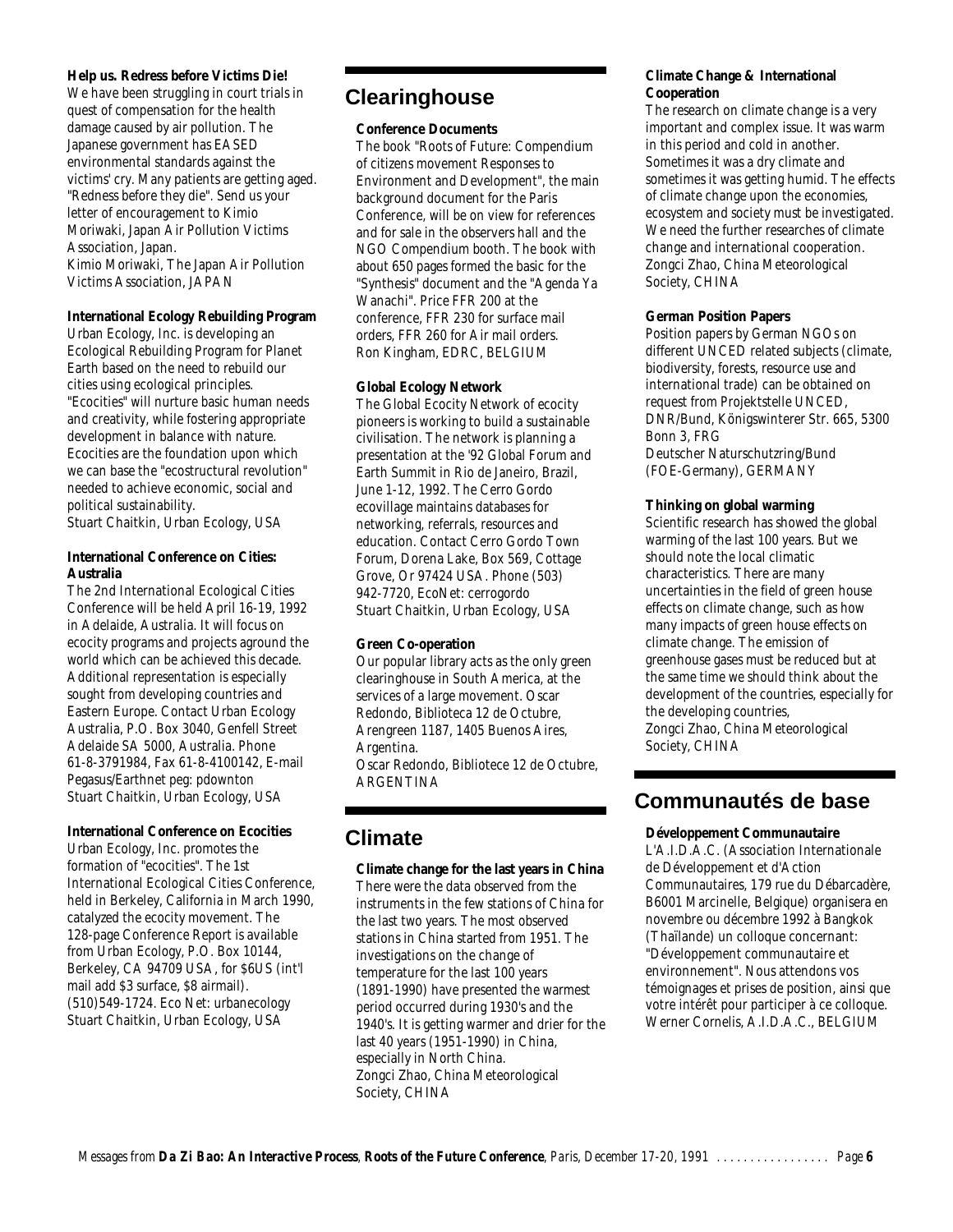# **Communication**

### **Brundtland Buzzwords**

The primary surving buzzwords from the Brundtland Commission, "sustainable development", have been manipulated and co-opted beyond belief as seen through corporate advertising and rubber boned political reelection campaign speeches of the North. From Rio we need words that guarantee action, ones that cannot be hidden behind. I suggested for discussion: Justice between people - Justice between species - Justice between generations Douglas Gook, Caribou Horse Loggers Association, CANADA

### **Education, Communication & Environment**

ECO-ED is a world congress for education and communication on environment and development which will be held Oct 17-21, 1992, in Toronto, Canada, four month after the Earth summit. It is an opportunity to discuss the results of Brazil and to share the best curricula and the resource materials from around the world. Brochures at the Canada/ USA exhibit.

Nola Seymoar, ECO-ED, CANADA

### **Road to Rio**

After a very long consideration I come to the conclusion that proper communication among the non government organisations will create firm determination. Co-operation, co-ordination in accepting the resolutions on Agenda Ya Wananchi would provide enough protection to global environment condition for the future generation. Though there are little emotions let us join together to find roads to Rio for our entire satisfaction. M.L.E. Manoharan, Gramodaya, INDIA

# **Community**

### **Book on Grassroots Community Initiatives**

Our coalition is publishing a book telling the personal stories of Southern and Northern communities working towards sustainability. It is being published by New Society Publishers and will be available in April 1992. For more information write to: BCEDWG, 2524 Cypress St., Vancouver, B.C., Canada V6J 3N2 David Murphy, CUSO, CANADA

### **Community Development**

The I.A.C.D. (International Association for Community Development, 179, rue de Debarcadere, 6001 Marcinelle, Belgium) intends to organize a colloquium in Bangkok in November or December 1992 on the topic: "Community Development and Environment". Please send us your interest for participation. Werner Cornelis, A.I.D.A.C., BELGIUM

# **Conflict resolution**

### **Stop La Guerre**

Aidez-nous à "Stopper la Guerre" en Yougoslavie. C'est une priorité pour l'écologie européenne et mondiale. Faisons un appel! Mihail Tokarev, Mouvement Ecologique

Macédoine, YUGOSLAVIA

# **Conservation**

### **International Agreement**

To date there is no existing international agreement that stresses forest conservation. The ITTA concentrates in trade of timber porducts; TFAP is limited to slowing down of deforestation. The conservation of primary forests as the main object of any international agreement on forest is a must!!

Francis Lucas, PHILDHRRA, PHILIPPINES

### **Our message to policy makers, for the UNCED**

Governments must stop favouring "political cost". They must stop implementing international conservation agreements and national laws immediately if they are to save their voters from a total collapse of their ecosystems which at the moment, is only just supporting them... Lily Venizelos, MEDASSET/Hellenic

Society for Protection of Nature, GREECE

# **Consumption**

### **Basic Needs Approach**

We believe that basic needs of poor people of the Earth (food, clothing, shelter) can be achieved through sustainable consumption without necessarily degrading the environment or impoverishing local people. Everybody has a moral and ethical right to live above the threshold of poverty line. Friends of the Earth International,

### **Consumption**

How consumption starts? You just bought a beautiful dress and then you need new shoes; your old handbag is not god enough with new derss and your old coat is out of style, so you have to buy a new hat, new cloves, new car, business, club membership, and soon... be careful of having any material desires. Long live people who live in the world of the spirit.

Ege Hirv, Estonian Green Movement, **ESTONIA** 

### **Consumption**

The richest among people is the one whose material needs are the smallest. Moderation is the measure for plenitude. Ege Hirv, Estonian Green Movement, **ESTONIA** 

### **Dutch Lifestyle in 2010**

Can the rich world adjust its lifestyle within twenty years? Yes, it can! Next year, Milieudefensie/Friends of the Earth publishes a book, which describes in detail how a sustainable Netherlands looks like in the year 2010, when it does not consume more than its "World Share" of natural resources.

Manus van Brakel, Milieudefensie/Friends of the Earth NL, NETHERLANDS

### **Green Consumer Meeting**

International Organization of Consumer Union - a meeting at 6.30PM in room 1 to discuss "The Green Consumer". A discussion for all interested. Eileen Nic, IOCU, USA

### **Vision from the South**

Dutch policies on sustainable development criticized by four guests from the "South". Critical of Northern overconsumption and alienation from nature, the book is an important companion not onlyto the Netherlands National Report to the UNCED in 1992 but also to the National Reports from Northern countries. On sale at the EUROPE stand and from Ian van Arkel Publishers, A. Numkade, 17, 3572 KP, Utrecht, Netherlands. Price US \$10 or equvalent. Concession for the Eastern and Southern NGOs. Ian Tellam, Wise - Amsterdam, **NETHERLANDS**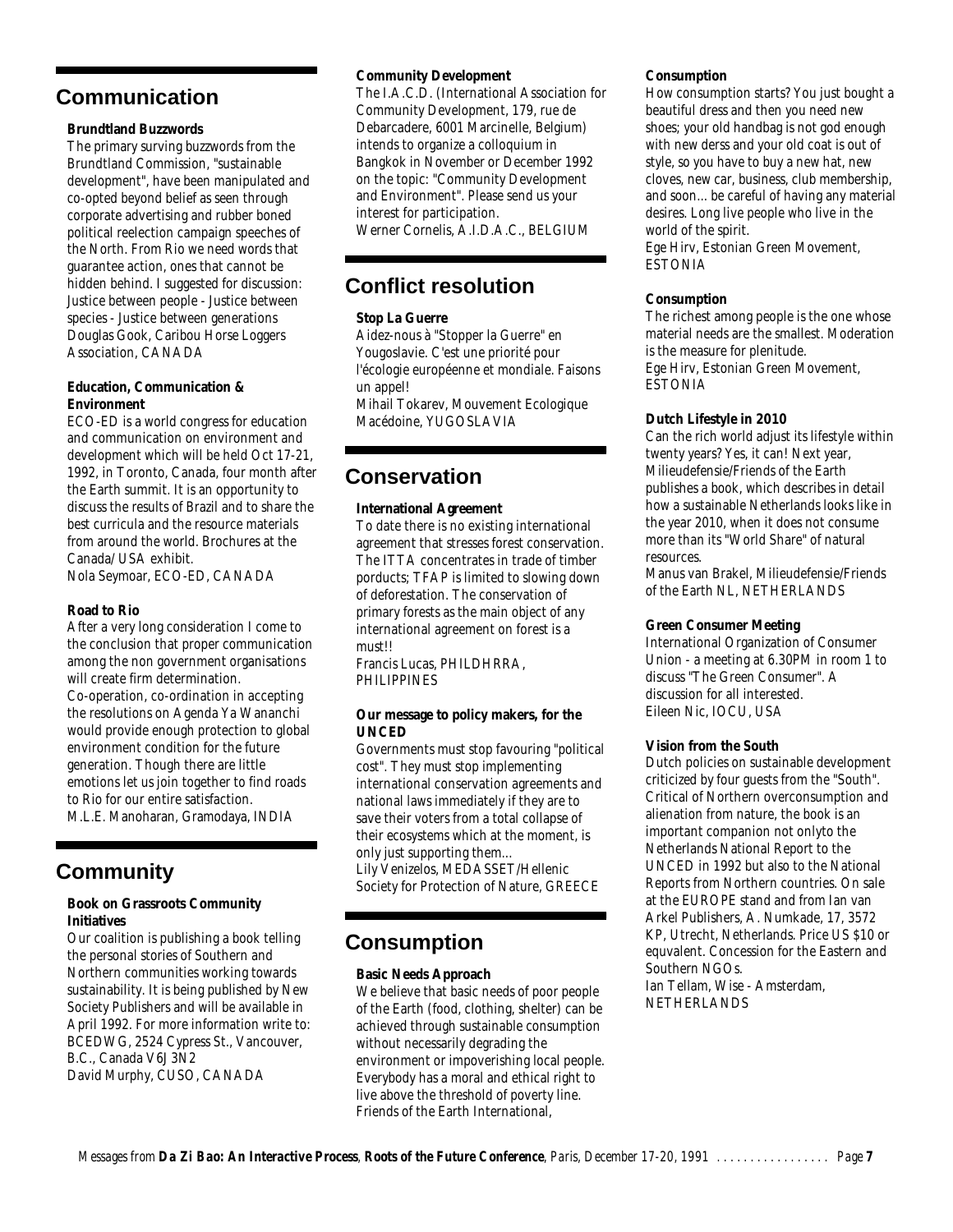### **World Expo: Dance Macabre of Consumerism**

World Exposition 96 will be an ecologic and economic disaster for the city of Budapest. However it is still time to stop it if you help. Bureau international des Expositions will decide soon. We are collecting signatures against it. Please Help us to save our beautiful capital. Ms Judith Halasz (the one with the blond little baby), l'Auberge d'artagnan.

Judit Halasz, Group against the World Expo, HUNGARY

# **Contradictions**

### **Feminism**

I am concerned that some declarations in the Women's Agenda imply a push for forced androgyny, destruction of native cultural roles for women (what we wish to preserve), and put more emphasis on sex quotas than quality ideas. (I am a women, also)

Leslee Kulba, Citizen Action Alliance, USA

### **Migration**

Migration of peoples has emerged as a major world dilemma. Over 100 million "people on the move". Internationally and many more in their own countries are the tragic human consequence of what UNCED is supposed to address. Most migration today of refugees and others in the direct result of environmental degradation and maldevelopment which provides no benefit for million in many lands. Should we also put this concern on our agenda?

Patrick Taran, World Council of Churches,

### **U.N. and Forced Evictions**

The U.N. Sub-commission on Human Rights has recently adopted a historic resolution on forced evictions due to a range of causes. We have attempting to mobilize around this resolution and initiate further U.N. action. We need information and your participation. Contact: Habitat International Coalition, Housing rights and evictions action unit, Havikstraat 38 bis, Utrecht, Netherlands, 3514 TR Miloon Kothari, Vikalp Samiti, INDIA

# **Cooperation**

### **Announcement/Attention Please**

Ansar Burney Welfare Trust Pakistan is working for the release and rehabilitation of the illegally and unlawfully confined prisoners and mental patients through out the globe and also working to trace out the missing and kidnapped children and hand them over to their parents. If any NGO or governmental organization is interested or needs more information about prisons/prisoners and mental asylums in Pakistan or is interested to help us please contact Ansar Burney Welfare Trust, S. United Plaza, Blue Area, Islamabad, Pakistan.

Ansar Burney, Ansar Burney Welfare Trust, PAKISTAN

### **Appeal for cooperation from Europe**

How has European cooperation policy worked in the South? What does the South expect from future European cooperation? This will be the subject of an international conference organized by Lega per l'Ambiente in Italy, next November. Delegates from the South please contact us. Giovanna Melandri, Lega per l'Ambiente, ITALY

### **Green Co-operation**

Our popular library acts as the only green clearinghouse in South America, at the services of a large movement. Oscar Redondo, Biblioteca 12 de Octubre, Arengreen 1187, 1405 Buenos Aires, Argentina. Oscar Redondo, Bibliotece 12 de Octubre, ARGENTINA

### **Help us. Redress before Victims Die!**

We have been struggling in court trials in quest of compensation for the health damage caused by air pollution. The Japanese government has EASED environmental standards against the victims' cry. Many patients are getting aged. "Redness before they die". Send us your letter of encouragement to Kimio Moriwaki, Japan Air Pollution Victims Association, Japan. Kimio Moriwaki, The Japan Air Pollution Victims Association, JAPAN

### **Humanity**

The humanity needs, above all, the prosperity free of all needs, poverty, disease and disaster, not at all possible without peace, that depends on justice, forming the base for all development and progress. Emotional tranquillity and ecstasy bring about peace which can not be achieved without living comfort or the prospect in the respect the humanitarian welfare services are doing a lot, a great deal more. it is high time that the humanitarian services. The world over be meticulously knit into a well spread uniform unit, to exercise maximal influence on general human behaviour and sympathy for others, at human relations, joined to face all the miseries and worries confronting humanity. Ansar Burney, Ansar Burney Welfare Trust, PAKISTAN

### **Our Common Future???**

So much time and effort has been spent talking about who's from the North and who's from the South. When do we finally get rid of our biases and start working as one global NGO! David de Vera, Philippine Association For Intercultural Development, PHILIPPINES

### **Resolutions for Unity and Cooperation ...**

At the great NGOs December 17-20, 91, Paris conference, let us resolve and demonstrate that we are an NGO community and live and die for each other. Let us hold discussions for possible cooperation in matters of mutual interest and reach some concrete conclusions before we leave Paris. Syed Atiq Ahmad, Community Capital

Management Association, PAKISTAN

### **Resolutions for Unity and Cooperation ...**

At the great NGOs December 17-20, 91, Paris conference, let us resolve and demonstrate that we are an NGO community and live and die for each other. Let us hold discussions for possible cooperation in matters of mutual interest and reach some concrete conclusions before we leave Paris.

Syed Atiq Ahmad, Community Capital Management Association, PAKISTAN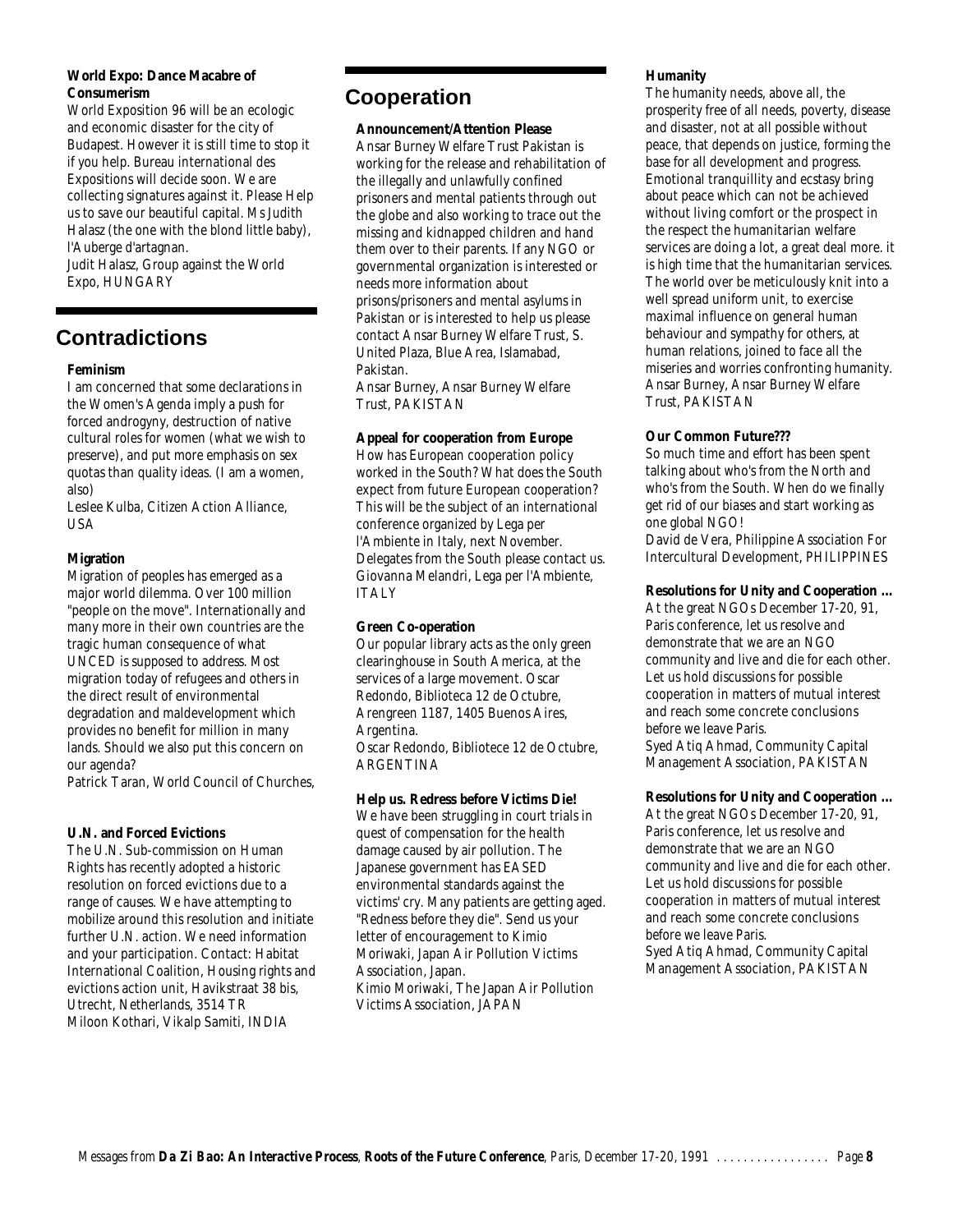### **Road to Rio**

After a very long consideration I come to the conclusion that proper communication among the non government organisations will create firm determination. Co-operation, co-ordination in accepting the resolutions on Agenda Ya Wananchi would provide enough protection to global environment condition for the future generation. Though there are little emotions let us join together to find roads to Rio for our entire satisfaction.

M.L.E. Manoharan, Gramodaya, INDIA

### **Self Conduct**

The political impacts and aims of our work can't be separated from its forms. That's why we have to define the forms as we do our aims. We should practice solidarity and cooperation among ourselves instead of leadership, personal ambition and glorification.

All Female German and Swiss Delegates,

# **Corporations**

### **"Corporate Environmentalism"???**

According to the Wall Street Journal (July 23, 1991, p.B-1), a 1991 poll of 200 senior U.S. Business Executives found 89% of those executives convinced that their companies were doing a good or excellent job of managing environmental problems, but 43% acknowledged that their companies had paid fines for environmental crimes.

Jack Doyle, Friends of the Earth, U.S.A., USA

# **Créativité**

### **Cirque du Monde**

Atelier - work shop - taller - éducation l'environnement. création collective de tout les participants en salle Lazer (salle Observateurs), 18th , 17.30-19.00 h Anonymous Clown, BRASIL

# **Culture**

### **Our Culture and Environment**

The cultural values of the people are a crucial factor in the success or failure of every development program. Projects that did not account for local customs and traditional beliefs of the communities, have collapsed due to lack of popular mobilization. We must, therefore, re-discover our cultural roots, integrate progress with tradition and strengthen the roots for the future. Sylvester Sentamu-Makumbi, JEEP, UGANDA

### **Vision from the South**

Dutch policies on sustainable development criticized by four guests from the "South". Critical of Northern overconsumption and alienation from nature, the book is an important companion not onlyto the Netherlands National Report to the UNCED in 1992 but also to the National Reports from Northern countries. On sale at the EUROPE stand and from Ian van Arkel Publishers, A. Numkade, 17, 3572 KP, Utrecht, Netherlands. Price US \$10 or equvalent. Concession for the Eastern and Southern NGOs. Ian Tellam, Wise - Amsterdam, **NETHERLANDS** 

# **Dams**

### **Meeting on Big Dams?**

I am working with the movement against the Narmada Dam Project (World Bank funded) in central India. Would other people working on big dams and related issues be interested in formally meeting sometime during the conference? I also have slides I can show, if we can get a projector, and a video film. Please contact catch me or leave a message with Da Zi Bao.

Ashish Kothari, KALPAVRIKSH, INDIA

# **Debt**

### **Banking**

The World Bank sends help but help brings destruction of land, waters and life and takes the best from us away in return. The IMF pretends to help manage our credit possibilities but lands us in worse debt situations.

Kocherry Thomas, National Fisherman's Forum, INDIA

### **Debt for Nature Swaps**

As ecologists and from a Southern perspective, we reject Debt-for-Nature swaps considering: 1- The debt was imposed and paid back many times over. 2- There is an ecological debt, accumulated during 500 years of robbing natural resources and exploitation of the majority of the third world population. 3- They facilitate the transfer of genetic resources from our region. 4- They imply a new form of colonialism.

REDES-AT (Friends of the Earth), URUGUAY

### **Les ONG doivent gèner la dette.**

Les ONG doivent gèner la dette. A l'issue de la premier séance pleinière Madame Fatima Alaoui, Présidente du Forum Maghrebin pour l'environnement et le developpement a proposé que la dette et les interêts de la dette doivent être genés et controlés par les ONG. Fatima Alaoui, Moroccan Forum for Environment and Development, MOROCCO

### **Let's not forget**

The debt crisis is the main obstacle to sustainable development in the South. Read book on "Debt crisis and environment" based on four case studies in third world countries. Available at: Friends of the Earth, Netherlands - see participants list.

Manus van Brakel, Milieudefensie/Friends of the Earth NL, NETHERLANDS

### **Write off debts**

To improve the financial resources of developing countries, West should write off the debt, subject to the condition that the amount required for debt servicing each year would be earmarked for environment projects.

Raziuddin Shaikh, Family Planning Association of Pakistan, PAKISTAN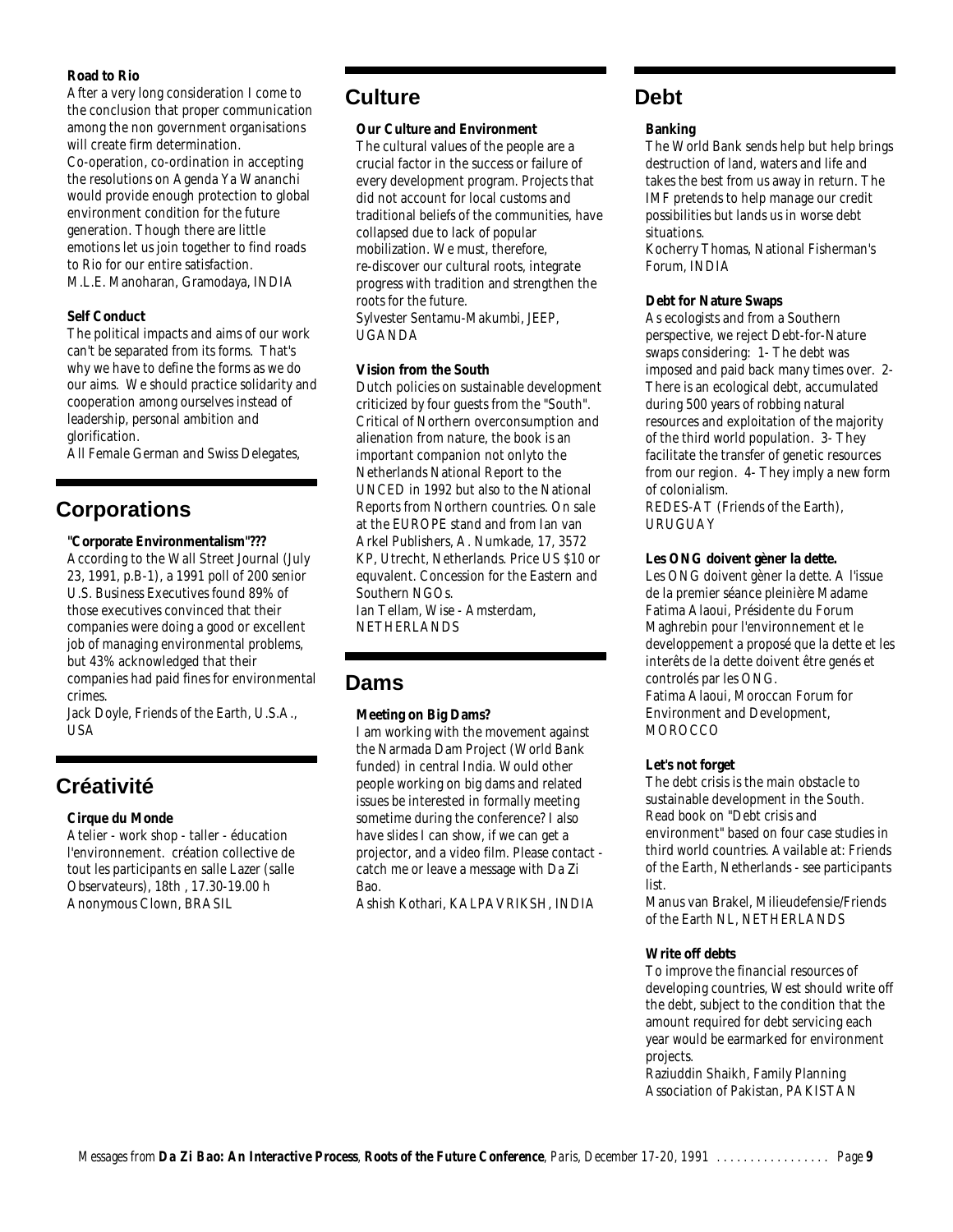# **Decision making**

### **The Resolutions' Boom**

If each of the workshops tabled 5 resolutions, the final plenary should discuss 110 documents in 3,5 hours. So, the success of the Paris conference is related to the participants' ability to select their very priorities. It will be a very interesting test to see whether we are actually more concrete than governments.

Roberto Smeraldi, NGO International Steering Committee, ITALY

# **Deep Ecology**

### **Eco-social Justice & Solidarity With Living B**

We must change our work, production and consumption patterns in order to achieve a world "injustice free (between peoples and individuals), greed-free, cruelty-free (even towards animals). Actually such three goals are not expressed in one movement all together. Lets start this movement. Marinella Corregia, ITALY

# **Democracy**

### **Self Conduct**

The political impacts and aims of our work can't be separated from its forms. That's why we have to define the forms as we do our aims. We should practice solidarity and cooperation among ourselves instead of leadership, personal ambition and glorification.

All Female German and Swiss Delegates,

# **Desertification**

### **Forests, Civilisation, Deserts**

"Forest precede civilisations, deserts follow them." Chateaubriand Kishore Sant, Ubeshwar Vikas Mandal (UVM), INDIA

# **Development**

### **Brundtland Buzzwords**

The primary surving buzzwords from the Brundtland Commission, "sustainable development", have been manipulated and co-opted beyond belief as seen through corporate advertising and rubber boned political reelection campaign speeches of the North. From Rio we need words that guarantee action, ones that cannot be hidden behind. I suggested for discussion: Justice between people - Justice between species - Justice between generations Douglas Gook, Caribou Horse Loggers Association, CANADA

### **Community Development**

The I.A.C.D. (International Association for Community Development, 179, rue de Debarcadere, 6001 Marcinelle, Belgium) intends to organize a colloquium in Bangkok in November or December 1992 on the topic: "Community Development and Environment". Please send us your interest for participation. Werner Cornelis, A.I.D.A.C., BELGIUM

### **Développement Communautaire**

L'A.I.D.A.C. (Association Internationale de Développement et d'Action Communautaires, 179 rue du Débarcadère, B6001 Marcinelle, Belgique) organisera en novembre ou décembre 1992 à Bangkok (Thaïlande) un colloque concernant: "Développement communautaire et environnement". Nous attendons vos témoignages et prises de position, ainsi que votre intérêt pour participer à ce colloque. Werner Cornelis, A.I.D.A.C., BELGIUM

### **Peace, Justice and Development**

Peace, justice and development ingredients of the emerging world order. Without justice peace becomes a nightmare or the least of a reverie while the development rests on peace further opening into prosperity, that shapes the human charecter towards better relations and human attitudes and the pathetic grip for better social order co-operation and filial bonds. Globe needs development but with justice to every human beings and peace. Ansar Burney, Ansar Burney Welfare Trust, PAKISTAN

### **U.N. and Forced Evictions**

The U.N. Sub-commission on Human Rights has recently adopted a historic resolution on forced evictions due to a range of causes. We have attempting to mobilize around this resolution and initiate further U.N. action. We need information and your participation. Contact: Habitat International Coalition, Housing rights and evictions action unit, Havikstraat 38 bis, Utrecht, Netherlands, 3514 TR Miloon Kothari, Vikalp Samiti, INDIA

### **Vision from the South**

Dutch policies on sustainable development criticized by four guests from the "South". Critical of Northern overconsumption and alienation from nature, the book is an important companion not onlyto the Netherlands National Report to the UNCED in 1992 but also to the National Reports from Northern countries. On sale at the EUROPE stand and from Ian van Arkel Publishers, A. Numkade, 17, 3572 KP, Utrecht, Netherlands. Price US \$10 or equvalent. Concession for the Eastern and Southern NGOs. Ian Tellam, Wise - Amsterdam,

NETHERLANDS

# **Direct action**

### **Earth Summit Watch**

Heads of state should attend the Earth summit. Help us keep track or your head of state's commitment to go to Rio. Send information to: Earth Summit Watch, c/o David Christensen, N.R.D.C., 1350 New York Ave., N.W. 300, Washington D.C. 20005-4705, USA, Econet:NRDCDC David Christensen, Natural Resources Defense Council, USA

### **Saving Planet Earth**

Roots of the Future Conference should be able to push the following policies to save planet Earth: 1. First world countries should be assisted in increasing their capacity to maximize the use of their own resources rather than exploit them; 2. Third World countries should not be used as dumping ground for industrial toxic wastes

Sister Agneta Lauzon, National Organization of Women Religious of the Philippines, PHILIPPINES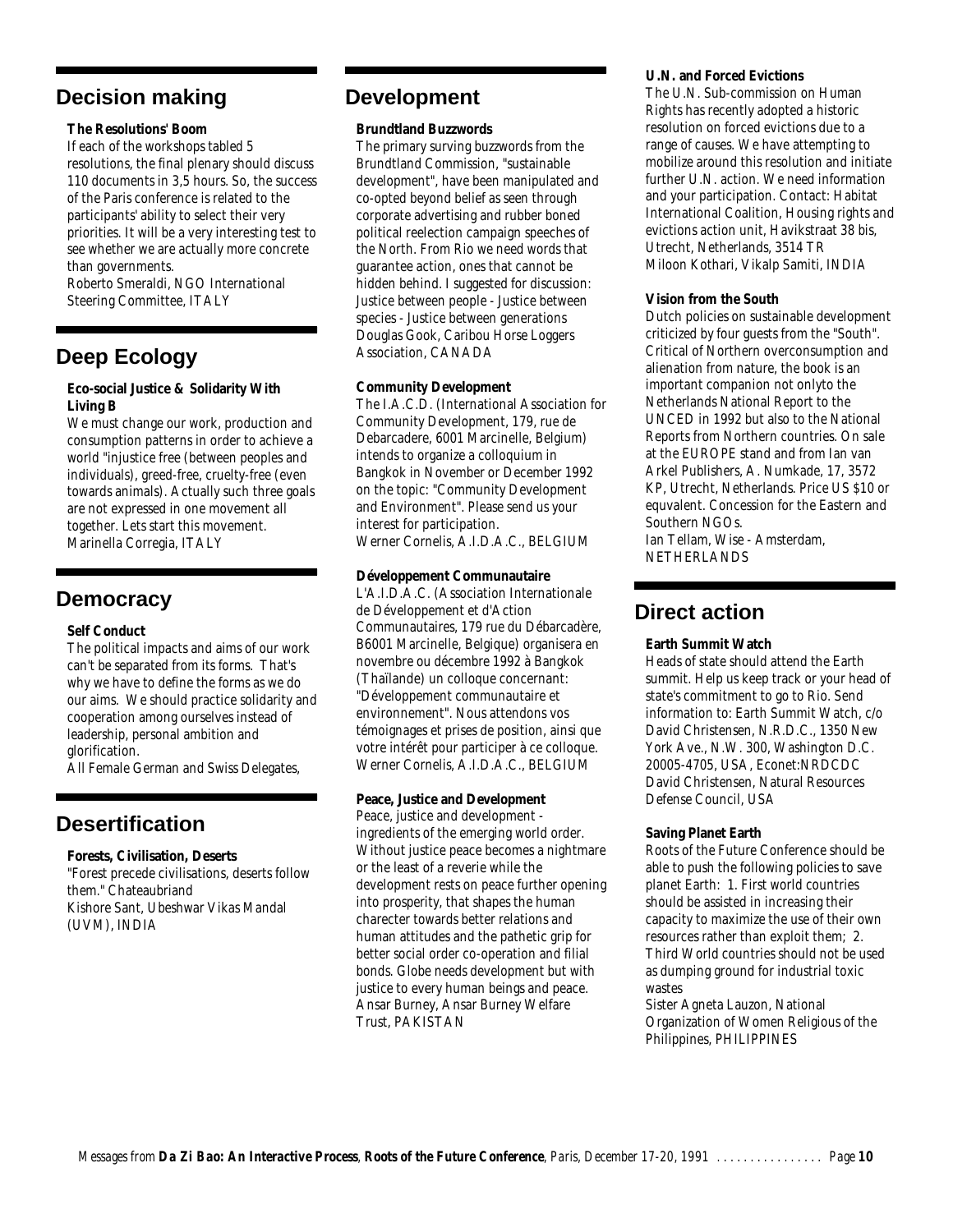# **Directories**

### **ENDA Directory**

To the attention of NGOs of the North. To be in the "Directory of NGO of environment and development" 1992, you just have to register at the ENDA-Tiers Monde stand. Jacques Bugnicourt, ENDA-TM, SENEGAL

### **Francophone Liaison Directory**

Associations from francophone (frenchspeaking) countries of Africa, Asia and the Caribbean, if you want to be included in the directory that is designed for you, please complete the questionanaire that is available at the ELCI booth. Nathalie Liamine, ELCI

# **Droits de l'Homme**

### **Stop La Guerre**

Aidez-nous à "Stopper la Guerre" en Yougoslavie. C'est une priorité pour l'écologie européenne et mondiale. Faisons un appel!

Mihail Tokarev, Mouvement Ecologique Macédoine, YUGOSLAVIA

# **Eastern Europe**

### **Announcement of meeting**

of the Alliance of Northern people for Environment and Development for participants and observers. The Alliance meeting on Eastern Europe and the UNCED process will discuss the purpose and ways to contribute to the Paris Conference and peoples Action Plan for Environment and Development for Eastern Europe, identify priorities, lobby strategies and participation to the New York PrepCom and Rio. In addition, daily meetings will be held every morning from 9AM to 10AM at the "Hall Laser" at La Villette Conference Center (Observers Room)

Jeannette Kingham, Alliance of Northern People for Environment & Development,

### **The East Europe - will it be too late?**

The new tendencies in North and South relations are intended to create new, more genuine possibilities for sustainable development of Southern countries, And what about East Europe? It is eager to achieve Western model of development as soon as possible - with all its mistakes and losses but without its reserves. Are we intended to repair these mistakes later? But will it not too late?

Aleksandras Agafonovas, Lithuanian Green Movements, LITHUANIA

# **Ecological economics**

### **Ecological Economics**

Good economics is good ecology. The principles that order natural systems underlay the true nature of sustainable economics, wealth, and the value of money. We need, therefore, to reconfigure our economic systems along ecological lines. Money, and all of economics, has no reality outside of ecological reality.

Eco-economics alone can determine true cost.

David Haenke, Ecological Society Project, OZARKS, USA

# **Economics**

### **Environmental Economics**

Scarcity is shifting from man - made capital to natural capital. Our economic thinking had to be adapted and economic instruments have to be developed. Discussion Thursday 19th from 4PM to 6PM in the meeting room Youth Hostel d'Artagnan, 80, rue Vituve, Paris 20th.

# **Education**

### **Cirque du Monde**

Atelier - work shop - taller - éducation l'environnement. création collective de tout les participants en salle Lazer (salle Observateurs), 18th , 17.30-19.00 h Anonymous Clown, BRASIL

### **Eco-education**

We are preparing a workshop in Rio on "building the new world". We belong to the Argentine network on social ecology. Please join us: Eco-Multiversidas, C.C. Central 1993, Buenos Aires 1000, Argentina Eco-Multiversidad, ARGENTINA

### **Education, Communication & Environment**

ECO-ED is a world congress for education and communication on environment and development which will be held Oct 17-21, 1992, in Toronto, Canada, four month after the Earth summit. It is an opportunity to discuss the results of Brazil and to share the best curricula and the resource materials from around the world. Brochures at the Canada/ USA exhibit.

Nola Seymoar, ECO-ED, CANADA

### **Environmental Education**

Your own small earth? In Holland 20 years ago a project started to show concrete alternatives for an ecological lifestyle: it is the small earth, 2 ha exhibition area. if you are interested to start a similar educational centre, we might be of help with our good experiences, the basic financing etc. Jan Juffermans, The Small Earth, **NETHERLANDS** 

# **Emergencies**

### **Crises catastrophiques**

L'Association Ecologie Energie Survie a résumé 20 ans de travail dans "Crises Catastrophes et Survie". Tout ce qui nous menace, mais aussi des moyens pour faire face aux défis actuels. EES, BP 17, F-41400 Bourre, France. Gabriel Ferone de la Selva, Ecologie, Energie, Survie, FRANCE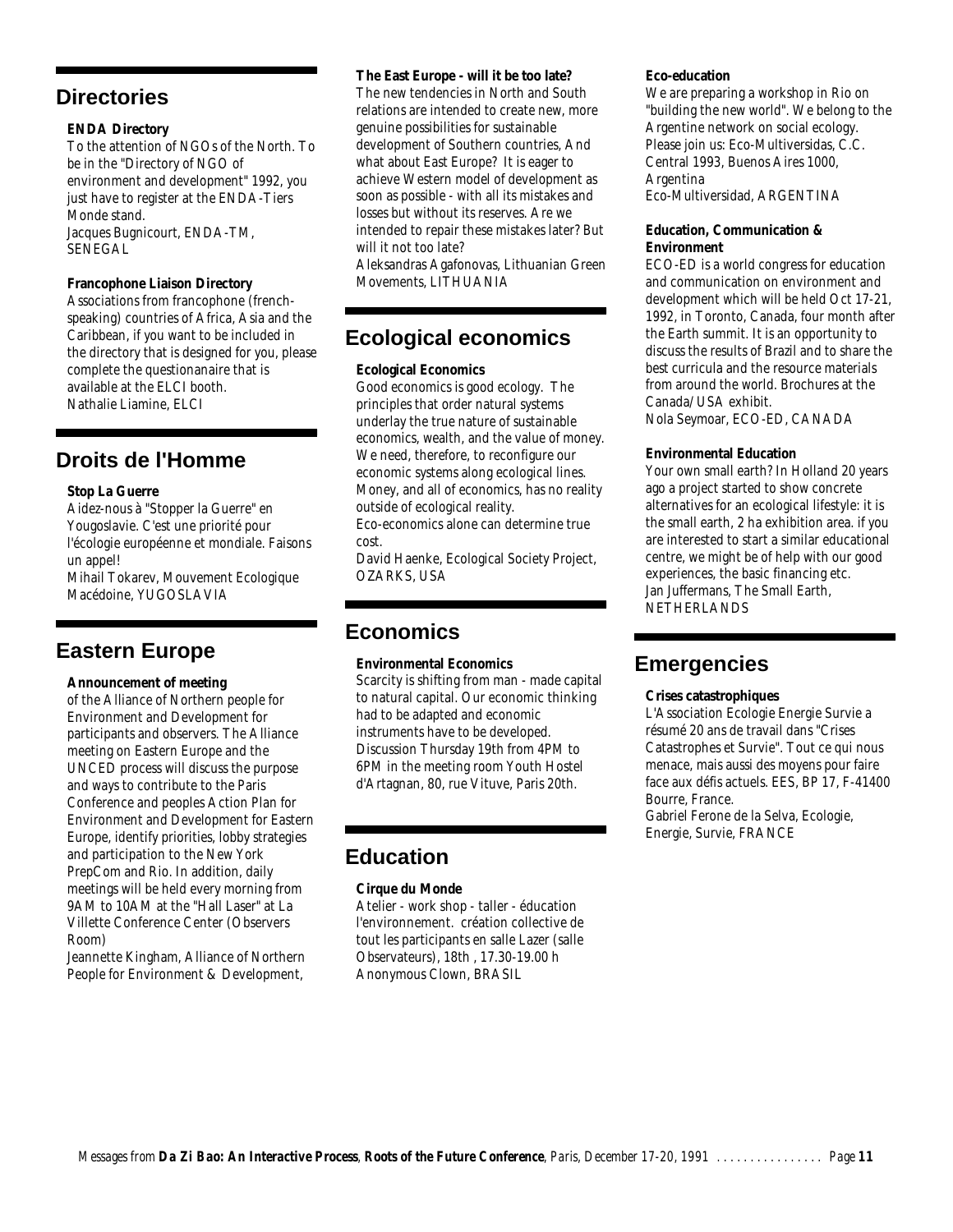# **Empowerment**

### **Empower People**

A group of NGOs have taken the decision to: a. enhance and promote participatory democracy; b. ensure that citizens have access to information; c. ensure a more democratically government in system; d. democratise the decision making structure of international lending institutions. An international platform "Empower People International" is being established for that purpose. Interested NGOs are welcome to get forms and further information from French NGOs stall or write to: Facilitators, C.E.D.I., 229, bd Voltaire, 75011 Paris, France

Facilitators, C.E.D.I., FRANCE

# **Endangered species**

### **Conservation and man**

Sea turtles are in the way of modern man... some people think: if we get rid of turtles they won't be endangered any more, they will be extinct! Curious that man is only one animal who befouls his environment ... what is for sure is that this planet could survive very nicely without him ... Lily Venizelos, MEDASSET/Hellenic Society for Protection of Nature, GREECE

# **Energy**

### **ENERGIA - Una Junta**

Para discutir temas y estrategias de la eficiencia de energia y la energia renovable: Que necesitamos aprender entro nosotros mismos? y Que decimos a la U.N.C.E.D.? Miercoles,1900 horas - toma el camion (bus) PG a L'Auberge de Jeunesse D'Artagnan, 80 Rue de Vitruve. Cal Broomhead, California Energy Network, USA

### **Energy Meeting**

To discuss issues and strategies regarding energy efficiency and renewable energy: What do we need to learn from each other? What is our message to UNCED? Join us Wednesday, 1900 hours. Take the PG Bus to 80 L'Auberge de Jeunesse D'Artagnan, 80 Rue de Vitruve (Youth Hostel). Cal Broomhead, California Energy Network, USA

### **Nuclear**

This conference must protest against all forms of transfer of nuclear power plants in the South. Put an end to all forms of nuclear tests.

Kocherry Thomas, National Fisherman's Forum, INDIA

### **Nuclear Energy**

Brandishing the threat of global warming in favour of nuclear energy, its worldwide diffusion is being pushed by nuclear industry. A fatal risk is thus replaced by an even more fatal one, further feeding te Northern energy glut. A NGO resolution for phasing out nuclear energy must therefore get highest priority. Freda Meissner Blau, Ecoropa, AUSTRIA

### **Work, Global Warming, Drudgery**

One more injustice: not only rich people are the biggest consumers but also, as workers, they use a lot of energy while poor people are working with a lot of drudgery. Should we not change also our way of work? More hand work, Less energy wasted. Marinella Corregia, ITALY

# **Environmental History**

**History of Environmental Conservation** In order to write a book, we search histories, chronologies, case studies and reports of the ecology/environment movements everywhere in the world with exact dates of landmark events: conferences, pollution disasters, outstanding books, etc ... Please write to: Mr Roland de Miller, Centre de Documentation Eco-Philosophique, Le Chateau, Sigoyer, 04200 Sisteron, France Roland de Miller, Centre de Documentation Eco-Philosophique, FRANCE

# **Environmental Impact**

### **Impact of environmental issues on women**

Women and children are most seriously affected by environmental degradation all over the world. It is especially in the interest of women that urgent steps be taken to strengthen the machinery for international economic co-operation, sustainable development and control of environmental degradation. My organisation thinks that the impact of environmental and development processes on women's situation must be dicussed in the UNCED and be reflected in UNCED documents.

Brigitte Triems, Women's International Democratic Federation, INTERNATIONAL NGO

# **Equity**

### **Equity**

"Without ecological justice and equity, there can be no basis for sustainable development. Nature has as much right to be life-giving and life-supporting as all humanity has a right to a share of the earth's resources equitably." Southeast Asian Consortium for Env. Sustainable Dev., PHILIPPINES

### **Feminism**

I am concerned that some declarations in the Women's Agenda imply a push for forced androgyny, destruction of native cultural roles for women (what we wish to preserve), and put more emphasis on sex quotas than quality ideas. (I am a women, also)

Leslee Kulba, Citizen Action Alliance, **USA** 

### **Gender consciousness**

Moderators, chairpersons please note: For all your plenaries, workshops we request gender awareness/sensitivity. Please let me know how your resolutions/conclusions will affect gender, in particular women. Please let me have your feedback. (Hotel Arcades, Room 309) Khethiwe K. Moyo Mhlanga, African 2000 Project, ZIMBABWE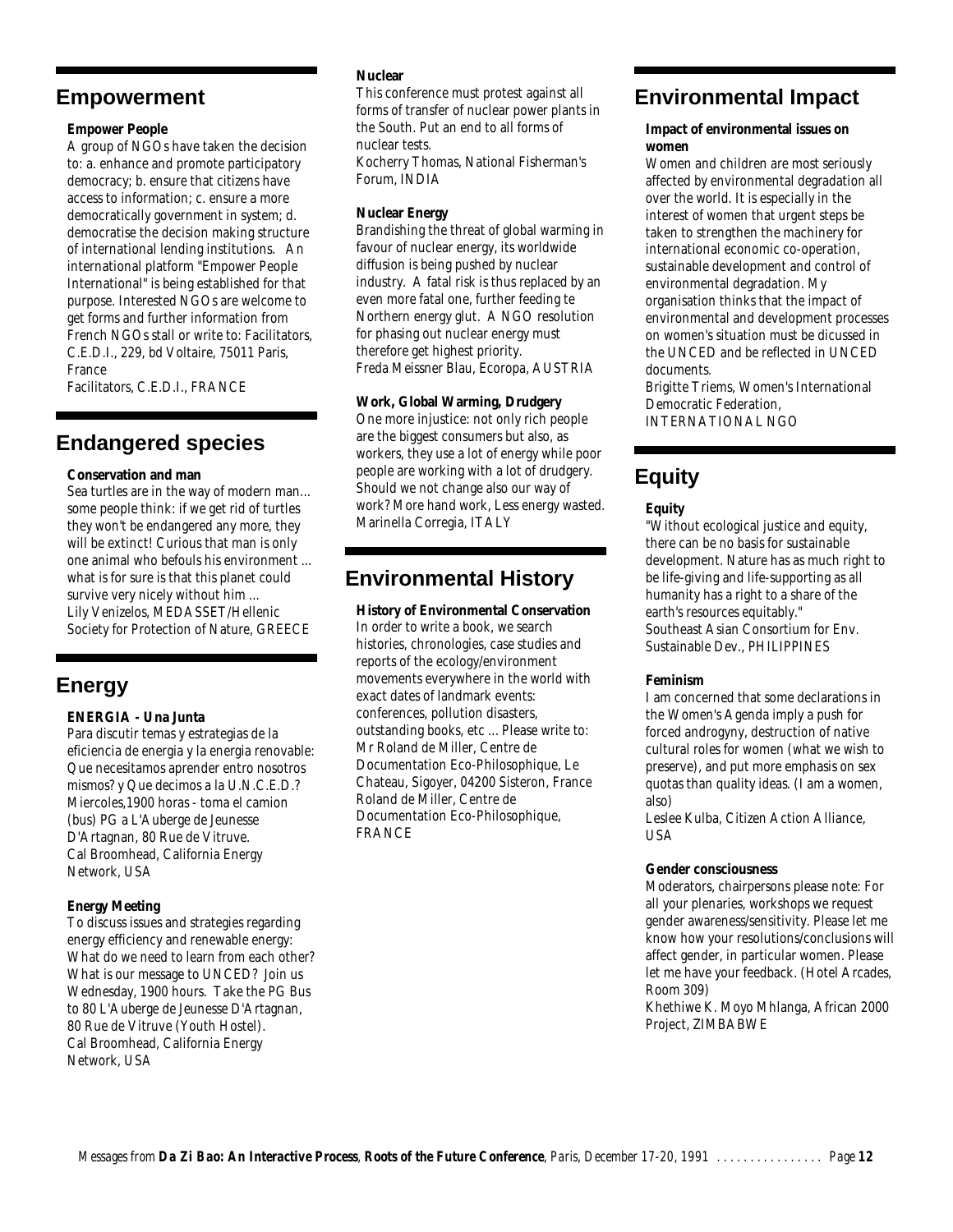### **Vision from the South**

Dutch policies on sustainable development criticized by four guests from the "South". Critical of Northern overconsumption and alienation from nature, the book is an important companion not onlyto the Netherlands National Report to the UNCED in 1992 but also to the National Reports from Northern countries. On sale at the EUROPE stand and from Ian van Arkel Publishers, A. Numkade, 17, 3572 KP, Utrecht, Netherlands. Price US \$10 or equvalent. Concession for the Eastern and Southern NGOs.

Ian Tellam, Wise - Amsterdam, **NETHERLANDS** 

# **Ethics**

### **Feminism**

I am concerned that some declarations in the Women's Agenda imply a push for forced androgyny, destruction of native cultural roles for women (what we wish to preserve), and put more emphasis on sex quotas than quality ideas. (I am a women, also)

Leslee Kulba, Citizen Action Alliance, USA

### **Freedom from slavery of greed**

"No real change can come about in this unsustainable age till man frees himself from the slavery of greed." Paraphrase of an Urdu couplet of Jiagar Moradabadi Kishore Sant, Ubeshwar Vikas Mandal (UVM), INDIA

### **From a Woman to Another Woman**

To Bella: If our generation of women can act as we do is because your generation has done a very good job - don't blame us to be as we are, different from you, and thank you for all the minds you had open - with tenderness and respect. Muriel Muriel Saragoussi, Brazilian Forum of NGOs, BRASIL

### **Is there enough on ethics?**

I don't believe in the concept of the "good Southern/Poor" versus the "bad Northern/Rich". Men and women are good and bad everywhere as their circumstances allow them to be. We should focus more decisively on CHANGING ETHICS. Laws and regulations will never be enough if people's behaviour is not framed in a new ethic, based in the values of equity and shared frugality.

Delmar Blasco, Int'l Council of Voluntary Agencies, SWITZERLAND

# **Evictions**

### **U.N. and Forced Evictions**

The U.N. Sub-commission on Human Rights has recently adopted a historic resolution on forced evictions due to a range of causes. We have attempting to mobilize around this resolution and initiate further U.N. action. We need information and your participation. Contact: Habitat International Coalition, Housing rights and evictions action unit, Havikstraat 38 bis, Utrecht, Netherlands, 3514 TR Miloon Kothari, Vikalp Samiti, INDIA

# **Feminism**

### **From a Woman to Another Woman**

To Bella: If our generation of women can act as we do is because your generation has done a very good job - don't blame us to be as we are, different from you, and thank you for all the minds you had open - with tenderness and respect. Muriel Muriel Saragoussi, Brazilian Forum of NGOs, BRASIL

# **Finances**

### **Understanding Economic & Financial Mechanisms**

NGOs should train their members to understand better economic and financial mechanisms of their governments; financial/economic choices reflected in the national budgets. We NGOs have political power (votes and lobbies), that we should use fully for implementation of our beliefs. Alice Hodgson & Marie Kranendonk, Femmes et Changements/National Environmental Forum, Holland, FRANCE & HOLLAND

# **Food**

### **"Food Matters Worldwide" Magazine**

Copies (free) of Magazine "Food Matters Worldwide" are available from the editor (Alistair Smith): the one with the flat cap and the colourful briefcase. Exemplaires (gratuits) du magazine "Food Matters Worldwide" sont disponible au chef de sa redaction (en anglais!) Alistair Smith, Farmer's Link, UK

### **"Green Food" a Healthy Option**

"Green Food" begins to be provided by some remote state farms, villages in P.R. China. This food is not polluted. To guarantee parity of food, soil, water and other environmental factors would be monitored. Traditional practices combined with new technology are adopted to cultivate resistant seeds, to use this technology for best control.

Wang Qianzhong, Chinese Association of Agricultural Sciences Societies, CHINA

### **Agriculture Policy**

The strategy of development of world agriculture should enable the simultaneous realization of the following aims: feeding humanity, safeguarding of natural resources for future generations, safeguarding of individual and regional agricultural characteristics as well as respecting existing traditions and experiences in this field, promoting methods and health and environment. In order to achieve the above mentioned aims a complex system of international solutions accompanied by appropriate legal, economical and administrative instruments should be applied. The solutions must be preventive, stimulative and promotive. Jolanta Pawlak, Social Ecological Institute, POLAND

### **Breastfeeding is a Natural Resource**

Breastfeeding is a global natural resource which saves on energy and pollution. No wastage of water and fuel for the manufacture of formula milk, bottles or teats. No wastage of water and fuel for sterilising bottles or adding to formula. No pollution from empty tins or containers. Claude Didierjean, La Leche League International,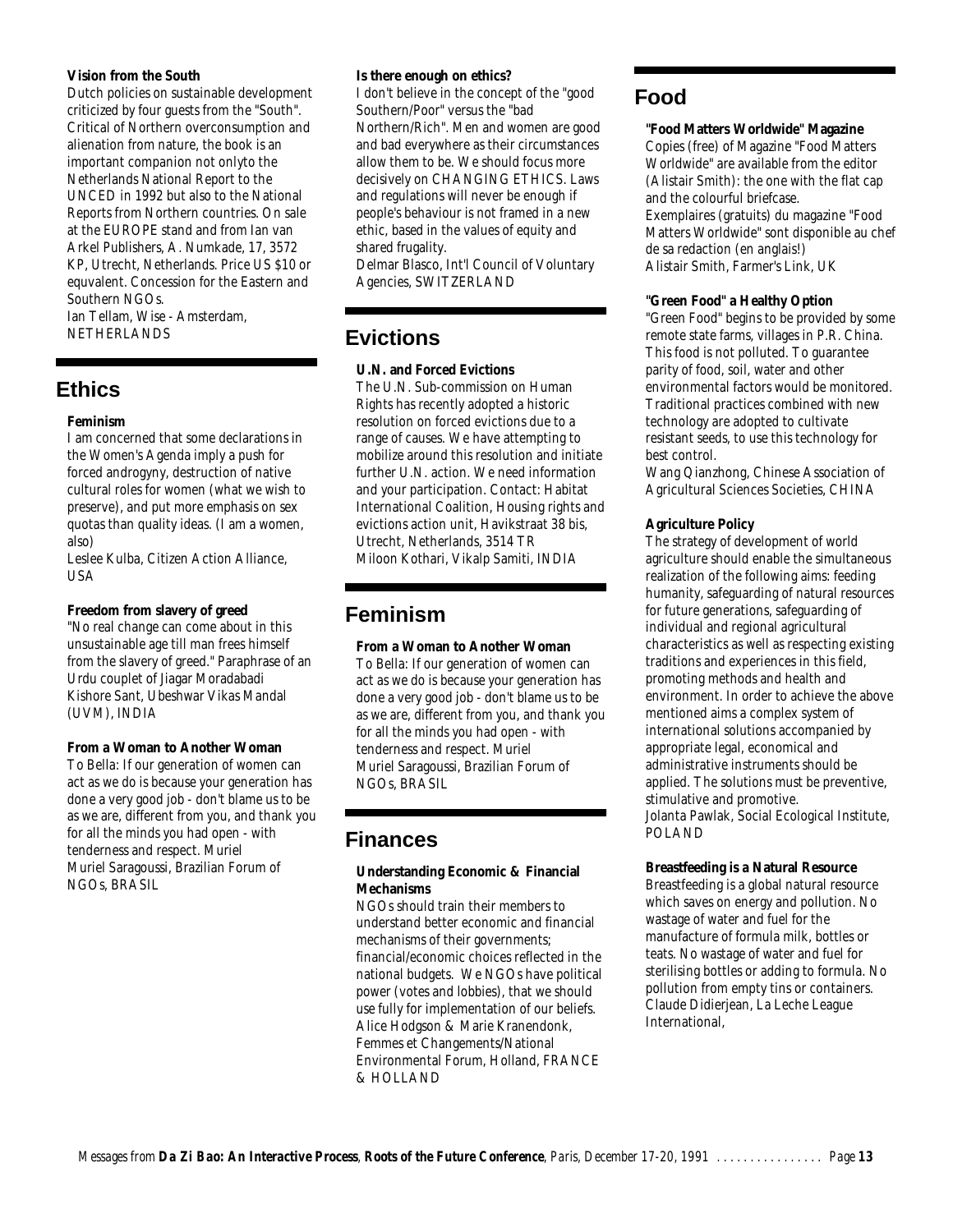### **Meat, Soil and Sustainable development**

Less meat for the North to reduce the claim on land (for fodder) and fossil energy, the people of the North should reduce their meat consumption by at less 50%. It will be even positive for their own health, because now their consumption (180-200 gr / per day) is 2 to 3 times too high for a healthy diet!

Jan Juffermans, The Small Earth, **NETHERLANDS** 

### **Oceans**

The World Bank helps the poor countries of the South to develop aquaculture to produce prawns which are exported to Japan and the USA. The development of aquaculture replaces paddy cultivation of rice which the poor countries peoples eat. Kocherry Thomas, National Fisherman's Forum, INDIA

### **Organic Farming**

When people take up the task of tilling the soil to produce food, they must also adopt a conscious attitude to protect the environment. When someone makes use of land, that person must be aware of the natural relationship between soil, plant and animal. This understanding is the foundation of natural farming - a sustainable farming system we refer as organic farming. This relationship needs to be bought into the deliberations of this conference more emphatically. John Njoroge, Kenya Institute of Organic Farming, KENYA

# **Forests**

### **Boycott Swedish forestry products**

The Swedish action to save the mountain forests calls for an international boycott of Swedish forestry products. Even though Sweden has a 58% forest cover, the fragile virgin mountain forests, covering only a few percent, are still being exploited. Goran Eklof, SEED- Sweden, SWEDEN

### **Forests, Civilisation, Deserts**

"Forest precede civilisations, deserts follow them." Chateaubriand Kishore Sant, Ubeshwar Vikas Mandal (UVM), INDIA

### **German Position Papers**

Position papers by German NGOs on different UNCED related subjects (climate, biodiversity, forests, resource use and international trade) can be obtained on request from Projektstelle UNCED, DNR/Bund, Königswinterer Str. 665, 5300 Bonn 3, FRG Deutscher Naturschutzring/Bund

(FOE-Germany), GERMANY

### **German Rainforest Campaign**

The German Rainforest Campaign started working half a year ago. Over 40 environment and development organisations put the focuson German trade, aid and consumption that leads to the destruction of tropical rainforests and the livelihood of people who depend on them. We demand changes in German politics that put people first and build up alternatives to unsustainable use of forest resources. For further information, please contact: Wolfgang Kuhlmann, ARA, Germany

Wolfgang Kuhlmann, ARA, GERMANY

### **International Agreement**

To date there is no existing international agreement that stresses forest conservation. The ITTA concentrates in trade of timber porducts; TFAP is limited to slowing down of deforestation. The conservation of primary forests as the main object of any international agreement on forest is a must!!

Francis Lucas, PHILDHRRA, PHILIPPINES

### **International Vandalism**

The Wilderness Society, Australia, would like any information you have about Australian companies involved in mining , forestry, etc. operations in your country, eg. North Broken Hill, National Australia Bank, Broken Hill Pty. Ltd. (BHP). Please send to 1A James Lane, Sydney 2000 Australia or leave your card/name at Indigenous Peoples Counter Number 3. Karenne Jurd, The Wilderness Soceity, AUSTRALIA

### **Nordic-Baltic Youth conference**

A Nordic-Baltic youth conference on the UNCED process will be held in Stockholm 6-8 March 1992. Topics to be discussed are forests, traffic, the Baltic sea, amongst others. Invitation especially for the Nordic and Baltic countries. Contact: Elin Andersson, Box 6022, S-19106 Sollentuna, Sweden

Johan Niss, Swedish Youth Association for Nature Studies/Conservation, SWEDEN

### **UNCED destroys TFAP Reform**

NGO attempts to reform the tropical forestry action plan, by insisting on popular participation in national forest policy planning, have been torpedoed by UNCED. A substantial consensus on new goals, objectives and structures for TFAP, that would have secured NGO input and land rights have been blocked by FAO. Consequently the World Bank has refused to introduce the reforms as this might be interpreted as quite divisive in the context of ... UNCED. Result: Governments 1, people 0.

Marcus Colchester, World Rainforest Movement, UK

### **Walk to the Amazon**

Who in his right mind would destroy a fairy tale? Everybody loves a fairy tale. They are of eternal beauty. And they light up the eyes of children "Walk to the Amazon" purpose is to save the rainforest, Paul Coleman's project is: International environment centre, international rainforest marketing network, schools of native understanding, credit unions, communal enterprise systems and much more!

Patricia Hume, Taller Espacio Verde, MEXICO

# **Gaia**

### **Act Locally, Think Globally**

Act locally but think globally. Our earth is just like a satellite and it has our own ecosystem so any disturbance may have an effect on the whole universe. Suresh Dewan, Save the Soil Campaign, INDIA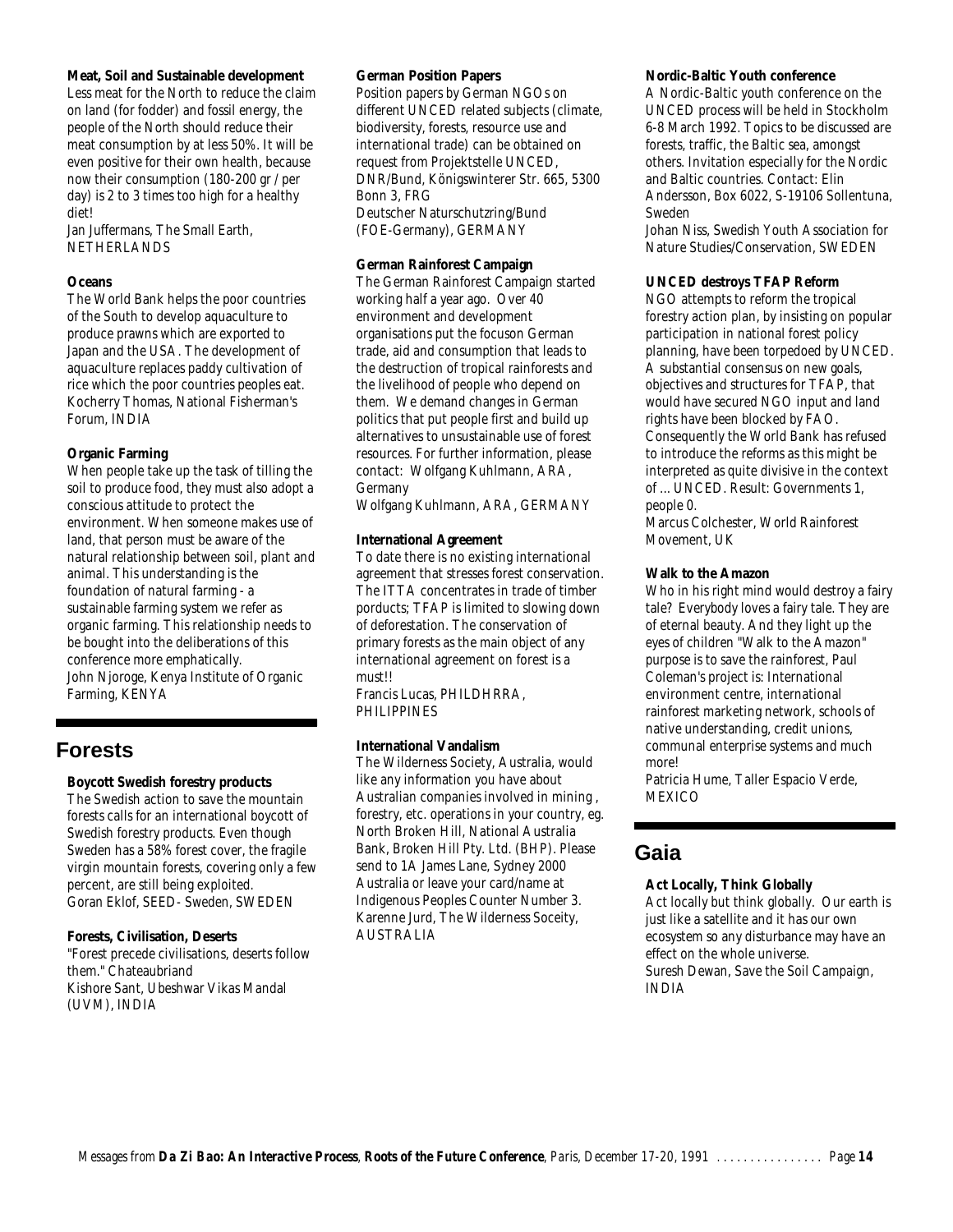### **Mother Earth**

All human beings should realize that mankind is kept alive through the greatness of nature. Mankind must recognize the earth as a processing being - a being that is alive, and still today continuing its creativities. This is referred to respectfully as "Mother Earth".

OISCA International, JAPAN

# **GATT**

### **Beyond GATT**

While we organize for UNCED, the industrialized countries are planning the "new world order" based on an expanded GATT that would limit environmental and development policies to ensure unregulated transnational corporate growth. Let's use the negotiation of this super GATT, officially referred to as a new "Multilateral Trade Organization" (MTO) to protect and promote environmental and sustainable development instead. Make sure your country's UNCED negotiators understand that GATT will counteract UNCED and the MTO is coming. Kristin Dawkins, Institute for Agriculture and Trade Policy, USA

### **Urgent Action on GATT**

Let's not forget! GATT has the potential to undermine UNCED policies. Therefore: Urgent action is needed! Please contact Milieudefensie/FOE-Netherlands. Milieudefensie (FOE-Netherlands), NETHERLANDS

# **Gender consciousness**

### **Gender consciousness**

Moderators, chairpersons please note: For all your plenaries, workshops we request gender awareness/sensitivity. Please let me know how your resolutions/conclusions will affect gender, in particular women. Please let me have your feedback. (Hotel Arcades, Room 309)

Khethiwe K. Moyo Mhlanga, African 2000 Project, ZIMBABWE

# **Global Policy**

### **Agriculture Policy**

The strategy of development of world agriculture should enable the simultaneous realization of the following aims: feeding humanity, safeguarding of natural resources for future generations, safeguarding of individual and regional agricultural characteristics as well as respecting existing traditions and experiences in this field, promoting methods and health and environment. In order to achieve the above mentioned aims a complex system of international solutions accompanied by appropriate legal, economical and administrative instruments should be applied. The solutions must be preventive, stimulative and promotive. Jolanta Pawlak, Social Ecological Institute, POLAND

# **Gouvernement**

### **Stop La Guerre**

Aidez-nous à "Stopper la Guerre" en Yougoslavie. C'est une priorité pour l'écologie européenne et mondiale. Faisons un appel! Mihail Tokarev, Mouvement Ecologique Macédoine, YUGOSLAVIA

# **Government**

### **Brundtland Buzzwords**

The primary surving buzzwords from the Brundtland Commission, "sustainable development", have been manipulated and co-opted beyond belief as seen through corporate advertising and rubber boned political reelection campaign speeches of the North. From Rio we need words that guarantee action, ones that cannot be hidden behind. I suggested for discussion: Justice between people - Justice between species - Justice between generations Douglas Gook, Caribou Horse Loggers Association, CANADA

# **Grassroots**

### **Book on Grassroots Community Initiatives**

Our coalition is publishing a book telling the personal stories of Southern and Northern communities working towards sustainability. It is being published by New Society Publishers and will be available in April 1992. For more information write to: BCEDWG, 2524 Cypress St., Vancouver, B.C., Canada V6J 3N2 David Murphy, CUSO, CANADA

### **NGOs Must be Strong Nationally**

We must strive to first strengthen NGOs at national level and only then move out into regional or international levels. NGOs must work primarily for their immediate surroundings to ensure greater impact at grass-root levels.

Gul Najam Jamy, Foundation for Integrated Development (FIND), PAKISTAN

# **Growth**

### **Urgent Action for German National Report**

Upon pressure from NGOs represented in the National UNCED committee the German Minister for the environment prepared a position paper questioning continuous growth in Northern countries. This clear sign is likely not to pass the cabinet decision. Please send support letters to Prof. Töpfer, Ministry for Environment, Kennedy Allee 5, 5300 Bonn 2, FRG copies to: Project UNCED, Königswinterer Str. 665, 5300 Bonn 3 Deutscher Naturschutzring/Bund (FOE-Germany), GERMANY

# **Habitat**

### **Nuclear testing**

Ask France for an immediate moratorium on nuclear testing and to sign the Partial Test Ban Treaty to be able to negotiate a Total Test Ban Treaty Katia Kanas, Greenpeace, FRANCE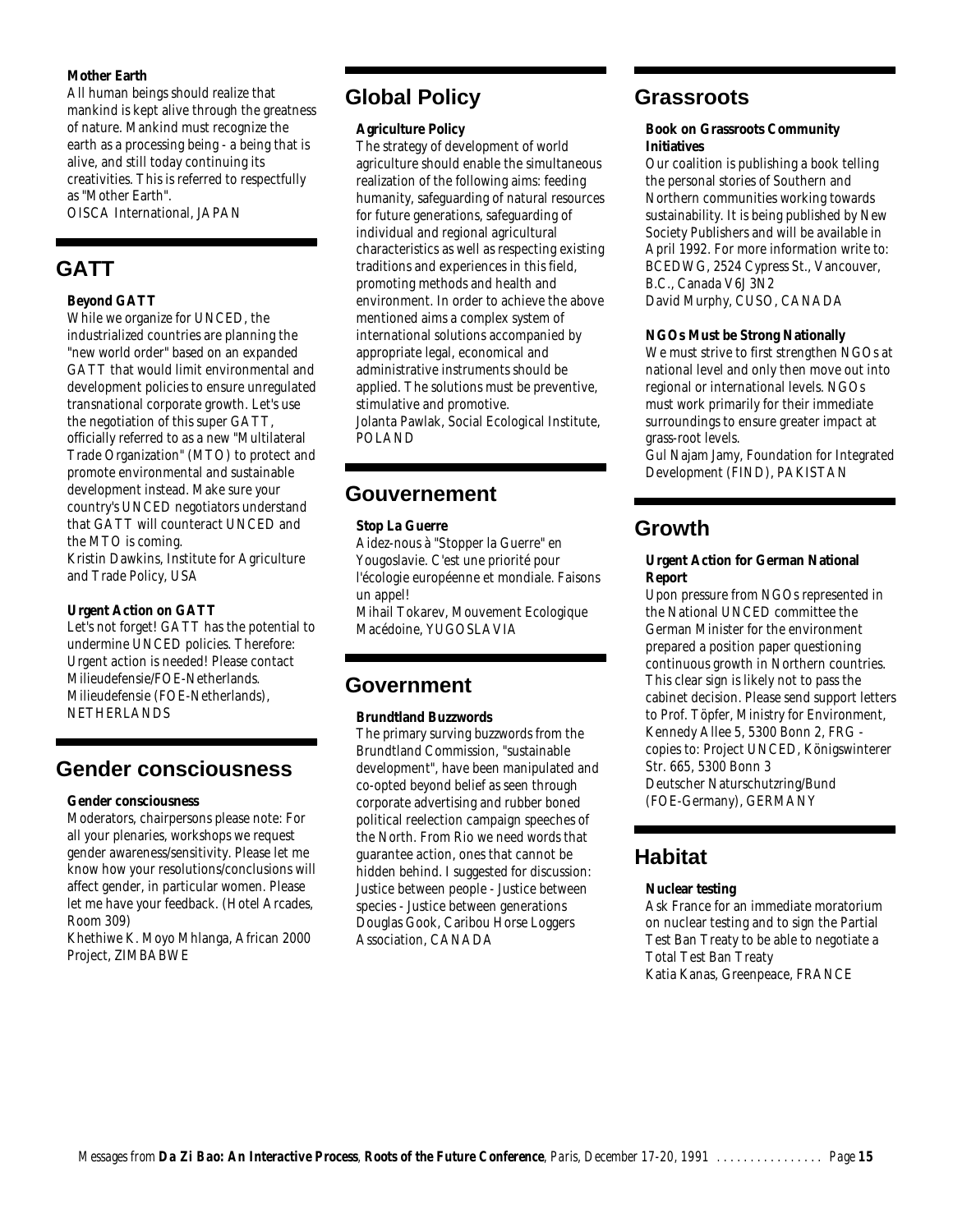# **Health**

### **Campaign against Smoking**

Smoking is also pollution or air especially in schools, hospitals, restaurants etc. We propose to take in our ecologic program the task of nicotine stop. The Hungarian group: E. Gergely, J. Halasz, I. Kiss, M. Koudes, E. Schmuck, P. Bonifert, Z. Csokar, J. Mayer, M. Nesmessuri, A. Sandor, L. Vit Miha'ly Nemessuri, Life Culture Club, HUNGARY

### **Health Survey: Inhabitants of Polluted Areas**

After 35 years from the first discovery, Minamata disease issue has not yet finished in Japan. Over 2000 victims have filed lawsuits to seek compensation. One of the causes is that the Government has not conducted health surveys of inhabitants. The health research of whole inhabitants and environmental surveys at the early stage are sincerely required, particularly in Amazon.

Mie Asaoka, National Alliance Victims of Minamata Disease & Lawyers, JAPAN

### **Healthy Lifestyle & Environment**

Hungarian Preventive Health Association mobilizes people active in maintaining a healthy lifestyle in favour of protection and environmentalists in favor of a healthier lifestyle. Contact Mr Peter Bonifert, Auberge d'Artagnan or Hungary 1025 Zöldlomb U. 16. fax 36.1.168.7851. Peter Bonifert, Hungarian Health Prevention Association, HUNGARY

### **Help us. Redress before Victims Die!**

We have been struggling in court trials in quest of compensation for the health damage caused by air pollution. The Japanese government has EASED environmental standards against the victims' cry. Many patients are getting aged. "Redness before they die". Send us your letter of encouragement to Kimio Moriwaki, Japan Air Pollution Victims Association, Japan. Kimio Moriwaki, The Japan Air Pollution Victims Association, JAPAN

### **Industrial Policy & Contamination**

While Minamata disease was discovered in 1956 Japanese Government allowed a china company to continue to dischange mercury contaminated wastes until 1968 because of its industrial policy. The Governement should compensate Minamata victims who are filing lawsuits now, as well as stop the pollution exports to the developing countries.

Mie Asaoka, National Alliance Victims of Minamata Disease & Lawyers, JAPAN

### **Nuclear testing**

Ask France for an immediate moratorium on nuclear testing and to sign the Partial Test Ban Treaty to be able to negotiate a Total Test Ban Treaty Katia Kanas, Greenpeace, FRANCE

### **Salud y Plantas Medicinales**

Trabajamos en el rescate delas Plantas Medicinales para la Atención Primaria de la Salud y su protección. Deseamos comunicarnos con otros experiencias de este tipo. Cosilla de Correo 80, (1727) Marcos Paz, Buenos Aires, Argentina Carlos Vicente, CETAAR, ARGENTINA

# **Holistic**

### **A Holistic, Integrative View**

The Baha'i approach to environmental preservation is holistic and integrative. It is based on a new vision for humanity and the natural environment that emphasizes unity of effort, spiritual values like sacrifice, social integration, selfless action and unity of purpose. "The earth is but one country and mankind its citizens." Baha'u'llah Mullai Vithirapathy, Singapore Council of Women's Organizations, SINGAPORE

### **En Intégrant**

Mes frères, C'est en intégrant ce qui est externe et ce qui est interne, nos paroles et nos actes, notre corps et notre esprit, notre vie et GAIA, que nous grandirons. Carlos Vicente, CETAAR, ARGENTINA

### **Integrando**

Hermanos: Integrando Lo externo y lo interno Lo que decimos y lo que hacemos Las luchas sociales y lo espirituel Nuestro cuerpo y nuestra mente Noestras vidas y GAIA Von Respecto y Coherencia Creceremos Carlos Vicente, CETAAR, ARGENTINA

### **Vision from the South**

Dutch policies on sustainable development criticized by four guests from the "South". Critical of Northern overconsumption and alienation from nature, the book is an important companion not onlyto the Netherlands National Report to the UNCED in 1992 but also to the National Reports from Northern countries. On sale at the EUROPE stand and from Ian van Arkel Publishers, A. Numkade, 17, 3572 KP, Utrecht, Netherlands. Price US \$10 or equvalent. Concession for the Eastern and Southern NGOs. Ian Tellam, Wise - Amsterdam,

**NETHERLANDS** 

# **Human rights**

### **Announcement/Attention Please**

Ansar Burney Welfare Trust Pakistan is working for the release and rehabilitation of the illegally and unlawfully confined prisoners and mental patients through out the globe and also working to trace out the missing and kidnapped children and hand them over to their parents. If any NGO or governmental organization is interested or needs more information about prisons/prisoners and mental asylums in Pakistan or is interested to help us please contact Ansar Burney Welfare Trust, S. United Plaza, Blue Area, Islamabad, Pakistan.

Ansar Burney, Ansar Burney Welfare Trust, PAKISTAN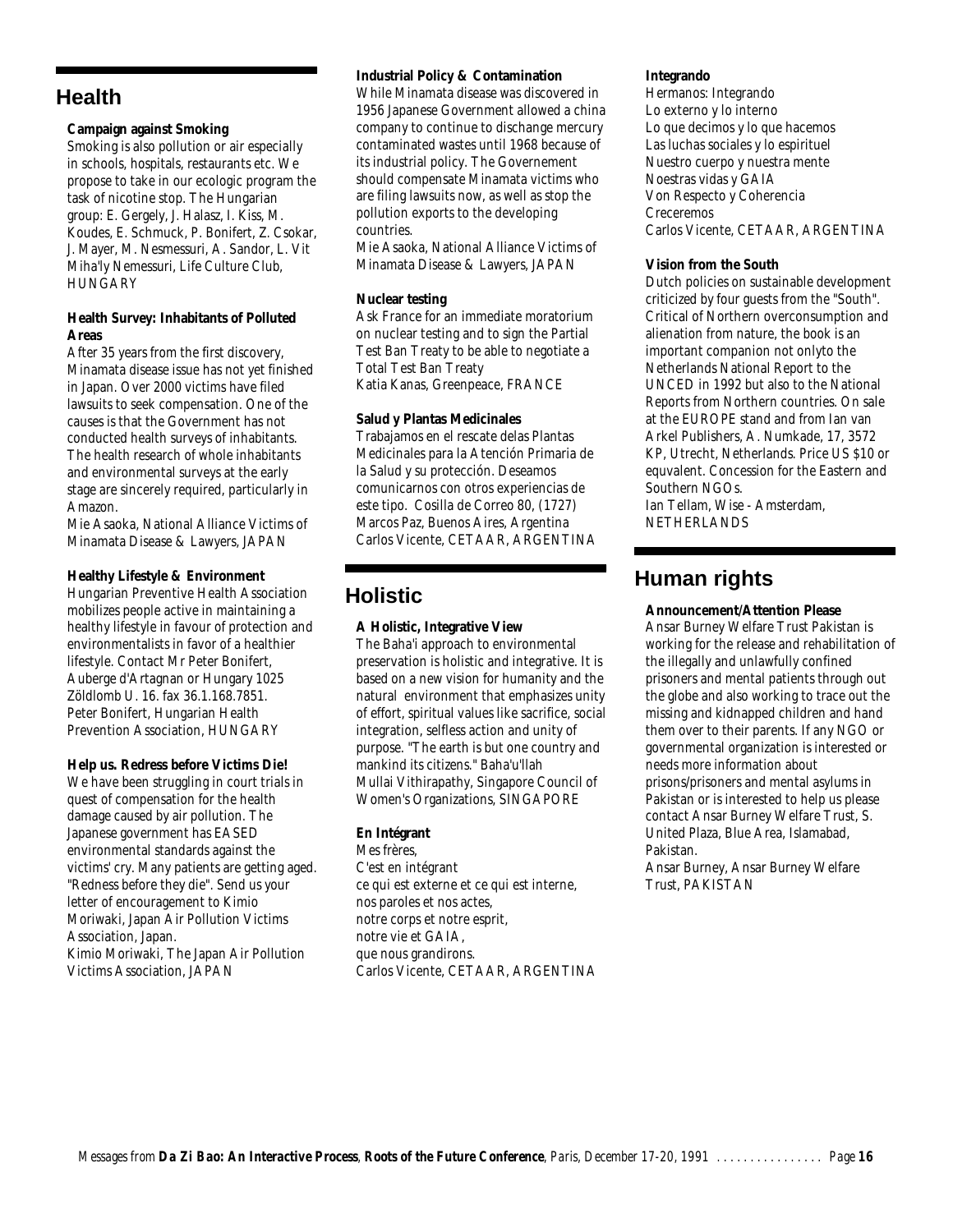### **Annual Prisoners Day**

Ansar Burney Welfare Trust Pakistan has succeded in getting the release of more than 57000 illegally and unlawfully confined prisoners and sane inmates of the mental asylums from throughout the world, some of them were confined within the high walls illegally for about 60 to 65 years and some of them were born there and not released until 40 years and were released only because of the efforts of Ansar Burney Welfare Trust. We would like to suggest a "Prisoners Day" every year from the UN side on any day on month of every year. Ansar Burney, Ansar Burney Welfare Trust, PAKISTAN

### **Humanity**

The humanity needs, above all, the prosperity free of all needs, poverty, disease and disaster, not at all possible without peace, that depends on justice, forming the base for all development and progress. Emotional tranquillity and ecstasy bring about peace which can not be achieved without living comfort or the prospect in the respect the humanitarian welfare services are doing a lot, a great deal more. it is high time that the humanitarian services. The world over be meticulously knit into a well spread uniform unit, to exercise maximal influence on general human behaviour and sympathy for others, at human relations, joined to face all the miseries and worries confronting humanity. Ansar Burney, Ansar Burney Welfare Trust, PAKISTAN

### **Nobel Award**

With reference to this great Paris conference "Roots of Future" I came here as an observer and before leaving I would like to strongly suggest the name of the great Pakistanian human rights activist Mr Ansar Burney, advocate of Ansar Burney Welfare Trust of Pakistan, for the award of Nobel Prize in recognition to his services in the field of human rights and social work. Saghir Asghar Safir, Islamic PAIC Society, FRANCE

### **Prisoners**

The prisoners throughout the world are also part of our society who are lodged within the high walls of our society ie prisons, most of them are innocent, especially in the Third World countries. Please also look into them - help them. Please also help Ansar Burney Trust (Pakistan) to help them. Ansar Burney, Ansar Burney Welfare Trust, PAKISTAN

### **Prisons and Prisoners Reforms**

Through international press and Da Zi Bao. We would like to draw your attention needs your help for the prisons and the mental asylums in your own country. Millions of human beings legally or illegally confined in different prisons and mental asylums of globe under different circumstances, some of these unfortunates need legal help, financial help, food and clothes and their reforms along with love and affection specially in developing countries. They are in a very bad situation and need our help and attention. Please, please help the neglected helpless. Ansar Burney, Ansar Burney Welfare Trust, PAKISTAN

### **Rape of Women/Girls/Children**

I have come to this conference as a human right atcivist. I received 131 awards in the field of human rights from different parts of the globe. Recently I received the award of "Top outstanding young person of the world 1991" from Helsinki, Finland and "Man of the Earth 1991" from USA. I need your suggestions how we can stop the alarming/ dangerous conditions of rape of women, children and girls and how to the stop child abuse and neglect in all parts of the globe, specially in Asia. Ansar Burney, Ansar Burney Welfare Trust, PAKISTAN

### **Suggestions/Human Beings**

To achieve the goal and task of "Roots of the future" Paris conference we Ansar Burney Welfare Trust Paristan would like to suggest to do something special and fight in your country and take part in the war against the discrimination between human beings which is a violation of human rights and there should be no difference between black and white, poor and rich, ect. Even one country man to another country man because we all are human beings, we are all brothers and sisters and we all are same so we should live together without any difference in same conditions, honour and in a same environment. Ansar Burney, Ansar Burney Welfare Trust, PAKISTAN

### **U.N. and Forced Evictions**

The U.N. Sub-commission on Human Rights has recently adopted a historic resolution on forced evictions due to a range of causes. We have attempting to mobilize around this resolution and initiate further U.N. action. We need information and your participation. Contact: Habitat International Coalition, Housing rights and evictions action unit, Havikstraat 38 bis, Utrecht, Netherlands, 3514 TR Miloon Kothari, Vikalp Samiti, INDIA

# **Human Shelter**

### **Human Settlements Workshops**

There are six workshops in english language on human settlements. Each lasts one hour forty five minutes, and there are two each day. Tuesday 2PM land 4.15PM shelter infrastructure and services, Wednesday 2PM housing rights & evictions 4.15PM urban informal economy, Thursday 2PM women and human settlement 4.15PM participation in local governance. Davinder Lamba, Habitat International Coalition, KENYA

### **Human Shelter and Environment**

Shelter, which is one of necessary elements for human survial, is close relation to environment. Shelter needs solid, suitable and artistic housing buildings, and what is more, it needs clear, quiet and beautiful environment. Let us hand by hand effort for protecting environment, improving shelter condition and maintaining the right of human existence.

Li Mengbai, Chinese Association for Urban Science Studies, CHINA

### **Reconstruction of Settlements After War**

Thank you for your interest in the exhibition and charter for reconstruction. A meeting will be held at 6:00 p.m. in the coffee area left of Theatre Gaston Berger. We have drafted some amendments to the Citizens Action Plan to highlight issues related to the war. Working with ecological principles for settlement planning is essential if the disaster of war is not to be followed by the disaster of inappropriate or non-existent reconstruction. Working towards sustainability of settlements in the developed world is essential for the preention of war.

Mary Roslin, School of Architectural Studies, Univ. of Sheffield, UK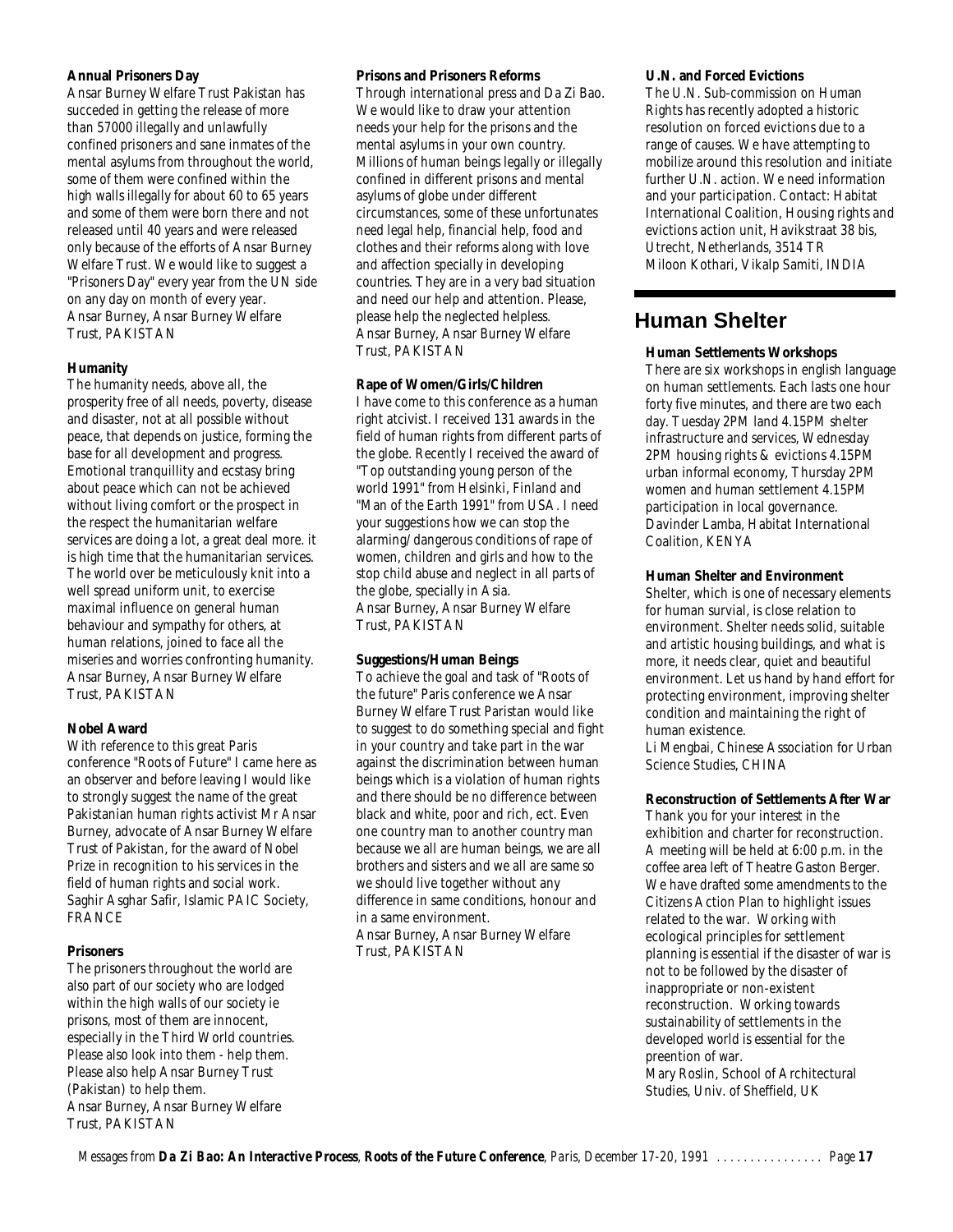# **Identity**

### **I'm not from an "NGO"**

This came up at the Greens meeting: why the heck do we call ourselves "Non-governmental organizations" of all things, a name that defines us only in terms of what we are not? If we are doing our job, we are people's organizations. Let's call ourselves what we are, for crying out loud! Alva Morrison, Concerned Citizens for Nuclear Society, USA

### **Je ne suis pas d'un "ONG"**

Cela etait discuté au rencontre des Verts. Pourquoi est-ce que nous nous appellerons des "Organizations

Non-Gouvernementales"de tout choses, un nom qui nous definissez seulement par ce que nour ne sommes pas? Si nous laissons vraiment notre travail propre, nous sommes des organizations du peuple (ou

organizations populaires). Appellons nous cela! Alva Morrison, Concerned Citizens for

Nuclear Society, USA

# **Implementation**

### **Institutions Task-Group**

NGOs (especially Southern based) are warmly invited to express their vienus on the subject. One major focus of the task group is to establish a world wide network of 1. NGOs interested in these issues and 2. legal experts on the matter. Please write to Judi Ondejans, Bill Pace, Arthur van Buitenen (present here), (WAWF), Liliegracht 21, Amsterdam, Netherlands Arthur Van Buitenen, Netherlands Committee for IUCN, NETHERLANDS

# **Indigenous**

### **Declaration of Interdependence**

We are animals who share the planet with perhaps 30 million other species. We share a common history and now a common crisis, the collapse of the clean air, water and soil. And we share a common future yet unwritten. Linked to us in a web of kinship, all living indigenous people remember this ... (to be continued) David Suzuki, (submitted by D.F. Murphy CUSO), CANADA

### **Declaration of Interdependence (Part II)**

All living beings are interdependent ... Just as physics has taught us that all creation is energy and matter interacting in an elegant dance of life, biology informs us that biological and cultural diversity are the foundation of stability ... Certain biological principles, ecologically based and morally inspired, must become fundamental elements of a new politics hope. David Suzuki, (submitted by D.F. Murphy CUSO), CANADA

### **Indigenous Nations and the Nuclear Chain**

Native people around the world affected by Uranium mining, atomic weapons testing and the storage of nuclear waste are asked to give testimony at the World Uranium Hearing held in September 1992 in Salzburg, Austria. Information and contacts are appreciated at the booth of "The Ecologist".

Claus Biegert & Barbara Pecarich, The World Uranium Hearing, GERMANY

### **Nuclear testing**

Ask France for an immediate moratorium on nuclear testing and to sign the Partial Test Ban Treaty to be able to negotiate a Total Test Ban Treaty Katia Kanas, Greenpeace, FRANCE

# **Information**

### **Caribbean Region Requires Space**

Caribbean region requires display space! There are materials which we have brought but no possibility/opportunity to share. Regina Dumas, Caribbean Network for Integrated Rural Development, TRINIDAD & TOBAGO

### **Green Co-operation**

Our popular library acts as the only green clearinghouse in South America, at the services of a large movement. Oscar Redondo, Biblioteca 12 de Octubre, Arengreen 1187, 1405 Buenos Aires, Argentina. Oscar Redondo, Bibliotece 12 de Octubre, ARGENTINA

### **Nordic-Baltic Youth conference**

A Nordic-Baltic youth conference on the UNCED process will be held in Stockholm 6-8 March 1992. Topics to be discussed are forests, traffic, the Baltic sea, amongst others. Invitation especially for the Nordic and Baltic countries. Contact: Elin Andersson, Box 6022, S-19106 Sollentuna, Sweden

Johan Niss, Swedish Youth Association for Nature Studies/Conservation, SWEDEN

# **Institutions**

### **After UNCED**

UNCED may not be a single conference event, but has to be established as a continuous evaluation process, at least until the year 2000. During this process, the decisions taken at Rio will be monitored and further developed at all international and national levels. This counts for governments as well as for NGOs.

Friends of the Earth International,

### **Institutions Task-Group**

NGOs (especially Southern based) are warmly invited to express their vienus on the subject. One major focus of the task group is to establish a world wide network of 1. NGOs interested in these issues and 2. legal experts on the matter. Please write to Judi Ondejans, Bill Pace, Arthur van Buitenen (present here), (WAWF), Liliegracht 21, Amsterdam, Netherlands Arthur Van Buitenen, Netherlands Committee for IUCN, NETHERLANDS

### **UN & Global Environment**

An Environmental Council should be established by the U.N. parallel to the Security Council. UNEP replaced by UN agency along lines of FAO, UNESCO, Habitat, etc. A world ecological ombudsman should be appointed by the Environmental Council. Josef Tamir, Haim and Eviva, ISRAEL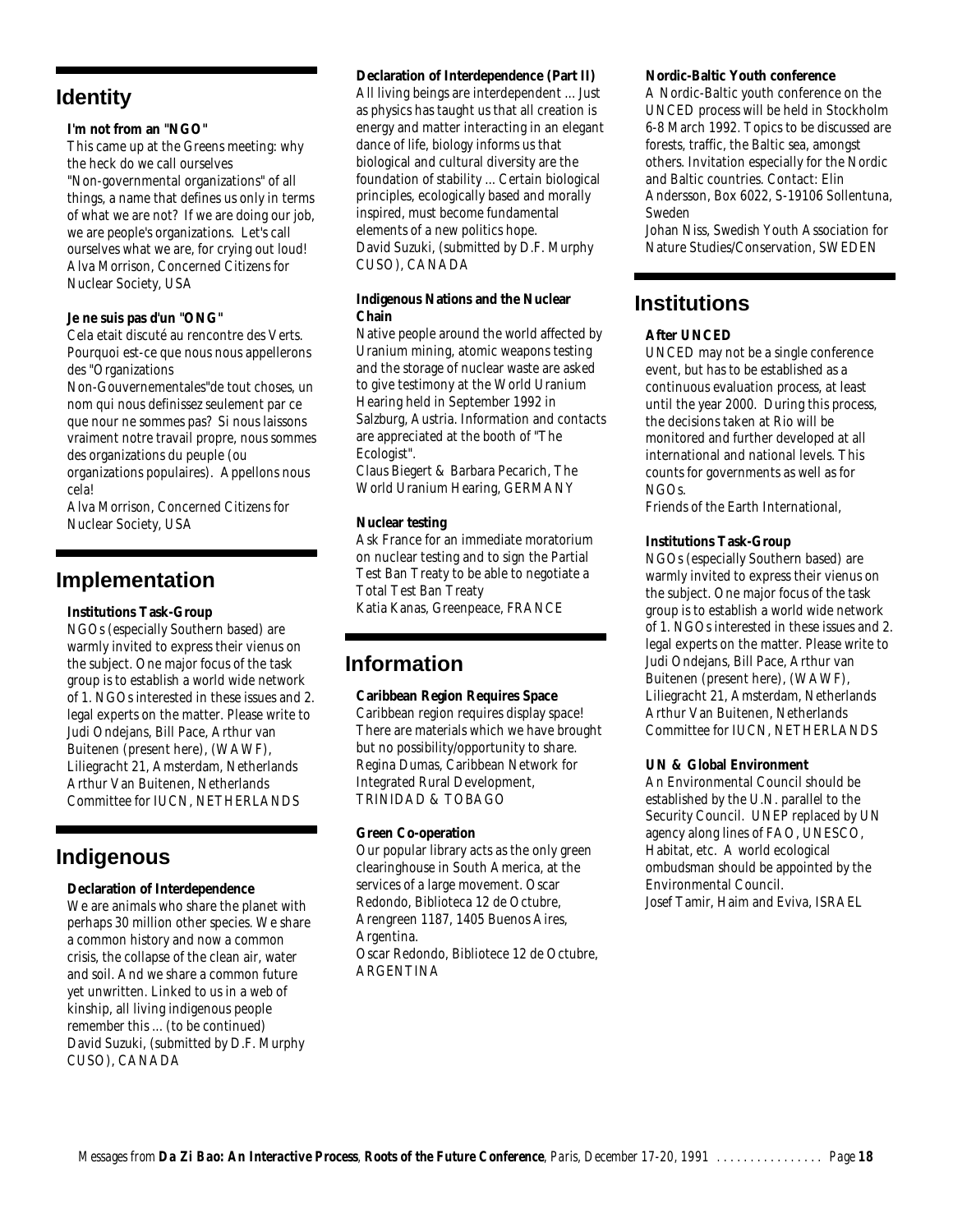# **Integrity**

### **Where Are We?**

This is the time. Think about our responsibilities, far away to reach the destination. Environment we blame each other. Let us forget the past. Come together, plan for a concrete effort. Join, with hand to hand - heart to heart. We at the global level prove our solidarity and reach the unseen destination. Let us overcome, all social, political and economical barriers. This is the opportunity to find where are we? M.L.E. Manoharan, Gramodaya, INDIA

# **Justice**

### **Brundtland Buzzwords**

The primary surving buzzwords from the Brundtland Commission, "sustainable development", have been manipulated and co-opted beyond belief as seen through corporate advertising and rubber boned political reelection campaign speeches of the North. From Rio we need words that guarantee action, ones that cannot be hidden behind. I suggested for discussion: Justice between people - Justice between species - Justice between generations Douglas Gook, Caribou Horse Loggers Association, CANADA

### **Equity**

"Without ecological justice and equity, there can be no basis for sustainable development. Nature has as much right to be life-giving and life-supporting as all humanity has a right to a share of the earth's resources equitably." Southeast Asian Consortium for Env. Sustainable Dev., PHILIPPINES

### **Humanity**

The humanity needs, above all, the prosperity free of all needs, poverty, disease and disaster, not at all possible without peace, that depends on justice, forming the base for all development and progress. Emotional tranquillity and ecstasy bring about peace which can not be achieved without living comfort or the prospect in the respect the humanitarian welfare services are doing a lot, a great deal more. it is high time that the humanitarian services. The world over be meticulously knit into a well spread uniform unit, to exercise maximal influence on general human behaviour and sympathy for others, at human relations, joined to face all the miseries and worries confronting humanity. Ansar Burney, Ansar Burney Welfare Trust, PAKISTAN

### **No injustice in the name of development**

All development policies of the future should be based on the principles of universal justice. Selective justice is nothing but injustice. National and international decisions should be governed by justice. Injustice in the name of environment or development must not be an outcome of the UNCED process. Gul Najam Jamy, Foundation for Integrated Development (FIND), PAKISTAN

### **Peace, Justice and Development**

Peace, justice and development ingredients of the emerging world order. Without justice peace becomes a nightmare or the least of a reverie while the development rests on peace further opening into prosperity, that shapes the human charecter towards better relations and human attitudes and the pathetic grip for better social order co-operation and filial bonds. Globe needs development but with justice to every human beings and peace. Ansar Burney, Ansar Burney Welfare Trust, PAKISTAN

# **Land use**

### **Land struggle**

It is fascinating to hear from my Brazil friend in land struggle in the morning session (16 Dec). Really this is a struggle against social injustice. We the Indians also in many parts of our country are fighting for land distribution. "Land is for the tillers" is our aim. We hope this conference would conclude with meaningful resolutions. M.L.E. Manoharan, Gramodaya, INDIA

### **Land Use or Overuse by the Rich**

Land use redistribution. Land redistribution is not enough! Look who is using most of the export products: the ships and planes go to the rich countries who have very rich soils themselves. So also land use redistribution is an issue. The rich are using most of the fertile land of the earth and pay too low prices. For example for fodder, for meat.

Jan Juffermans, The Small Earth, **NETHERLANDS** 

### **Meat, Soil and Sustainable development**

Less meat for the North to reduce the claim on land (for fodder) and fossil energy, the people of the North should reduce their meat consumption by at less 50%. It will be even positive for their own health, because now their consumption (180-200 gr / per day) is 2 to 3 times too high for a healthy diet!

Jan Juffermans, The Small Earth, **NETHERLANDS** 

### **Organic Farming**

When people take up the task of tilling the soil to produce food, they must also adopt a conscious attitude to protect the environment. When someone makes use of land, that person must be aware of the natural relationship between soil, plant and animal. This understanding is the foundation of natural farming - a sustainable farming system we refer as organic farming. This relationship needs to be bought into the deliberations of this conference more emphatically. John Njoroge, Kenya Institute of Organic Farming, KENYA

# **Language**

### **Forgotten Again**

We expected to see more Latin American and Caribbean notices at Da Zi Bao. And if possible in Spanish. Unfortunately we were forgotten once again.

### **Traduction Observateurs**

Pauvres observateurs qui ne sont pas multilingues. Hier, français pour tous aujourd'hui anglais obligatoire si une traduction trilingue n'est pas possible, respectons au moins la langue de l'intervenant Pierre Alain Baud, Frères des Hommes, FRANCE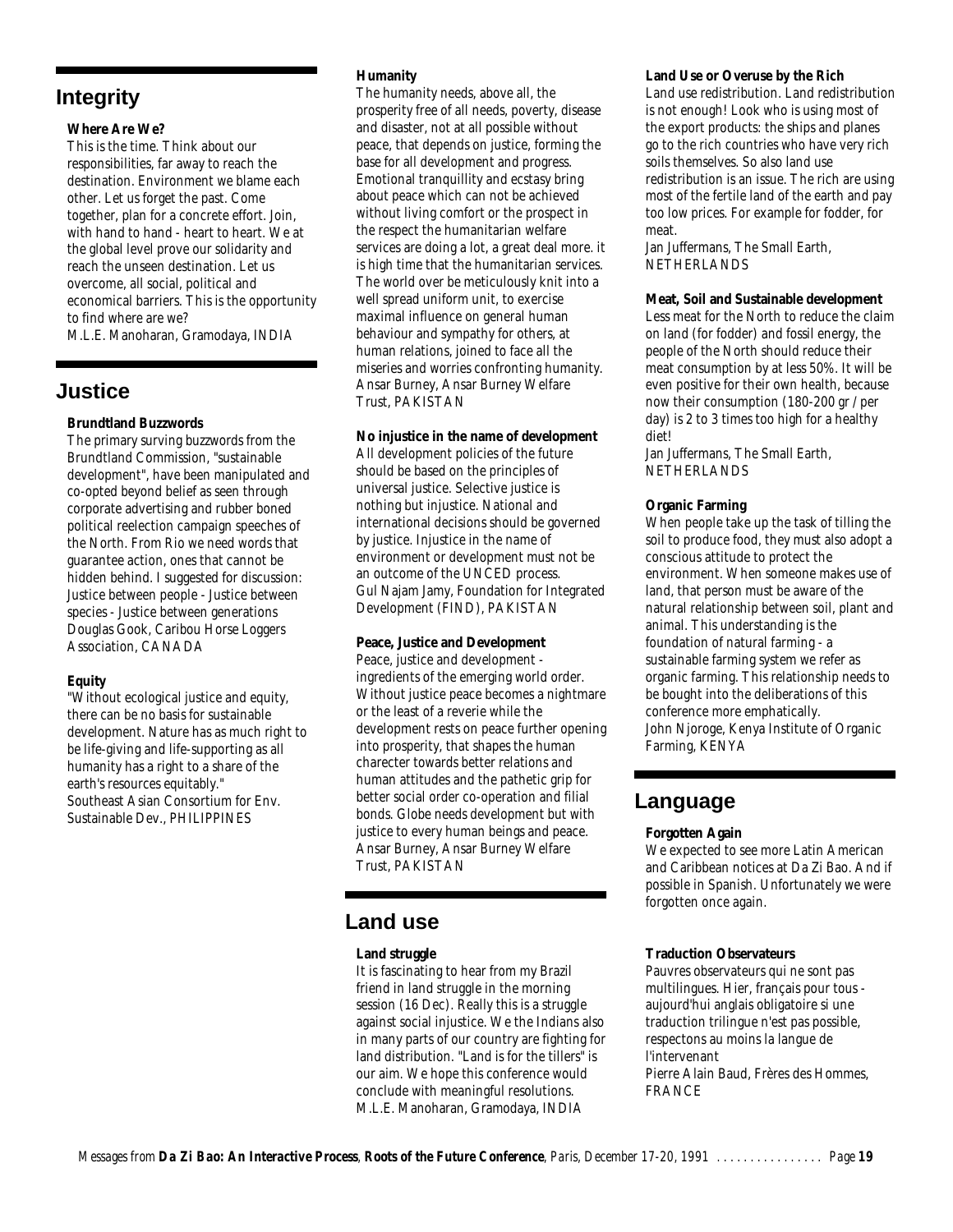### **Law**

### **Institutions Task-Group**

NGOs (especially Southern based) are warmly invited to express their vienus on the subject. One major focus of the task group is to establish a world wide network of 1. NGOs interested in these issues and 2. legal experts on the matter. Please write to Judi Ondejans, Bill Pace, Arthur van Buitenen (present here), (WAWF), Liliegracht 21, Amsterdam, Netherlands Arthur Van Buitenen, Netherlands Committee for IUCN, NETHERLANDS

### **Radioactive Wastes**

Radioactive waste is a major issue for future generations. Those who want to join an international network on that topic to fight against underground filling of nuclear wastes, please contact us: M. Prieur, 4, Place du Présidial, 87000 Limoges, France Michel Prieur, Société Française pour le Droit de L'Environnement, FRANCE

# **Liaison**

### **Environmental Education**

Your own small earth? In Holland 20 years ago a project started to show concrete alternatives for an ecological lifestyle: it is the small earth, 2 ha exhibition area. if you are interested to start a similar educational centre, we might be of help with our good experiences, the basic financing etc. Jan Juffermans, The Small Earth, NETHERLANDS

# **Lifestyle**

### **Dutch Lifestyle in 2010**

Can the rich world adjust its lifestyle within twenty years? Yes, it can! Next year, Milieudefensie/Friends of the Earth publishes a book, which describes in detail how a sustainable Netherlands looks like in the year 2010, when it does not consume more than its "World Share" of natural resources.

Manus van Brakel, Milieudefensie/Friends of the Earth NL, NETHERLANDS

### **Environmental Education**

Your own small earth? In Holland 20 years ago a project started to show concrete alternatives for an ecological lifestyle: it is the small earth, 2 ha exhibition area. if you are interested to start a similar educational centre, we might be of help with our good experiences, the basic financing etc. Jan Juffermans, The Small Earth, **NETHERLANDS** 

### **Healthy Lifestyle & Environment**

Hungarian Preventive Health Association mobilizes people active in maintaining a healthy lifestyle in favour of protection and environmentalists in favor of a healthier lifestyle. Contact Mr Peter Bonifert, Auberge d'Artagnan or Hungary 1025 Zöldlomb U. 16. fax 36.1.168.7851. Peter Bonifert, Hungarian Health Prevention Association, HUNGARY

# **Marine Resources**

### **Océans**

Serons-nous capable d'avoir sur les océans un autre point de vue que celui de terriens? Saurons-nous integrer le point de vue des pecheurs et leur role dans la gestion des ressources marines? Nous en avons peu parlé dans l'atelier sur les océans. (L.L.) Alain Le Sann, RITMO, FRANCE

# **Mass involvement**

### **Meeting at the Conference**

The tree of life is an innovative project that aims to build public involvement in the summit. Based in the UK, it is already supported by many NGOs. Find more at our meeting or stand.

Chris Church, The Tree of Life Project, UK

# **Media**

### **Cleaning up TV**

What is your opinion about asking all parliaments to pass regulations that would clean up our TV channels by banning commercial advertisements? There is enough scientific basis that shows these products are harming the environment. If we do not stop these advertising programs then we can never stop overconsumption and pollution. We must be more radical and concrete.

Ege Hirv, Estonian Green Movement, **ESTONIA** 

### **Local TV & Radio**

We demand from our national governments to introduce a fee of some percent of the profits of commercial broadcasting systems to subsidize non-profit local and people based independent TV and Radio stations, reflecting the diversity of their regional cultures. BUND (FOE-Germany), GERMANY

# **Migration**

### **Migration**

Migration of peoples has emerged as a major world dilemma. Over 100 million "people on the move". Internationally and many more in their own countries are the tragic human consequence of what UNCED is supposed to address. Most migration today of refugees and others in the direct result of environmental degradation and maldevelopment which provides no benefit for million in many lands. Should we also put this concern on our agenda?

Patrick Taran, World Council of Churches,

# **Mining**

### **International Vandalism**

The Wilderness Society, Australia, would like any information you have about Australian companies involved in mining , forestry, etc. operations in your country, eg. North Broken Hill, National Australia Bank, Broken Hill Pty. Ltd. (BHP). Please send to 1A James Lane, Sydney 2000 Australia or leave your card/name at Indigenous Peoples Counter Number 3. Karenne Jurd, The Wilderness Soceity, AUSTRALIA

# **Mobilization**

### **U.N. and Forced Evictions**

The U.N. Sub-commission on Human Rights has recently adopted a historic resolution on forced evictions due to a range of causes. We have attempting to mobilize around this resolution and initiate further U.N. action. We need information and your participation. Contact: Habitat International Coalition, Housing rights and evictions action unit, Havikstraat 38 bis, Utrecht, Netherlands, 3514 TR Miloon Kothari, Vikalp Samiti, INDIA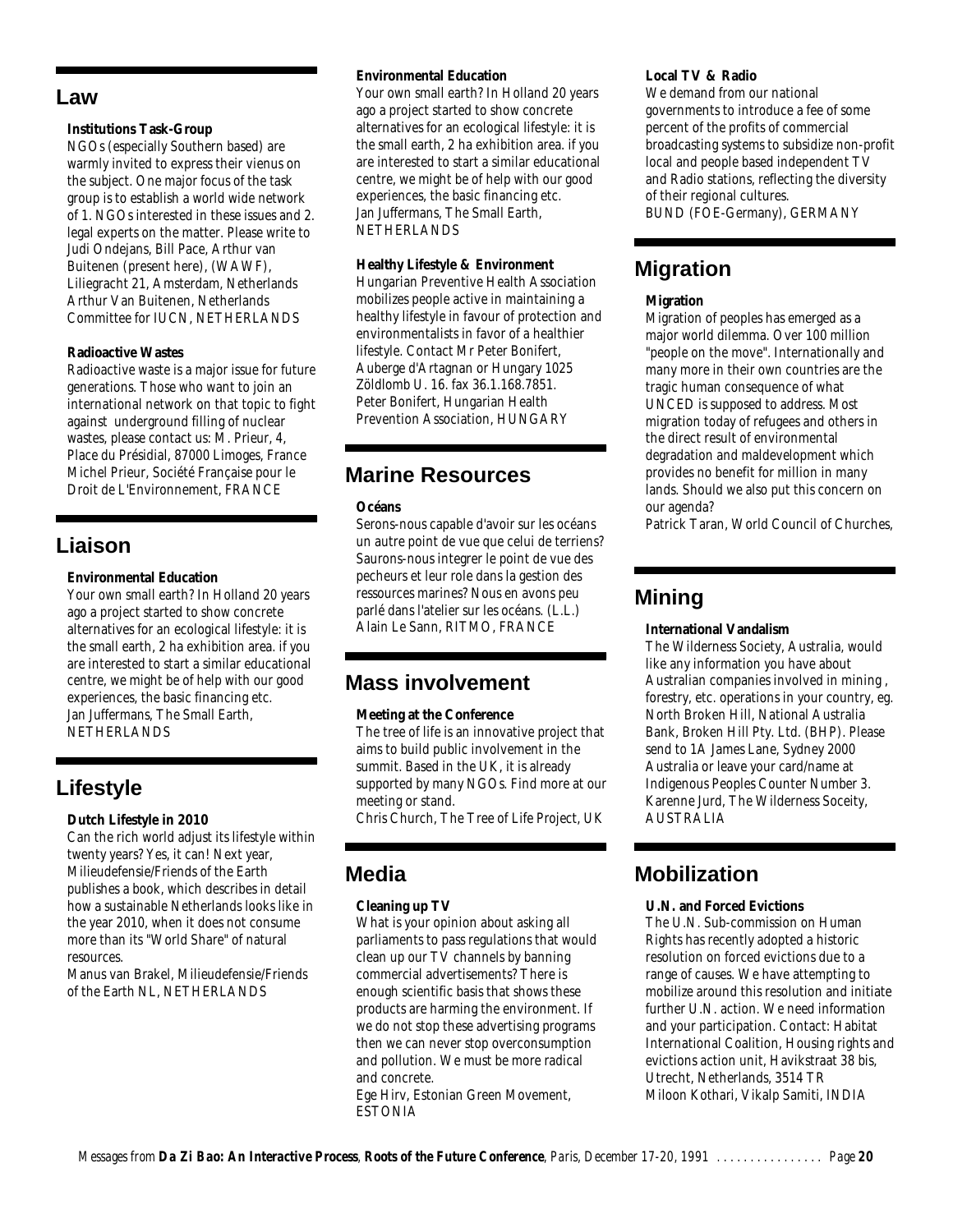# **Money**

### **Economic Revolution**

How much market, how much planning? Can we free the market from capitalism? How to get responsible entreprenership? Buy the book "The Economic Revolution" at the stand "Europe" 80 FF, discount possible.

Willem Hoogendijk, Dutch Environemntal Platform, NETHERLANDS

# **Networking**

### **Gongsa - Network**

Twenty eight NGOs from the Sahel have formed an information and training/research network - "Groupment des ONG du Sahel" GONGSA. We would like to join us if you are in the Sahel. Contact us at P.B. 1272, Fax 517810 Addis Ababa. Please sign the declaration we have prepared on behalf of Sahelian NGOs on the notice board. Constantinos Berhe, LEMLEM, **ETHIOPIA** 

### **Help us. Redress before Victims Die!**

We have been struggling in court trials in quest of compensation for the health damage caused by air pollution. The Japanese government has EASED environmental standards against the victims' cry. Many patients are getting aged. "Redness before they die". Send us your letter of encouragement to Kimio Moriwaki, Japan Air Pollution Victims Association, Japan. Kimio Moriwaki, The Japan Air Pollution Victims Association, JAPAN

### **South-South Networking**

It is fundamental to build solidarity bridges between the "good souls" of the South. For co-operation, wisdom exchange and flowing jusice we can and we must expand the concept of "integral development": body and soul, community and nature, society and the universe. We do not need tutors nor regulations. Freedom is an act of power. Miguel Grinberg, Mutantia, C.C. 260, SUC 12, Capital 1412, Argentinia Miguel Grinberg, Promundo Internacional, ARGENTINA

### **Youth recycling**

Organizations and persons interested in networking to generate, collect and distribute information of importance to youth and/or recycling. Let's meet Thursday at 8:45 in front of Da Zi Bao booth Julio Rovi, FUNDEJOVEN, PANAMA

# **NGO Conduct**

### **Let's Get Beyond Complaining**

The role of NGOs should involve more than the right to complain or the right to point out limitations within the public sector. Instead, this role should be based on the right to participate effectively by demonstrating what works and that alternative solutions are effective, economically feasible and environmentally sustainable.

Waafas Ofosu-Amaah, Worldwide Network, USA

### **Resolutions for Unity and Cooperation ...**

At the great NGOs December 17-20, 91, Paris conference, let us resolve and demonstrate that we are an NGO community and live and die for each other. Let us hold discussions for possible cooperation in matters of mutual interest and reach some concrete conclusions before we leave Paris. Syed Atiq Ahmad, Community Capital Management Association, PAKISTAN

### **Resolutions for Unity and Cooperation ...**

At the great NGOs December 17-20, 91, Paris conference, let us resolve and demonstrate that we are an NGO community and live and die for each other. Let us hold discussions for possible cooperation in matters of mutual interest and reach some concrete conclusions before we leave Paris. Syed Atiq Ahmad, Community Capital Management Association, PAKISTAN

# **NGO Process**

### **Getting Beyond North/South**

Our discussion that we are based in the context of North/South are troubling our solidarity. May we speak of relationship as global peoples organizations and give our corporative community the distribution of being non-peoples organizations. Douglas Gook, Caribou Horse Loggers Association, CANADA

### **Let's Get Beyond Complaining**

The role of NGOs should involve more than the right to complain or the right to point out limitations within the public sector. Instead, this role should be based on the right to participate effectively by demonstrating what works and that alternative solutions are effective, economically feasible and environmentally sustainable.

Waafas Ofosu-Amaah, Worldwide Network, USA

### **Needing Transformation**

Président Mitterand said: "La planète a besoin de votre (NGO) vigilence." This is true. We are there to raise our voices. But the earth rather needs the transformation of this NGO vigilance into government action.

Friends of the Earth International,

### **NGOs at PrepCom 4**

Friday, 12.30 PM there will be an information session on NGOs at PrepCom 4, followed by an NGO strategy session for PrepCom 4 activists. Salle C. Catherine Porter, USA

### **NGOs Must be Strong Nationally**

We must strive to first strengthen NGOs at national level and only then move out into regional or international levels. NGOs must work primarily for their immediate surroundings to ensure greater impact at grass-root levels. Gul Najam Jamy, Foundation for Integrated Development (FIND), PAKISTAN

### **NGOs should be made strong**

The NGOs are grass-root level field workers and so have valuable information about the people and environment. They can serve as a vital link between the people and the government in terms of policy- making for development. As such, the NGO base should be strengthened so that they can be in a position to educate the people well. Gambir Yonzone, Himalayan Science Association, INDIA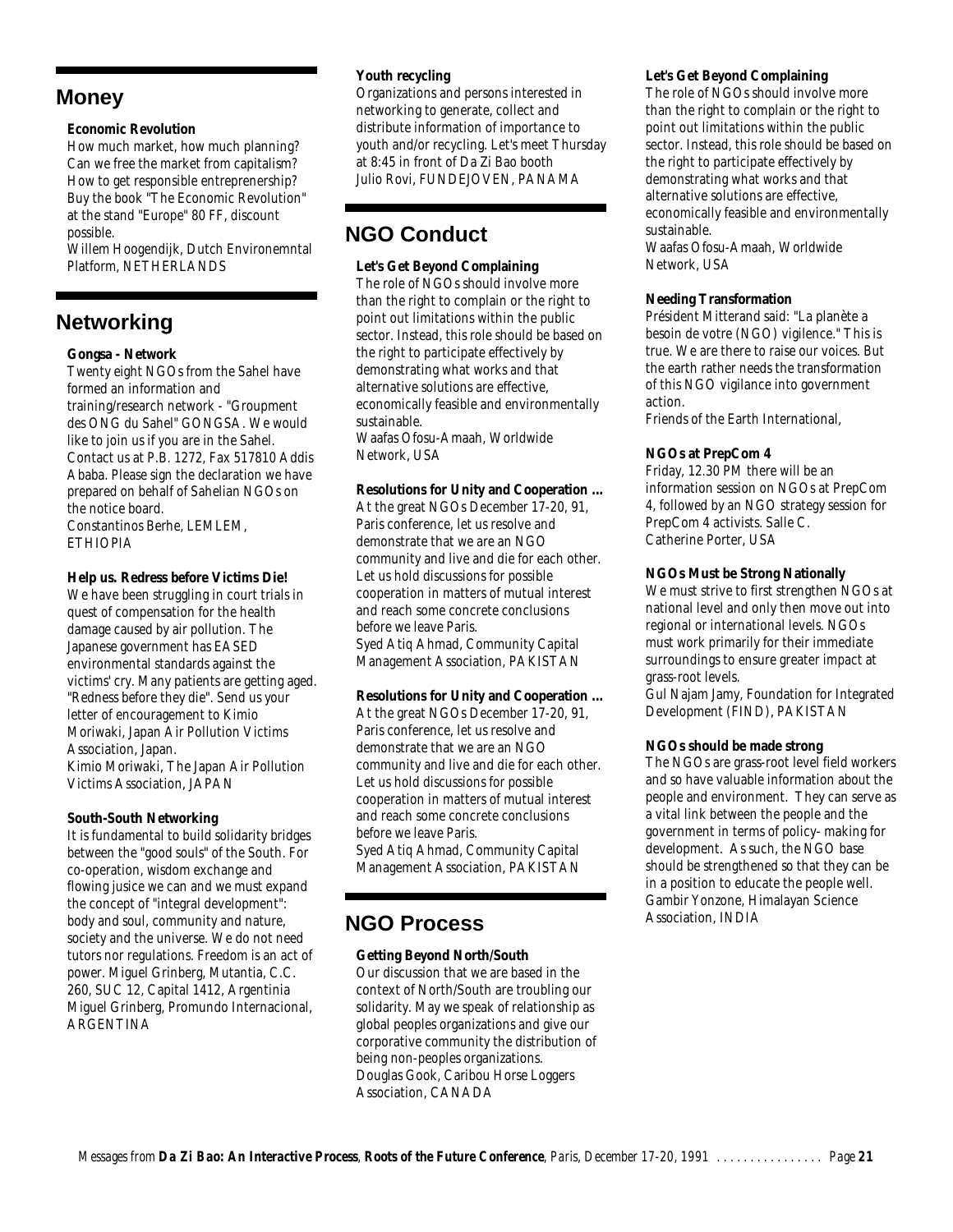### **Our designation**

The term nongovernmental organization (NGO) conveys nothing of the vitality, struggle and richness of spirit our efforts for survival and reconstruction proceed from. In India we call ourselves 'Svechhaka Sancathana' or voluntary associations of people as citizens and social persons. I call for the recognition and honouring of our true vocation.

Kishore Sant, Ubeshwar Vikas Mandal (UVM), INDIA

### **Relations ONG-Gouvernements**

Les ONG ont besoin d'être écoutées par leur gouvernement, qui souvent les écoutent avec un sourire, qui sous entend qu'ils ont des taches beaucoup plus sérieuses et plus graves. Khedija Arfaoui, Association Feminine pour la protection de la nature et l'en, TUNISIA

### **Resource Mobilisation for NGOs**

For fund raising NGOs should concentrate more on business ventures amongst themselves. Business opportunities in import, agriculture, stock market, leasing and service sectors are available every where. Donors should extend short-, medium- and long-term loans for such opportunities. Governments must remove policy barriers to NGOs resource mobilisation.

Syed Atiq Ahmad, Community Capital Management Association, PAKISTAN

### **The Resolutions' Boom**

If each of the workshops tabled 5 resolutions, the final plenary should discuss 110 documents in 3,5 hours. So, the success of the Paris conference is related to the participants' ability to select their very priorities. It will be a very interesting test to see whether we are actually more concrete than governments.

Roberto Smeraldi, NGO International Steering Committee, ITALY

### **Understanding Economic & Financial Mechanisms**

NGOs should train their members to understand better economic and financial mechanisms of their governments; financial/economic choices reflected in the national budgets. We NGOs have political power (votes and lobbies), that we should use fully for implementation of our beliefs. Alice Hodgson & Marie Kranendonk, Femmes et Changements/National Environmental Forum, Holland, FRANCE & HOLLAND

### **What do you think about?**

Every country has to try to get their own people around the table, with their own national dishes (politicians, business people, city dwellers, rural people, eco movement and enthusiasts) with deep love for their own country. Try to solve ecological problems with respect for neighbors. So if we solve national problems, we can solve international problems. Ludmila van der Marel, Clean Air Foundation, POLAND

# **Nuclear**

### **Anti-Nuclear Network**

The meeting took place on Wednesday and it was decided to hold a colloquium in Rio de Janeiro at the time of UNCED. We wish to link all activists from America, Europe, Asia New Zealand, Australia, the Pacific, the Caribbean etc. Please get in touch with us at "The Ecologist" stand, ask for Barbara. Miguel Grinberg, Bye Bye Nukes, WORLD WIDE

### **Environmental Friendliness**

So called "Environmentally Friendly" means of transport such as trains used to come to Paris depend upon nuclear power. What is "Environmental Friendliness"? - A term particularly open to abuse? John Garlick, FRANCE

### **Essais Nucléaires**

Les essais nucléaires, et le commerce des armes doivent être considérés comme une grave pollution de l'environment et un danger immédiat et futur pour le development. Les premiers doivent être sévérement empêché, la revente successive des armes démodées perme tardes catastrophes comme celles du Liberia, de la Somalie et d'autres pays. Gisele Noublanche, Ligue Internationale de Femmes pour la Paix et la Liberté, FRANCE

### **Indigenous Nations and the Nuclear Chain**

Native people around the world affected by Uranium mining, atomic weapons testing and the storage of nuclear waste are asked to give testimony at the World Uranium Hearing held in September 1992 in Salzburg, Austria. Information and contacts are appreciated at the booth of "The Ecologist". Claus Biegert & Barbara Pecarich, The

World Uranium Hearing, GERMANY

### **Let's not forget**

This conference, in France, should not finish without a firm rejection of the aggressive french export policy of nuclear technology to a.o. Central and Eastern Europe. This policy interferes in a very negative way in the energy debates taking place, that should concentrate on energy conservation and renewables! John Hontelez, FOEI, NETHERLANDS

### **Nuclear**

This conference must protest against all forms of transfer of nuclear power plants in the South. Put an end to all forms of nuclear tests. Kocherry Thomas, National Fisherman's Forum, INDIA

### **Nuclear Energy**

Brandishing the threat of global warming in favour of nuclear energy, its worldwide diffusion is being pushed by nuclear industry. A fatal risk is thus replaced by an even more fatal one, further feeding te Northern energy glut. A NGO resolution for phasing out nuclear energy must therefore get highest priority. Freda Meissner Blau, Ecoropa, AUSTRIA

### **Nuclear Energy**

Uranium mining, atomic weapons testing and the dumping of radioactive waste is threatening indigenous peoples on all continents. A video entitled "The Death that Creeps from the Earth" will be shown at Salle Jean Bertin, 12:00 and 17:00 on Wednesday, 18 Dec.

Claus Biegert & Barbara Pecarich, The World Uranium Hearing, GERMANY

### **Nuclear testing**

Ask France for an immediate moratorium on nuclear testing and to sign the Partial Test Ban Treaty to be able to negotiate a Total Test Ban Treaty Katia Kanas, Greenpeace, FRANCE

### **Radioactive Wastes**

Radioactive waste is a major issue for future generations. Those who want to join an international network on that topic to fight against underground filling of nuclear wastes, please contact us: M. Prieur, 4, Place du Présidial, 87000 Limoges, France Michel Prieur, Société Française pour le Droit de L'Environnement, FRANCE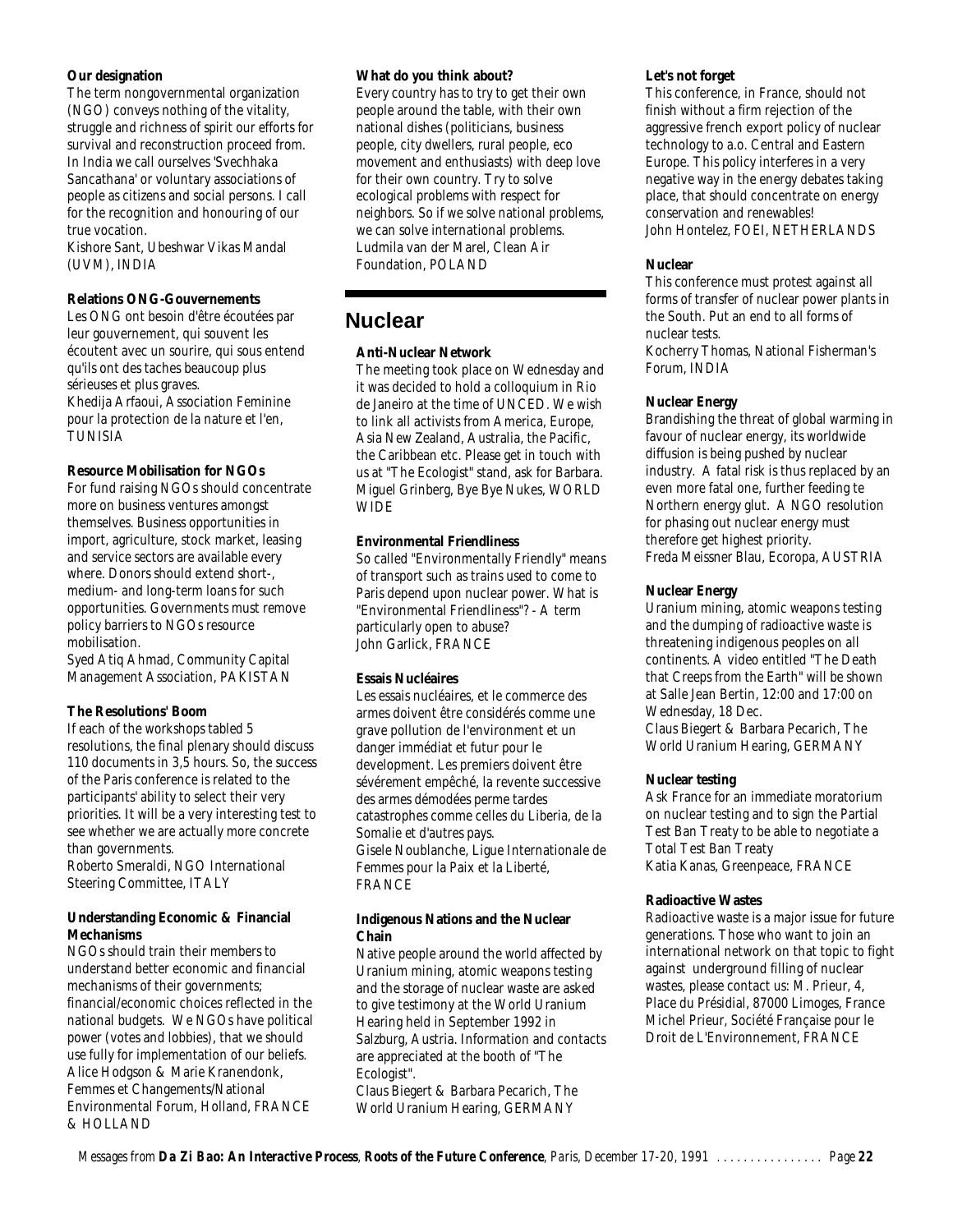### **Vulnerability of nuclear plants in war**

The Electricité de France maintains a media campaign in Hungary in favour of the construction of a new block for the Paks nuclear plant. They argue that it is safe. But, do the Serbian missiles also know it? This year there have been several of them fallen on Hungarian territory. Ida Kiss, Green Earth, HUNGARY

### **Oceans**

### **DuPont Chemical Co.**

New report available on DuPont's environmental pollution ... Hold the applause! Chapters on chemical pollution, ozone depletion, chemical plant safety and more ... Available from Friends of the Earth, 218 D Street, SE Washington, D.C. 20003, Phone 202.544.2600. Report is 112 PP W/footnotes.

Jack Doyle, Friends of the Earth, U.S.A., USA

### **Océans**

Serons-nous capable d'avoir sur les océans un autre point de vue que celui de terriens? Saurons-nous integrer le point de vue des pecheurs et leur role dans la gestion des ressources marines? Nous en avons peu parlé dans l'atelier sur les océans. (L.L.) Alain Le Sann, RITMO, FRANCE

# **Participation**

### **Answer to Italian Friends**

We represent 14 different Chinese NGOs here. Environmental issues are global. Are you uncomfortable with the first-time Chinese involvement in Global NGO conference? Dear friends, it's a sign of hope for more and more grassroots people to be involved. The delegates are not as big as you have said because China has about 1.1 billion population.

Wei Wang, China Wildlife Conservation Association, CHINA

### **Come out of the Shell of Elitism**

In this age of democracy, it is the voice of the common people that would ultimately reflect in changing the course of governments, rules and regulations, aptitudes and attitudes. Hence how we reach these dumb millions is of paramount significance. Environment should come out of the shell of elitism and should become a source of strength for the common people to motivate them to react and act to the problems.

Goparaju Vijayam, Arthik Samata Mandal, INDIA

### **Let's Get Beyond Complaining**

The role of NGOs should involve more than the right to complain or the right to point out limitations within the public sector. Instead, this role should be based on the right to participate effectively by demonstrating what works and that alternative solutions are effective, economically feasible and environmentally sustainable.

Waafas Ofosu-Amaah, Worldwide Network, USA

### **Micro Level Approach**

It is the excellent international NGO Conference in Paris proved their magnanimous particularly French government headed by Mr François Mitterrand the importance of peoples participation from the grass-roots. I remember our beloved leader Mahatma Gandhi how he emphasised a micro level approach. I hope this conference would give opportunity for this. M.L.E. Manoharan, Gramodaya, INDIA

### **Networking: Community-based Reconstruction**

I have come to this conference as an observer in order to establish links with NGOs in an effort to seek out existing or to create new organisational and technical support structures for community-based construction programmes in areas devastated by war and natural disaster. I would like to meet anyone engaged in this problems of building and listen to the international experience. Mary Roslin, School of Architectural Studies, Univ. of Sheffield, UK

### **NGOs should be made strong**

The NGOs are grass-root level field workers and so have valuable information about the people and environment. They can serve as a vital link between the people and the government in terms of policy- making for development. As such, the NGO base should be strengthened so that they can be in a position to educate the people well. Gambir Yonzone, Himalayan Science Association, INDIA

### **The Resolutions' Boom**

If each of the workshops tabled 5 resolutions, the final plenary should discuss 110 documents in 3,5 hours. So, the success of the Paris conference is related to the participants' ability to select their very priorities. It will be a very interesting test to see whether we are actually more concrete than governments. Roberto Smeraldi, NGO International

Steering Committee, ITALY

### **UNCED destroys TFAP Reform**

NGO attempts to reform the tropical forestry action plan, by insisting on popular participation in national forest policy planning, have been torpedoed by UNCED. A substantial consensus on new goals, objectives and structures for TFAP, that would have secured NGO input and land rights have been blocked by FAO. Consequently the World Bank has refused to introduce the reforms as this might be interpreted as quite divisive in the context of ... UNCED. Result: Governments 1, people 0.

Marcus Colchester, World Rainforest Movement, UK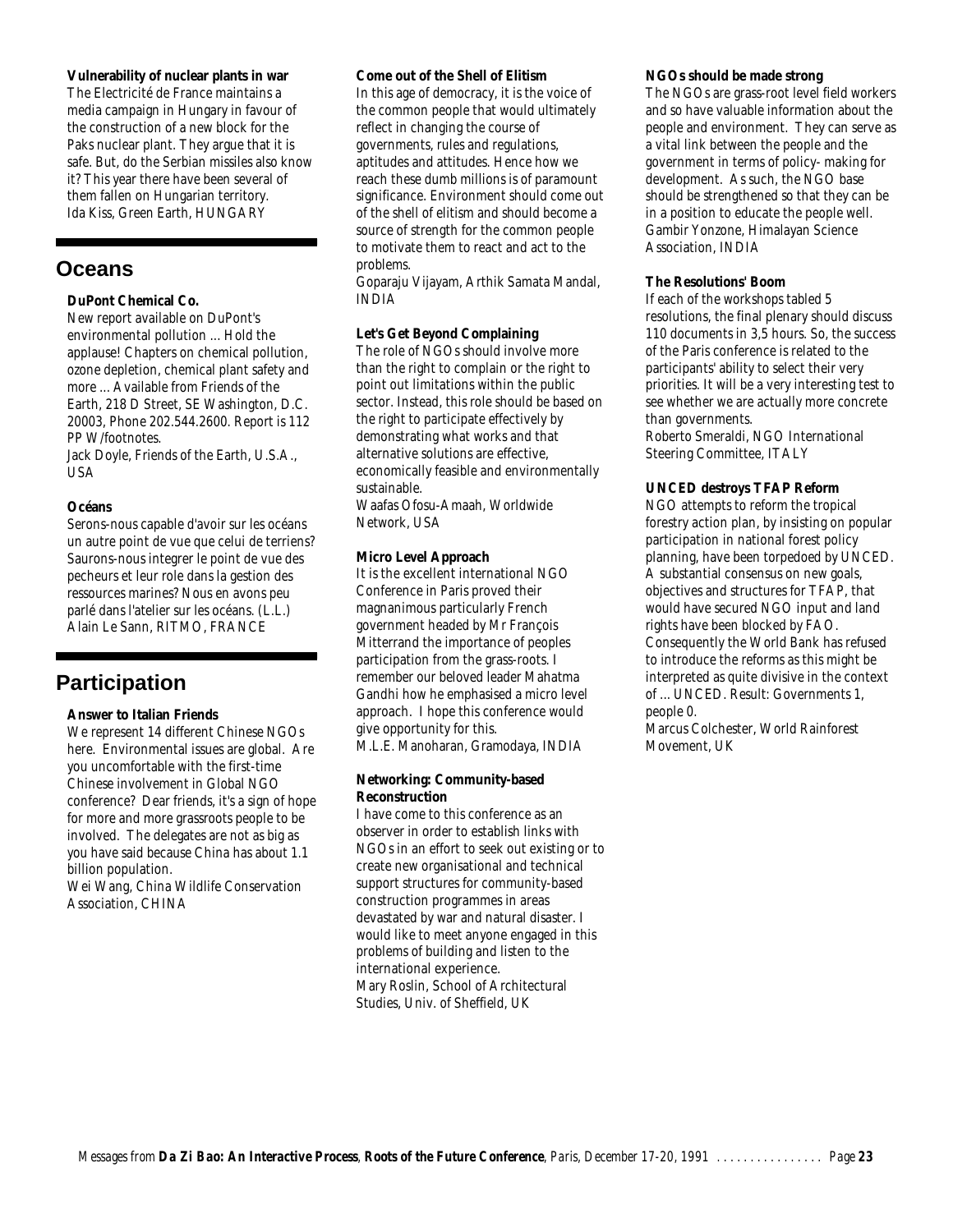# **Peace**

### **Humanity**

The humanity needs, above all, the prosperity free of all needs, poverty, disease and disaster, not at all possible without peace, that depends on justice, forming the base for all development and progress. Emotional tranquillity and ecstasy bring about peace which can not be achieved without living comfort or the prospect in the respect the humanitarian welfare services are doing a lot, a great deal more. it is high time that the humanitarian services. The world over be meticulously knit into a well spread uniform unit, to exercise maximal influence on general human behaviour and sympathy for others, at human relations, joined to face all the miseries and worries confronting humanity. Ansar Burney, Ansar Burney Welfare Trust, PAKISTAN

### **Peace, Justice and Development**

Peace, justice and development ingredients of the emerging world order. Without justice peace becomes a nightmare or the least of a reverie while the development rests on peace further opening into prosperity, that shapes the human charecter towards better relations and human attitudes and the pathetic grip for better social order co-operation and filial bonds. Globe needs development but with justice to every human beings and peace.

Ansar Burney, Ansar Burney Welfare Trust, PAKISTAN

# **Pollution**

### **The Prices/Organic Farming**

False competition. After 20 years bottom of development and promotion of organic farming in Holland. We stress the fact of false competition between polluting agricultural products and organic products. A Dutch report learned that with true prices the organic products will be cheaper for the customer and the society. True prices include social and environmental costs.

Jan Juffermans, The Small Earth, NETHERLANDS

# **Pollution Victims**

I could learn very similar story to Minamata disease in Colombia from a person who speaks Spanish. In this conference, I regret workshops were held divided between English and Spanish. Both people should exchange information much more.

### **Health Survey: Inhabitants of Polluted Areas**

After 35 years from the first discovery, Minamata disease issue has not yet finished in Japan. Over 2000 victims have filed lawsuits to seek compensation. One of the causes is that the Government has not conducted health surveys of inhabitants. The health research of whole inhabitants and environmental surveys at the early stage are sincerely required, particularly in Amazon.

Mie Asaoka, National Alliance Victims of Minamata Disease & Lawyers, JAPAN

### **Help us. Redress before Victims Die!**

We have been struggling in court trials in quest of compensation for the health damage caused by air pollution. The Japanese government has EASED environmental standards against the victims' cry. Many patients are getting aged. "Redness before they die". Send us your letter of encouragement to Kimio Moriwaki, Japan Air Pollution Victims Association, Japan. Kimio Moriwaki, The Japan Air Pollution

Victims Association, JAPAN

### **Industrial Policy & Contamination**

While Minamata disease was discovered in 1956 Japanese Government allowed a china company to continue to dischange mercury contaminated wastes until 1968 because of its industrial policy. The Governement should compensate Minamata victims who are filing lawsuits now, as well as stop the pollution exports to the developing countries.

Mie Asaoka, National Alliance Victims of Minamata Disease & Lawyers, JAPAN

### **Minamata Disease**

Whole history of Minamata case, caused with organic mercury waste is the worst model. As the result of industrial policy of Japanese government, over ten thousand victims are still in health. Also, the whole costs are ten thousands victims greater than those if the pollution had been prevented at the first stage.

Mie Asaoka, National Alliance Victims of Minamata Disease & Lawyers, JAPAN

### **Multinational Liability**

While we discuss issues allied to Earth Summit, let us not forget that even after seven years of struggle, half a million Bhopal gas victims have benn denied justice so far. In a world where globalisation of ecenomies is the new religion, what form of liabilities and responsibilities must multinationals work under? Kill and have their share prices swell up? Please insist on bringing this on the Earth Summit agenda if you think Bhopal's must not happen. Vinod Raina, EKLAVYA, INDIA

# **Population**

### **Population Taboo**

It's dismaying that the issue of human overpopulation, manifest differently in the North and in the South, seems to be taboo. A strong guarantee of women's reproductive rights would be a good way to break this taboo.

Stephanie Mills, Elmwood Institute, USA

# **Poverty/Affluence**

### **Close Poverty Gap and Save the Environment**

The attack on the environment comes from two sides. First, is pollution from the industrialised countries, and second is depletion due to poverty in the developing world. While the first can be reversed, the second seems irreversible. Every year, the poor gets poorer and the attack on the environment for survival is intensified. No amount of effort to save the earth will succeed the rich and the poor locally and globally.

Luke Onyekakeyah, Earth Search, NIGERIA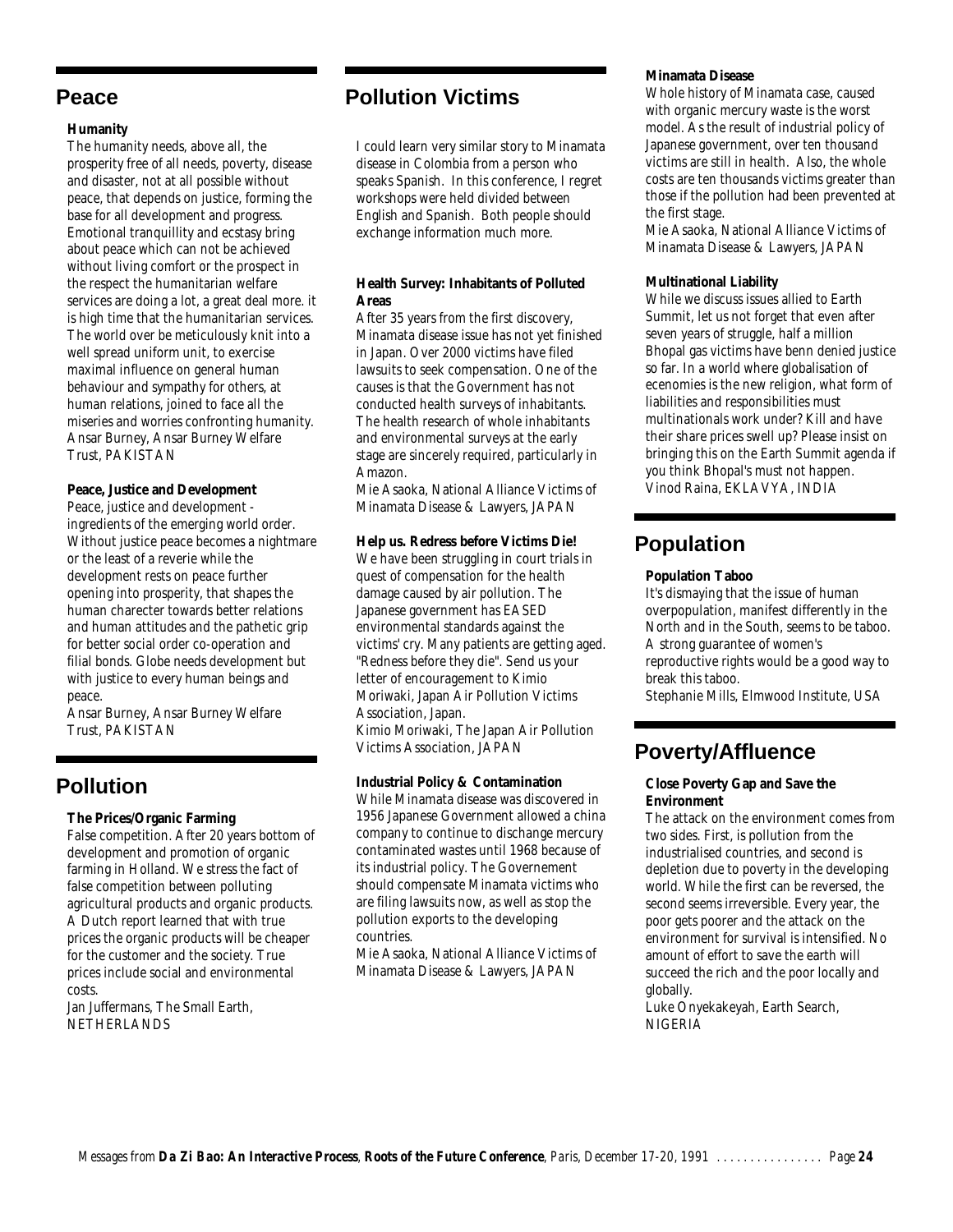### **Gandhi said**

"It is a fundamental law of nature", Gandhi wrote that "nature produces enough for our wants from day to day and if everybody took enough for their own needs and nothing more there would be no poverty in this world."

Krishna Murti Gupta, Himalaya Seva Sangh, INDIA

### **People, poverty, environmental degradation**

The central issue for UNCED is the people - poverty - environmental degradation cycle. All our efforts should be concentrated on getting this message across to all, specially those of us in the North.

Fergus O'Gorman, Irish Wildlife Federation (IWF), IRELAND

### **Poverty and Affluence**

The poverty of the poor is not as dangerous polluter of the globe as the affluence of the rich which is the cause of the death of rivers, oceans, trees, children, governments and the ozone layer. Poverty pollutes but affluence pollutes absolutely. Okyeame Ampadu-Agyei, Villages Pilot Project Ghana, GHANA

### **Work, Global Warming, Drudgery**

One more injustice: not only rich people are the biggest consumers but also, as workers, they use a lot of energy while poor people are working with a lot of drudgery. Should we not change also our way of work? More hand work, Less energy wasted. Marinella Corregia, ITALY

# **Power**

### **A view from Japan?**

Japan's view of the world (corporate Japan that is). America is our field! Enough said?! Alistair Smith, Farmer's Link, UK

# **Principes**

### **Declaration of Interdependence (Part IV)**

We also know that Life is all we have. The Song of the Earth's suffering is a last minute wake-up callfor our survival. Our future depends on our waking to this alarm. For our children's sake, we must do it. David Suzuki, (submitted by D.F. Murphy CUSO), CANADA

### **The Prices/Organic Farming**

False competition. After 20 years bottom of development and promotion of organic farming in Holland. We stress the fact of false competition between polluting agricultural products and organic products. A Dutch report learned that with true prices the organic products will be cheaper for the customer and the society. True prices include social and environmental costs.

Jan Juffermans, The Small Earth, NETHERLANDS

# **Principles**

### **Declaration of Interdependence**

We are animals who share the planet with perhaps 30 million other species. We share a common history and now a common crisis, the collapse of the clean air, water and soil. And we share a common future yet unwritten. Linked to us in a web of kinship, all living indigenous people remember this ... (to be continued) David Suzuki, (submitted by D.F. Murphy CUSO), CANADA

### **Declaration of Interdependence (Part II)**

All living beings are interdependent ... Just as physics has taught us that all creation is energy and matter interacting in an elegant dance of life, biology informs us that biological and cultural diversity are the foundation of stability ... Certain biological principles, ecologically based and morally inspired, must become fundamental elements of a new politics hope. David Suzuki, (submitted by D.F. Murphy CUSO), CANADA

### **Declaration of Interdependence (Part III)**

Economic activities that benefit the few while compromising the biological inheritance of many are inherently wrong. Environmental degradation is, in essence, an erosion of biological capital and the long value of the expenditure must be factored into any equations of economic development. David Suzuki, (submitted by D.F. Murphy

CUSO), CANADA

### **Feminism**

I am concerned that some declarations in the Women's Agenda imply a push for forced androgyny, destruction of native cultural roles for women (what we wish to preserve), and put more emphasis on sex quotas than quality ideas. (I am a women, also)

Leslee Kulba, Citizen Action Alliance, USA

### **From a Woman to Another Woman**

To Bella: If our generation of women can act as we do is because your generation has done a very good job - don't blame us to be as we are, different from you, and thank you for all the minds you had open - with tenderness and respect. Muriel Muriel Saragoussi, Brazilian Forum of NGOs, BRASIL

### **World Agriculture Strategy**

The representatives of the Polish Independent Ecological Movements working in the framework of the Social Ecological Institute consider that it is necessary to introduce alterations to the principles of the international agricultural policy, which should become an element of ecological development. The position of the Social Ecological Institute for "Agriculture Workshop" has Jolanta Pawlak (Poland) and Da Zi Bao. Jolanta Pawlak, Social Ecological Institute, POLAND

# **Priorités**

### **Stop La Guerre**

Aidez-nous à "Stopper la Guerre" en Yougoslavie. C'est une priorité pour l'écologie européenne et mondiale. Faisons un appel! Mihail Tokarev, Mouvement Ecologique Macédoine, YUGOSLAVIA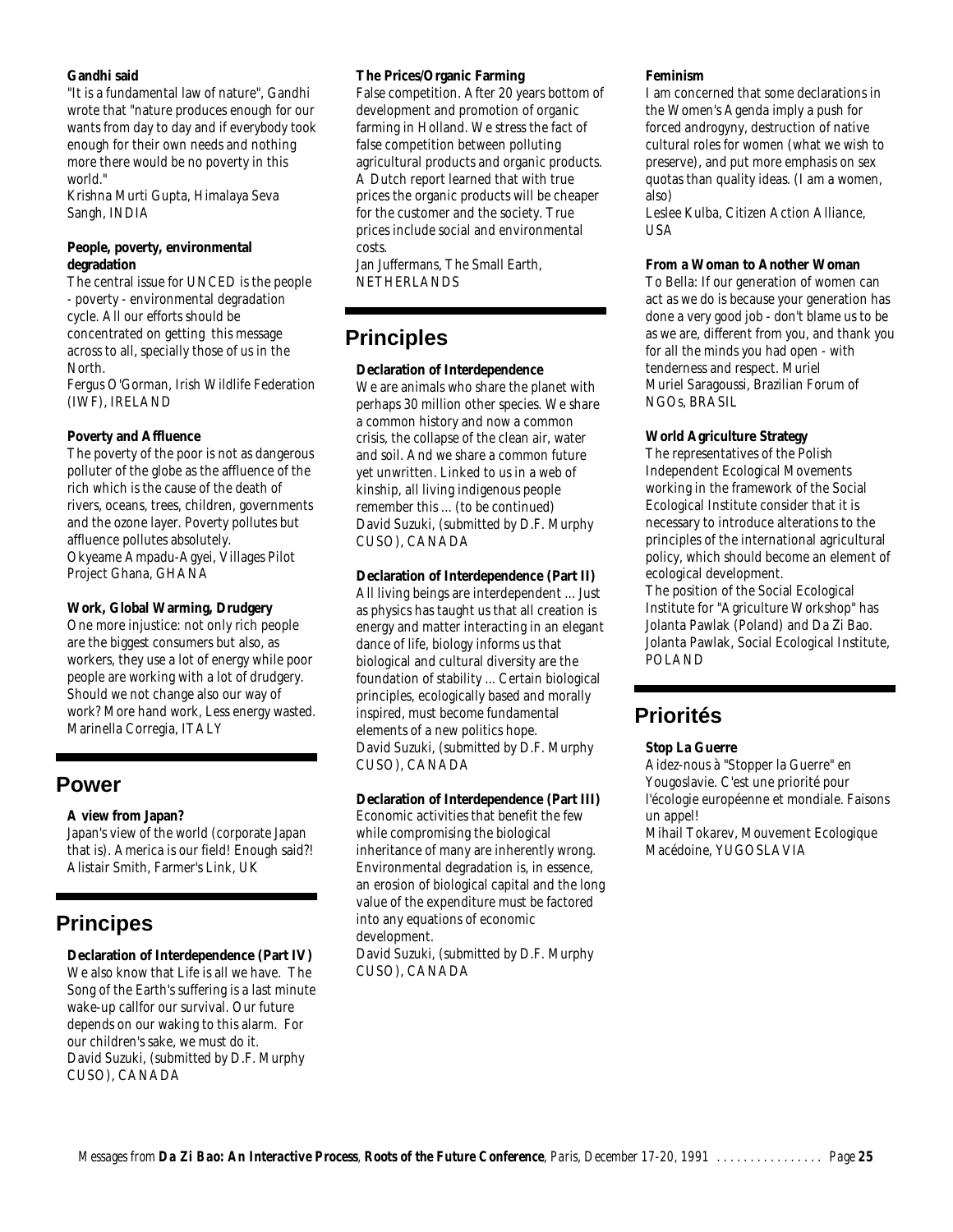# **Priorities**

### **Announcement of meeting**

of the Alliance of Northern people for Environment and Development for participants and observers. The Alliance meeting on Eastern Europe and the UNCED process will discuss the purpose and ways to contribute to the Paris Conference and peoples Action Plan for Environment and Development for Eastern Europe, identify priorities, lobby strategies and participation to the New York PrepCom and Rio. In addition, daily meetings will be held every morning from 9AM to 10AM at the "Hall Laser" at La Villette Conference Center (Observers Room)

Jeannette Kingham, Alliance of Northern People for Environment & Development,

### **Migration**

Migration of peoples has emerged as a major world dilemma. Over 100 million "people on the move". Internationally and many more in their own countries are the tragic human consequence of what UNCED is supposed to address. Most migration today of refugees and others in the direct result of environmental degradation and maldevelopment which provides no benefit for million in many lands. Should we also put this concern on our agenda?

Patrick Taran, World Council of Churches,

# **Property rights**

### **Consumption**

The richest among people is the one whose material needs are the smallest. Moderation is the measure for plenitude. Ege Hirv, Estonian Green Movement, ESTONIA

# **Recycling**

### **Our Common Double Standards**

Why isn't all the paper here recycled and unbleached? Why are we eating with plastic cups, plates, forks and knives? What sort of roots are these? Danny Kennedy, Emvironmental Youth Alliance, AUSTRALIA

### **Youth recycling**

Organizations and persons interested in networking to generate, collect and distribute information of importance to youth and/or recycling. Let's meet Thursday at 8:45 in front of Da Zi Bao booth Julio Rovi, FUNDEJOVEN, PANAMA

# **Refugees**

### **Migration**

Migration of peoples has emerged as a major world dilemma. Over 100 million "people on the move". Internationally and many more in their own countries are the tragic human consequence of what UNCED is supposed to address. Most migration today of refugees and others in the direct result of environmental degradation and maldevelopment which provides no benefit for million in many lands. Should we also put this concern on our agenda?

Patrick Taran, World Council of Churches,

### **Secours pour la Somalie**

Le Comité de Soutien à la Somalie appelle à demander un secours humanitaire d'evergure pour les populations civiles de Somalie en priorité dans les zones de refuge où des certaines de milliers de femmes, enfants, vieillards, sont victimes de la tragédie que sulit le pays; en priorité là où les armes se tausent. Et que tout soit mis en peure pour que les armes se taisent. Mmes Tamayaré & Noublanche, Comité de Soutien à la Somalie, FRANCE

# **Religion**

### **A Holistic, Integrative View**

The Baha'i approach to environmental preservation is holistic and integrative. It is based on a new vision for humanity and the natural environment that emphasizes unity of effort, spiritual values like sacrifice, social integration, selfless action and unity of purpose. "The earth is but one country and mankind its citizens." Baha'u'llah Mullai Vithirapathy, Singapore Council of Women's Organizations, SINGAPORE

### **Islam and Respect for Nature**

Islamic teaching support the prohibition of wasteful extravagance of natural resources, the safeguards of ecosystems, the protection of animal rights, the efficient use of water and land for agricultural development, development of dead land, the incorporation of systems to protect pasture, range land, areas around wells and water causes; the protection of fauna and flora, and the protection of public land and public property. If we are not adhering to these basic and the fundamentals we are only acting as transgressors and disobeying Allah's will.

Hesam Addin A. Joma, SAUDI ARABIA

# **Resources**

### **German Position Papers**

Position papers by German NGOs on different UNCED related subjects (climate, biodiversity, forests, resource use and international trade) can be obtained on request from Projektstelle UNCED, DNR/Bund, Königswinterer Str. 665, 5300 Bonn 3, FRG Deutscher Naturschutzring/Bund (FOE-Germany), GERMANY

### **Resource Mobilisation for NGOs**

For fund raising NGOs should concentrate more on business ventures amongst themselves. Business opportunities in import, agriculture, stock market, leasing and service sectors are available every where. Donors should extend short-, medium- and long-term loans for such opportunities. Governments must remove policy barriers to NGOs resource mobilisation.

Syed Atiq Ahmad, Community Capital Management Association, PAKISTAN

# **Rêves**

### **Declaration of Interdependence (Part IV)**

We also know that Life is all we have. The Song of the Earth's suffering is a last minute wake-up callfor our survival. Our future depends on our waking to this alarm. For our children's sake, we must do it. David Suzuki, (submitted by D.F. Murphy CUSO), CANADA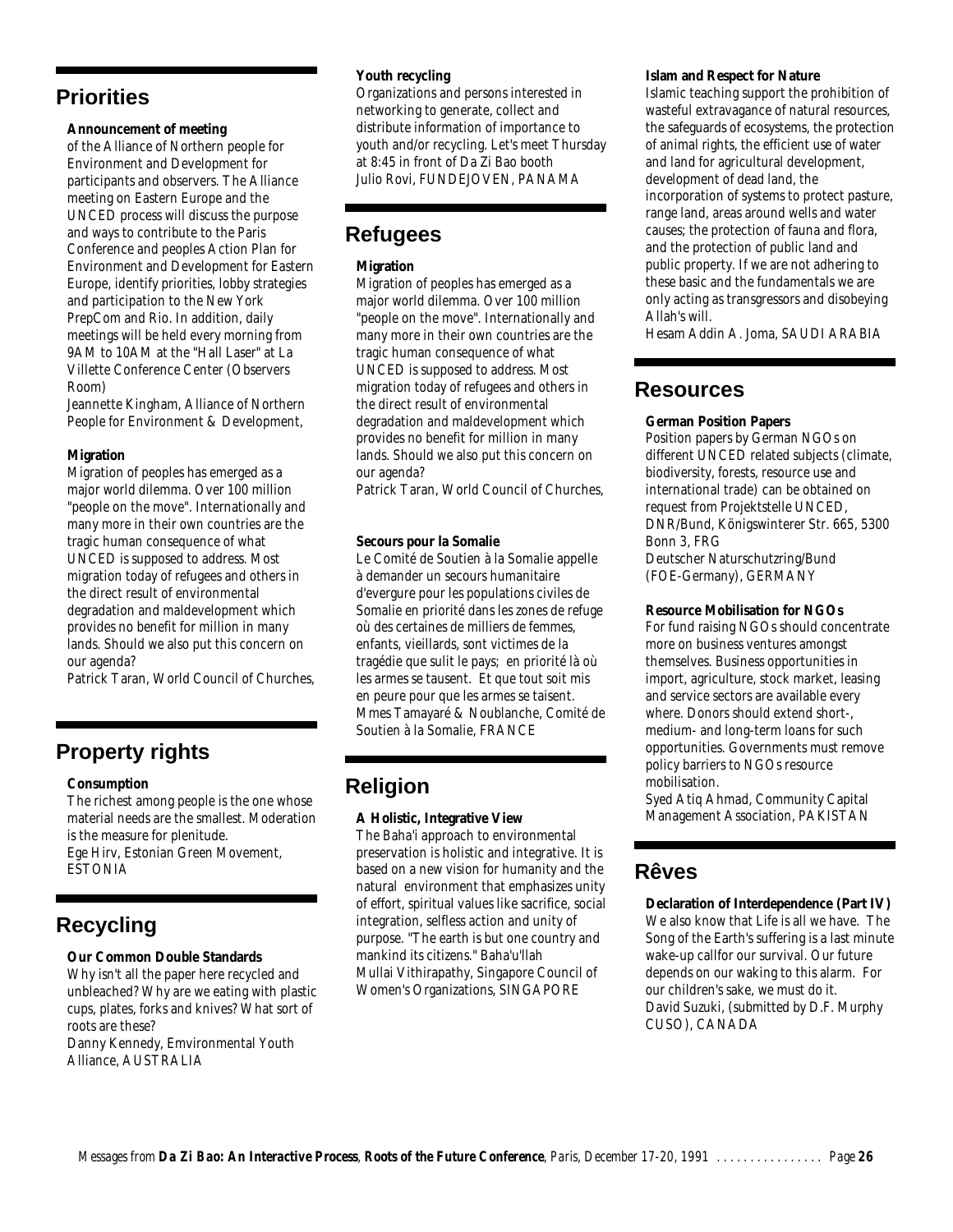# **Rivers**

### **River Pollution**

My concern has been for the population of River Yamuna, sanitation and sewage disposal systems of Delhi. I would like to meet anyone working on the water problem.

Mukul Priyadarshini, INDIA

# **Sagrado**

### **Love**

What about putting the subject of human tenderness in our "wise" agendas? See how to make it happen!

Johnny Pleasure, The Joyful Network, FALKLANDS

# **Solidarity**

### **World Solidarity**

All people on earth will immobilize cars one day a week as global solidarity. The 5th of June will be declared a day of prayer for salvation of Earth and mankind. Josef Tamir, Haim and Eviva, ISRAEL

# **South-South**

### **South-South Networking**

It is fundamental to build solidarity bridges between the "good souls" of the South. For co-operation, wisdom exchange and flowing jusice we can and we must expand the concept of "integral development": body and soul, community and nature, society and the universe. We do not need tutors nor regulations. Freedom is an act of power. Miguel Grinberg, Mutantia, C.C. 260, SUC 12, Capital 1412, Argentinia Miguel Grinberg, Promundo Internacional, ARGENTINA

# **South/North**

### **Appeal for cooperation from Europe**

How has European cooperation policy worked in the South? What does the South expect from future European cooperation? This will be the subject of an international conference organized by Lega per l'Ambiente in Italy, next November. Delegates from the South please contact us. Giovanna Melandri, Lega per l'Ambiente, ITALY

### **Getting Beyond North/South**

Our discussion that we are based in the context of North/South are troubling our solidarity. May we speak of relationship as global peoples organizations and give our corporative community the distribution of being non-peoples organizations. Douglas Gook, Caribou Horse Loggers Association, CANADA

### **Meet on Agenda 21**

To all NGOs South and North working on Agenda 21 position on sustainable agriculture. A draft 12-point plan exists. This is an appeal to meet all interested NGOs, at 6.15PM at the press desk, Tuesday. Alistair Smith, Farmer's Link, UK

### **Réunion pour "Agenda 21"**

A toutes ONGs du sud et du nord qui travaillent sur une position "Agenda 21" sur l'agriculture durable/autonome. Un texte de 12 demandes existe - à discuter. Appel à tous interesses: rencontre 6.15PM. Au rencontre presse, Mardi Alistair Smith, Farmer's Link, UK

### **Success of NGO Conference**

Success of the NGO Conference will depend on how open Western NGOs are to the development and environment realities of Third World, and how radical a position is taken.

Ashish Kothari, KALPAVRIKSH, INDIA

### **Vision from the South**

Dutch policies on sustainable development criticized by four guests from the "South". Critical of Northern overconsumption and alienation from nature, the book is an important companion not onlyto the Netherlands National Report to the UNCED in 1992 but also to the National Reports from Northern countries. On sale at the EUROPE stand and from Ian van Arkel Publishers, A. Numkade, 17, 3572 KP, Utrecht, Netherlands. Price US \$10 or equvalent. Concession for the Eastern and Southern NGOs. Ian Tellam, Wise - Amsterdam,

NETHERLANDS

# **Spirituality**

### **An Affirmation of Love**

In the centre of all Love I stand. From that centre I, the soul, will outward move. From that centre I, the one who serves, will work.

May the love of the divine Self be shed abroad

In my heart, through my group, and throughout the world.

World Goodwill, (submitted by Maria Brown), UK

### **Earth Ethics**

If mankind, only one within a total of five to ten million species, rejects the "Earth Ethics" and does not stop destroying the environment which constitutes the earth and ultimately makes it a place not fit for living, it is human beings that face destruction, not the earth at all. OISCA International, JAPAN

### **Mother Earth**

All human beings should realize that mankind is kept alive through the greatness of nature. Mankind must recognize the earth as a processing being - a being that is alive, and still today continuing its creativities. This is referred to respectfully as "Mother Earth".

OISCA International, JAPAN

# **Stratégie**

### **Environmental Education**

Your own small earth? In Holland 20 years ago a project started to show concrete alternatives for an ecological lifestyle: it is the small earth, 2 ha exhibition area. if you are interested to start a similar educational centre, we might be of help with our good experiences, the basic financing etc. Jan Juffermans, The Small Earth, NETHERLANDS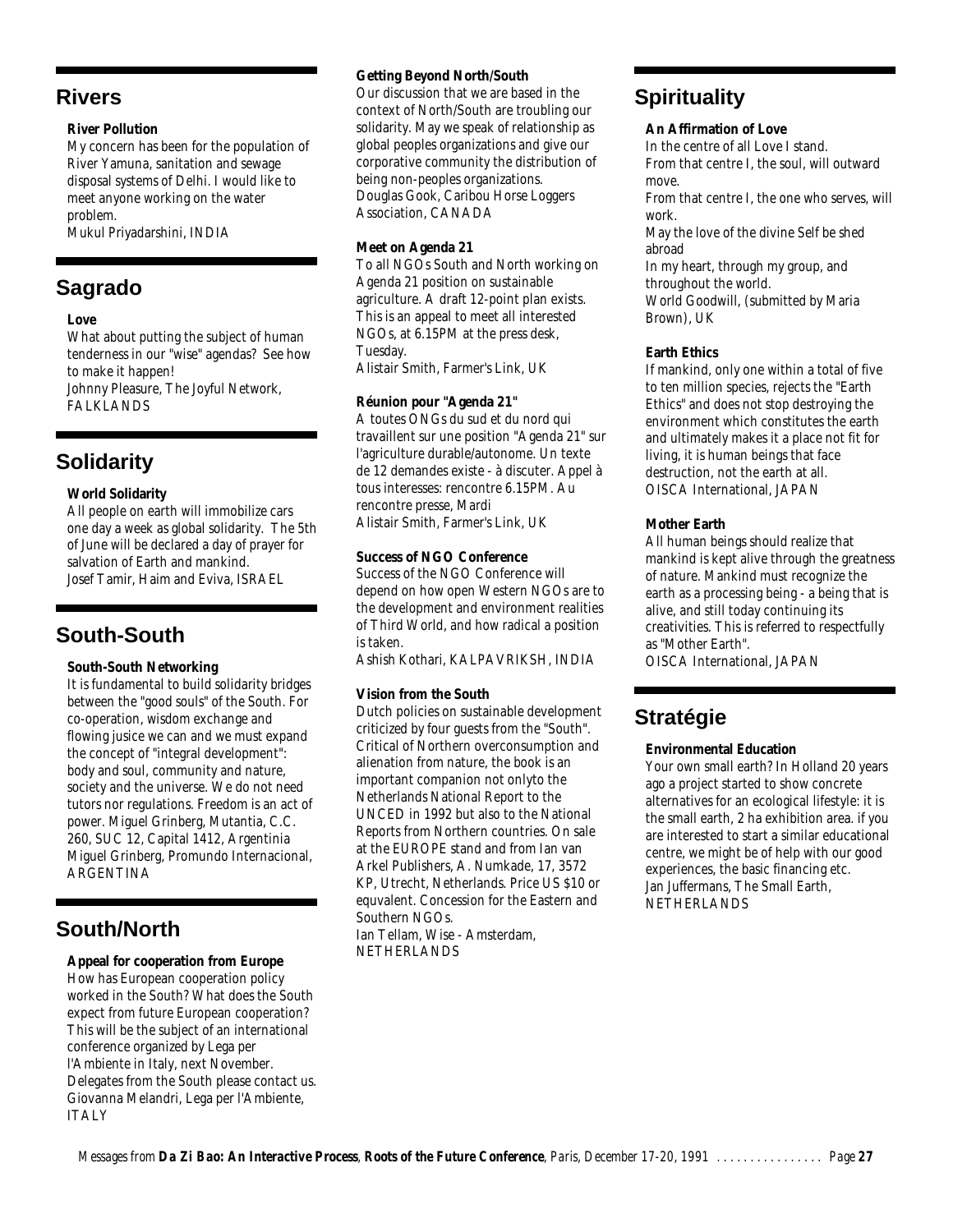### **The Prices/Organic Farming**

False competition. After 20 years bottom of development and promotion of organic farming in Holland. We stress the fact of false competition between polluting agricultural products and organic products. A Dutch report learned that with true prices the organic products will be cheaper for the customer and the society. True prices include social and environmental costs.

Jan Juffermans, The Small Earth, NETHERLANDS

# **Strategy**

### **Brundtland Buzzwords**

The primary surving buzzwords from the Brundtland Commission, "sustainable development", have been manipulated and co-opted beyond belief as seen through corporate advertising and rubber boned political reelection campaign speeches of the North. From Rio we need words that guarantee action, ones that cannot be hidden behind. I suggested for discussion: Justice between people - Justice between species - Justice between generations Douglas Gook, Caribou Horse Loggers Association, CANADA

### **Mobilisation of General Public**

Amendment proposed to Agenda Ya Wananchi. "We as NGOs commit ourselves to the mass mobilisation of the general public in demanding that our governments act in Rio and afterwards in line with this Agenda. NGOs acting alone will produce only limited change." Tony Dolan, COMLAMH, IRELAND

# **Sustainable Communities**

### **Anti-Road Building**

The Alliance for a Paving Moratorium is fighting new roads and parking lots in the USA. The alternative to more roads is a restructuring of wasteful patterns of living into sustainable communities. For more information, contact the Alliance at P.O. Box 8558, Fredericksburg, VA 22404 USA Stuart Chaitkin, Urban Ecology, USA

# **Taboo issues**

### **From a Woman to Another Woman**

To Bella: If our generation of women can act as we do is because your generation has done a very good job - don't blame us to be as we are, different from you, and thank you for all the minds you had open - with tenderness and respect. Muriel Muriel Saragoussi, Brazilian Forum of NGOs, BRASIL

### **Population Taboo**

It's dismaying that the issue of human overpopulation, manifest differently in the North and in the South, seems to be taboo. A strong guarantee of women's reproductive rights would be a good way to break this taboo.

Stephanie Mills, Elmwood Institute, USA

# **Technology**

### **DuPont Chemical Co.**

New report available on DuPont's environmental pollution ... Hold the applause! Chapters on chemical pollution, ozone depletion, chemical plant safety and more ... Available from Friends of the Earth, 218 D Street, SE Washington, D.C. 20003, Phone 202.544.2600. Report is 112 PP W/footnotes.

Jack Doyle, Friends of the Earth, U.S.A., USA

# **Tourism**

### **Tourism & Local Communities**

Powerful business interests in Japan, Germany and Canada are exploring investments in tourism promoting in places of great natural and cultural beauty and peace in Asia, Africa, Latin America. Northern voluntary organisations should monitor and expose this imposition of wasteful lifestyles on local communities. Kishore Sant, Ubeshwar Vikas Mandal (UVM), INDIA

# **Toxics**

### **DuPont Chemical Co.**

New report available on DuPont's environmental pollution ... Hold the applause! Chapters on chemical pollution, ozone depletion, chemical plant safety and more ... Available from Friends of the Earth, 218 D Street, SE Washington, D.C. 20003, Phone 202.544.2600. Report is 112 PP W/footnotes.

Jack Doyle, Friends of the Earth, U.S.A., USA

### **Health Survey: Inhabitants of Polluted Areas**

After 35 years from the first discovery, Minamata disease issue has not yet finished in Japan. Over 2000 victims have filed lawsuits to seek compensation. One of the causes is that the Government has not conducted health surveys of inhabitants. The health research of whole inhabitants and environmental surveys at the early stage are sincerely required, particularly in Amazon.

Mie Asaoka, National Alliance Victims of Minamata Disease & Lawyers, JAPAN

### **Industrial Policy & Contamination**

While Minamata disease was discovered in 1956 Japanese Government allowed a china company to continue to dischange mercury contaminated wastes until 1968 because of its industrial policy. The Governement should compensate Minamata victims who are filing lawsuits now, as well as stop the pollution exports to the developing countries.

Mie Asaoka, National Alliance Victims of Minamata Disease & Lawyers, JAPAN

### **Keep your waste at home!**

Every country must be responsible for its own waste management. We demand that there should be an end to the international waste trade to Eastern Europe and Third World. Also to end the export of hazardous/waste processing technologies from Western to Eastern and Third World countries.

Mara Silina, Friends of the Earth - East / Greenway, LATVIA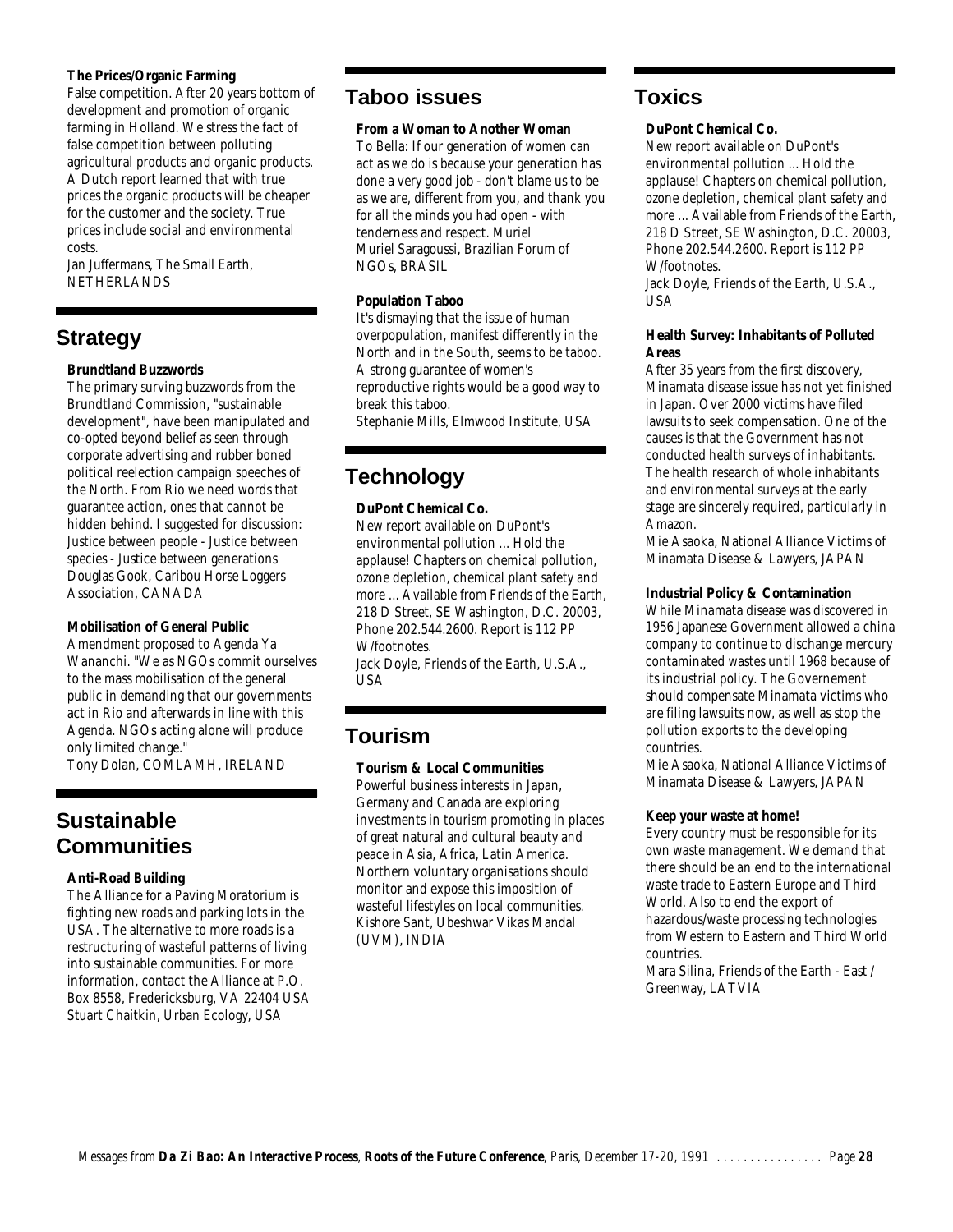### **Minamata Disease**

Whole history of Minamata case, caused with organic mercury waste is the worst model. As the result of industrial policy of Japanese government, over ten thousand victims are still in health. Also, the whole costs are ten thousands victims greater than those if the pollution had been prevented at the first stage. Mie Asaoka, National Alliance Victims of Minamata Disease & Lawyers, JAPAN

### **Saving Planet Earth**

Roots of the Future Conference should be able to push the following policies to save planet Earth: 1. First world countries should be assisted in increasing their capacity to maximize the use of their own resources rather than exploit them; 2. Third World countries should not be used as dumping ground for industrial toxic wastes

Sister Agneta Lauzon, National Organization of Women Religious of the Philippines, PHILIPPINES

### **STOP Double Standards**

If you have evidence and proof of toxic waste trade in your country, write to: CEAT, 29 rue Blanche, 1050 Bruxelles. CEAT, the European coordination of Friends of the Earth International, will transfer your message to the appropriate FOE-groups in order that action might be taken in both importing and exporting countries.

Friends of the Earth International,

# **Trade**

### **Beyond GATT**

While we organize for UNCED, the industrialized countries are planning the "new world order" based on an expanded GATT that would limit environmental and development policies to ensure unregulated transnational corporate growth. Let's use the negotiation of this super GATT, officially referred to as a new "Multilateral Trade Organization" (MTO) to protect and promote environmental and sustainable development instead. Make sure your country's UNCED negotiators understand that GATT will counteract UNCED and the MTO is coming. Kristin Dawkins, Institute for Agriculture and Trade Policy, USA

### **German Position Papers**

Position papers by German NGOs on different UNCED related subjects (climate, biodiversity, forests, resource use and international trade) can be obtained on request from Projektstelle UNCED, DNR/Bund, Königswinterer Str. 665, 5300 Bonn 3, FRG Deutscher Naturschutzring/Bund

(FOE-Germany), GERMANY

### **Urgent Action on GATT**

Let's not forget! GATT has the potential to undermine UNCED policies. Therefore: Urgent action is needed! Please contact Milieudefensie/FOE-Netherlands. Milieudefensie (FOE-Netherlands), NETHERLANDS

# **Traffic**

### **Nordic-Baltic Youth conference**

A Nordic-Baltic youth conference on the UNCED process will be held in Stockholm 6-8 March 1992. Topics to be discussed are forests, traffic, the Baltic sea, amongst others. Invitation especially for the Nordic and Baltic countries. Contact: Elin Andersson, Box 6022, S-19106 Sollentuna, Sweden

Johan Niss, Swedish Youth Association for Nature Studies/Conservation, SWEDEN

# **Transnationals**

### **DuPont Chemical Co.**

New report available on DuPont's environmental pollution ... Hold the applause! Chapters on chemical pollution, ozone depletion, chemical plant safety and more ... Available from Friends of the Earth, 218 D Street, SE Washington, D.C. 20003, Phone 202.544.2600. Report is 112 PP W/footnotes.

Jack Doyle, Friends of the Earth, U.S.A., USA

### **Engaging the TNC's in debate**

Meeting about NGO strategies vis a vis TNCs - especially those interested in engagement/dialogue - South and North. Farmers Link (UK) is working on Cargill, ICI and Rhone Poulenc. Interested parties please leave message at Hotel Arcade Cambronne (Room 542). Alistair Smith, Farmer's Link, UK

### **Multinational Liability**

While we discuss issues allied to Earth Summit, let us not forget that even after seven years of struggle, half a million Bhopal gas victims have benn denied justice so far. In a world where globalisation of ecenomies is the new religion, what form of liabilities and responsibilities must multinationals work under? Kill and have their share prices swell up? Please insist on bringing this on the Earth Summit agenda if you think Bhopal's must not happen. Vinod Raina, EKLAVYA, INDIA

# **Transportation**

### **Airplanes for Travelling**

Bye Bye Airplanes! The energy-use, CO2-emission, noise and ozone-depletion of airplanes, see recent report W.W.F., are all too dangerous for people and environment. Travel more by train. And we need modern boats to connect our continents! So, of course, we decided to come to Paris by train! Jan Juffermans, The Small Earth, **NETHERLANDS** 

### **Anti-Road Building**

The Alliance for a Paving Moratorium is fighting new roads and parking lots in the USA. The alternative to more roads is a restructuring of wasteful patterns of living into sustainable communities. For more information, contact the Alliance at P.O. Box 8558, Fredericksburg, VA 22404 USA Stuart Chaitkin, Urban Ecology, USA

### **Boat to Rio**

Cruise or sailing to Rio de Janeiro. An artist's cry. NGO's, government officials, artists, women, journalists sail to Rio. A major media event. Information: Europe stand.

August Dirks, Azart/Loesje & Partners, NETHERLANDS

### **Clean air**

The Hungarian Traffic Club founded this year promotes a transport policy that minimizes impact on the environment, use of energy, land use, and economic and social costs, maximizes safety for both transport users and the community as a whole. Please contact Marta Kovacs or Judit Halasz, Albergo d'Artagnan or Budaors, POB 102, Hungary. Marta Kovacs, Hungarian Traffic Club, HUNGARY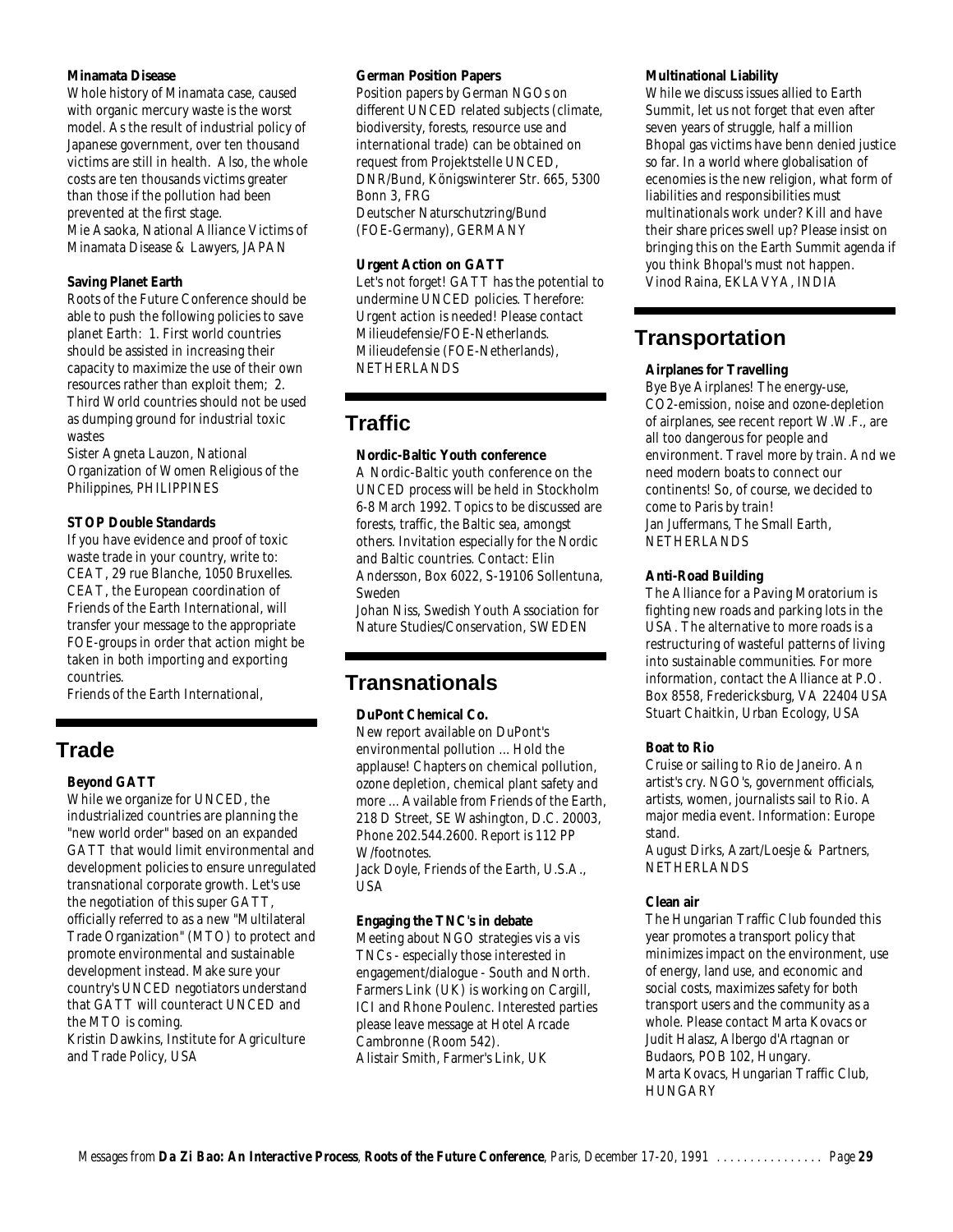### **Environmental Friendliness**

So called "Environmentally Friendly" means of transport such as trains used to come to Paris depend upon nuclear power. What is "Environmental Friendliness"? - A term particularly open to abuse? John Garlick, FRANCE

### **Reimbursing Disaster**

Airplanes are a disaster for the environment. Therefore we demand that those who have chosen environmentally friendly means of transportation (like trains) to come here get their travelling costs rembursed. The German Delegation, GERMANY

### **Sailship to Rio**

Public statement against flying. One way ticket, other way by plane. Sailing 4-5 weeks mass drum session near the global forum: 40 drummers invited on board to be joined by hundreds of Brazilian drummers in Rio. Fill in now free form for more information at the Europe desk. August Dirks, Azart/Loesje & Partners, **NETHERLANDS** 

### **Trains and Planes**

Give us an energy-efficient train from Kuala Lumpur to Paris and we join the call of the German delegation. Otherwise the Europeans can have this meeting all to themselves.

Gurmit Singh, Centre for Environment, Technology and Development Malaysia, MALAYSIA

### **World Solidarity**

All people on earth will immobilize cars one day a week as global solidarity. The 5th of June will be declared a day of prayer for salvation of Earth and mankind. Josef Tamir, Haim and Eviva, ISRAEL

# **Values**

### **A Holistic, Integrative View**

The Baha'i approach to environmental preservation is holistic and integrative. It is based on a new vision for humanity and the natural environment that emphasizes unity of effort, spiritual values like sacrifice, social integration, selfless action and unity of purpose. "The earth is but one country and mankind its citizens." Baha'u'llah Mullai Vithirapathy, Singapore Council of Women's Organizations, SINGAPORE

### **An Affirmation of Love**

In the centre of all Love I stand. From that centre I, the soul, will outward move.

From that centre I, the one who serves, will work.

May the love of the divine Self be shed abroad

In my heart, through my group, and throughout the world.

World Goodwill, (submitted by Maria Brown), UK

### **Eco-social Justice & Solidarity With Living B**

We must change our work, production and consumption patterns in order to achieve a world "injustice free (between peoples and individuals), greed-free, cruelty-free (even towards animals). Actually such three goals are not expressed in one movement all together. Lets start this movement. Marinella Corregia, ITALY

### **Islam and Respect for Nature**

Islamic teaching support the prohibition of wasteful extravagance of natural resources, the safeguards of ecosystems, the protection of animal rights, the efficient use of water and land for agricultural development, development of dead land, the incorporation of systems to protect pasture, range land, areas around wells and water causes; the protection of fauna and flora, and the protection of public land and public property. If we are not adhering to these basic and the fundamentals we are only acting as transgressors and disobeying Allah's will.

Hesam Addin A. Joma, SAUDI ARABIA

### **No injustice in the name of development**

All development policies of the future should be based on the principles of universal justice. Selective justice is nothing but injustice. National and international decisions should be governed by justice. Injustice in the name of environment or development must not be an outcome of the UNCED process. Gul Najam Jamy, Foundation for Integrated Development (FIND), PAKISTAN

### **Survival & Humility**

"If the earth is to survive with all its existing living forms, man will have to become humbler and exist as just one of the many life forms, not the dominant one." Gurmit Singh, Centre for Environment, Technology and Development Malaysia, MALAYSIA

### **The Atheist Centre**

The Atheist Centre of India, founded in 1940, developed a new value system based upon a secular outlook. Removal of untouchablility, dispelling superstitions, witchcraft and sorcery, educational programs, counselling, family planning, secular social work are on the Centre's Agenda, among others. Goparaju Vijayam, Arthik Samata Mandal, INDIA

# **Vegetarianism**

**Gandhi and Solidarity with Living Beings**

Many people here quoted Gandhi about the simple-equitable lifestyles. We should remember that Gandhi was also vegetarian and spoke about the respect of animals (no vivisection, reducing drudgery in agriculture ...). We should introduce it in the agenda for 1992. Marinella Corregia, ITALY

# **Visions**

### **Brundtland Buzzwords**

The primary surving buzzwords from the Brundtland Commission, "sustainable development", have been manipulated and co-opted beyond belief as seen through corporate advertising and rubber boned political reelection campaign speeches of the North. From Rio we need words that guarantee action, ones that cannot be hidden behind. I suggested for discussion: Justice between people - Justice between species - Justice between generations Douglas Gook, Caribou Horse Loggers Association, CANADA

### **Declaration of Interdependence**

We are animals who share the planet with perhaps 30 million other species. We share a common history and now a common crisis, the collapse of the clean air, water and soil. And we share a common future yet unwritten. Linked to us in a web of kinship, all living indigenous people remember this ... (to be continued) David Suzuki, (submitted by D.F. Murphy CUSO), CANADA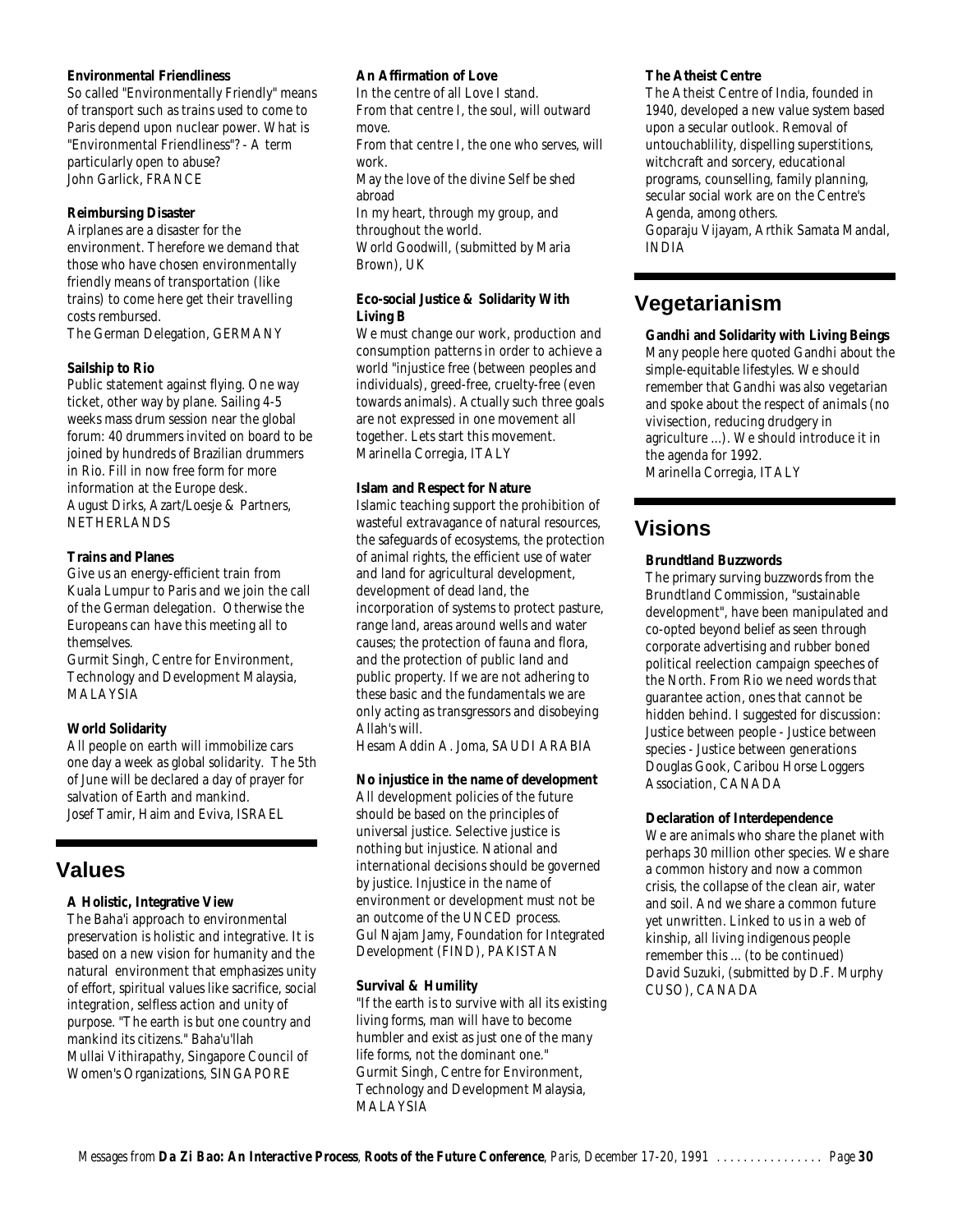### **Let's Get Beyond Complaining**

The role of NGOs should involve more than the right to complain or the right to point out limitations within the public sector. Instead, this role should be based on the right to participate effectively by demonstrating what works and that alternative solutions are effective, economically feasible and environmentally sustainable.

Waafas Ofosu-Amaah, Worldwide Network, USA

### **Vision from the South**

Dutch policies on sustainable development criticized by four guests from the "South". Critical of Northern overconsumption and alienation from nature, the book is an important companion not onlyto the Netherlands National Report to the UNCED in 1992 but also to the National Reports from Northern countries. On sale at the EUROPE stand and from Ian van Arkel Publishers, A. Numkade, 17, 3572 KP, Utrecht, Netherlands. Price US \$10 or equvalent. Concession for the Eastern and Southern NGOs. Ian Tellam, Wise - Amsterdam,

NETHERLANDS

### **War**

### **Networking: Community-based Reconstruction**

I have come to this conference as an observer in order to establish links with NGOs in an effort to seek out existing or to create new organisational and technical support structures for community-based construction programmes in areas devastated by war and natural disaster. I would like to meet anyone engaged in this problems of building and listen to the international experience. Mary Roslin, School of Architectural Studies, Univ. of Sheffield, UK

### **Nuclear testing**

Ask France for an immediate moratorium on nuclear testing and to sign the Partial Test Ban Treaty to be able to negotiate a Total Test Ban Treaty Katia Kanas, Greenpeace, FRANCE

### **Reconstruction of Settlements After War**

Thank you for your interest in the exhibition and charter for reconstruction. A meeting will be held at 6:00 p.m. in the coffee area left of Theatre Gaston Berger. We have drafted some amendments to the Citizens Action Plan to highlight issues related to the war. Working with ecological principles for settlement planning is essential if the disaster of war is not to be followed by the disaster of inappropriate or non-existent reconstruction. Working towards sustainability of settlements in the developed world is essential for the preention of war. Mary Roslin, School of Architectural

Studies, Univ. of Sheffield, UK

### **Secours pour la Somalie**

Le Comité de Soutien à la Somalie appelle à demander un secours humanitaire d'evergure pour les populations civiles de Somalie en priorité dans les zones de refuge où des certaines de milliers de femmes, enfants, vieillards, sont victimes de la tragédie que sulit le pays; en priorité là où les armes se tausent. Et que tout soit mis en peure pour que les armes se taisent. Mmes Tamayaré & Noublanche, Comité de Soutien à la Somalie, FRANCE

### **Vulnerability of nuclear plants in war**

The Electricité de France maintains a media campaign in Hungary in favour of the construction of a new block for the Paks nuclear plant. They argue that it is safe. But, do the Serbian missiles also know it? This year there have been several of them fallen on Hungarian territory. Ida Kiss, Green Earth, HUNGARY

# **Waste**

### **Déchets**

Combien de tasses, verres et assiettes "jetables" allons-nous utiliser durant cette conférence ? A mon avis, environ 12600 verres et tasses et 3400 assiettes au moins. SVP apportons notre propre tasse réutilisable afin d'être cohérents avec nos discours! Marie-Odile Junker, Cultural

Survival/Woman for a Healthy Planet, CANADA

### **DuPont Chemical Co.**

New report available on DuPont's environmental pollution ... Hold the applause! Chapters on chemical pollution, ozone depletion, chemical plant safety and more ... Available from Friends of the Earth, 218 D Street, SE Washington, D.C. 20003, Phone 202.544.2600. Report is 112 PP W/footnotes.

Jack Doyle, Friends of the Earth, U.S.A., USA

### **Excess Packaging**

Packaging is one of the activities of mankind that uses the earth's recources. Useless packaging has to be abolished, we want a sustainable breakfast! Let's all complain at the organizers of the conference - hand in resolutions in our hotels.

The German Delegation, GERMANY

### **Excess Packaging**

Printing error in message 61 - of course we want a sustainable breakfast, we do not want plastic food! Delegates: refuse plastics at the buffets - have the conference centre provide us with China cups and plates now! At least try to keep the same fork and cup for all the day. The German Delegation, GERMANY

### **Keep your waste at home!**

Every country must be responsible for its own waste management. We demand that there should be an end to the international waste trade to Eastern Europe and Third World. Also to end the export of hazardous/waste processing technologies from Western to Eastern and Third World countries. Mara Silina, Friends of the Earth - East /

Greenway, LATVIA

### **Radioactive Wastes**

Radioactive waste is a major issue for future generations. Those who want to join an international network on that topic to fight against underground filling of nuclear wastes, please contact us: M. Prieur, 4, Place du Présidial, 87000 Limoges, France Michel Prieur, Société Française pour le Droit de L'Environnement, FRANCE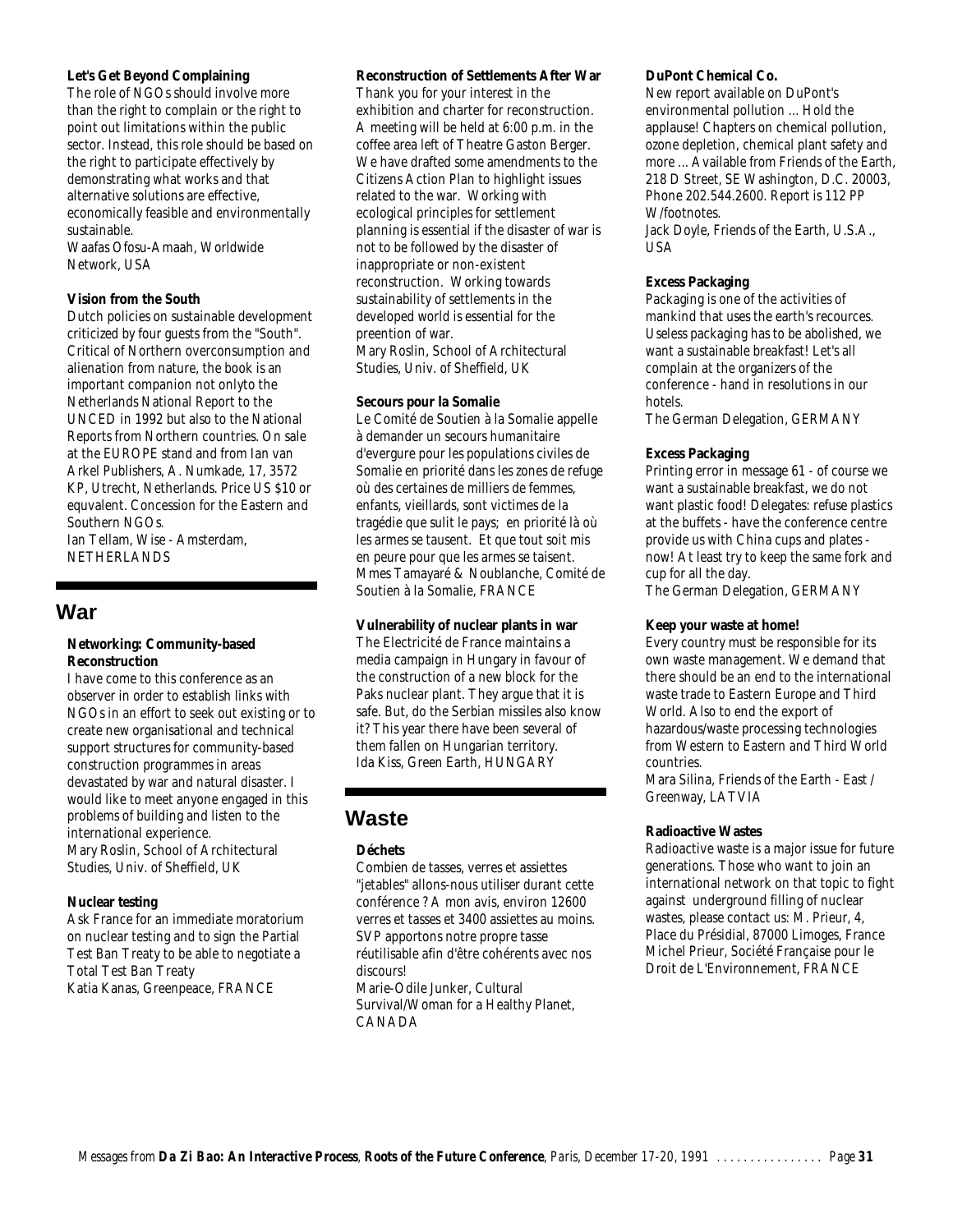### **U.S. Efficiency**

American companies produce 5 times the waste per dollar of goods sold compared with Japanese companies, and more than 2 times the waste per dollar of goods sold as compared to German companies. (Source: U.S. Office of Technology Assessment) Jack Doyle, Friends of the Earth, U.S.A., USA

### **Waste**

How many disposable plastic cups, plates ... will we use during this conference? My estimate is 12600 cups and 3400 plates, please bring your own non-disposable cups and plates, and we will walk our talk! Marie-Odile Junker, Cultural Survival/Woman for a Healthy Planet, CANADA

# **Water**

### **River Pollution**

My concern has been for the population of River Yamuna, sanitation and sewage disposal systems of Delhi. I would like to meet anyone working on the water problem.

Mukul Priyadarshini, INDIA

# **Women**

### **Agenda - Femmes**

Read the women's agenda 21! Lisez l'agenda 21 des femmes! Leye el agenda 21 de las mujeres! (Adressez-vous à Bella Abzug pour une copie) Marie-Odile Junker, Cultural Survival/Woman for a Healthy Planet, CANADA

### **Attention Please**

If you have any ideas/suggestions to stop the torture against children, specially to stop the rape of girls/children throughout the globe please write or contact Mrs Shaheen Burney, 5 United Plaza, Blue Area, Islamabad, Pakistan or at 6 Hassan Manzil, Arambagh Road, Karachi, Pakistan Shaheen Burney, Ansar Burney Welfare Trust, PAKISTAN

### **Breastfeeding**

I'd like to contact with Mrs Claude Didierjean about this theme. Judit Halasz, La Leche League of Hungary, **HUNGARY** 

### **Feminism**

I am concerned that some declarations in the Women's Agenda imply a push for forced androgyny, destruction of native cultural roles for women (what we wish to preserve), and put more emphasis on sex quotas than quality ideas. (I am a women, also)

Leslee Kulba, Citizen Action Alliance, USA

### **From a Woman to Another Woman**

To Bella: If our generation of women can act as we do is because your generation has done a very good job - don't blame us to be as we are, different from you, and thank you for all the minds you had open - with tenderness and respect. Muriel Muriel Saragoussi, Brazilian Forum of NGOs, BRASIL

### **Impact of environmental issues on women**

Women and children are most seriously affected by environmental degradation all over the world. It is especially in the interest of women that urgent steps be taken to strengthen the machinery for international economic co-operation, sustainable development and control of environmental degradation. My organisation thinks that the impact of environmental and development processes on women's situation must be dicussed in the UNCED and be reflected in UNCED documents.

Brigitte Triems, Women's International Democratic Federation, INTERNATIONAL NGO

### **Pakistani Women and the Environment**

52% of Pakistan's population consists of women. They should be involved in environmental projects at grass-roots level, as they have a direct contribution and impact on various factors influencing environmental conditions. Perhaps one day we shall succeed in mobilizing our women NGOs to combat the menace of environmental degradation. Shireen Gul, Foundation for Integrated Development (FIND), PAKISTAN

### **Population Taboo**

It's dismaying that the issue of human overpopulation, manifest differently in the North and in the South, seems to be taboo. A strong guarantee of women's reproductive rights would be a good way to break this taboo. Stephanie Mills, Elmwood Institute, USA

### **Rape of Women/Girls/Children**

I have come to this conference as a human right atcivist. I received 131 awards in the field of human rights from different parts of the globe. Recently I received the award of "Top outstanding young person of the world 1991" from Helsinki, Finland and "Man of the Earth 1991" from USA. I need your suggestions how we can stop the alarming/ dangerous conditions of rape of women, children and girls and how to the stop child abuse and neglect in all parts of the globe, specially in Asia. Ansar Burney, Ansar Burney Welfare Trust, PAKISTAN

### **Women & Legislation**

The women of Pakistan have organized themselves to act as a pressure group on government legislation. We fight against the oppressive laws against women through informal techniques of theatre shows, and wish the women of the world to be able to decide their future. Farida Tariq, All Pakistan Women's Association, PAKISTAN

### **Women and Environment**

Two powerful statements were adopted by the participants at the two conferences on women and environment, held in Miami in November this year - the global assembly in particular has renabled a new capacity for individuals with workable solutions, governments and institutions whose mandates are to meet human needs to collaborate in innovative new ways. Let's make shure that we are not leave Paris without having endorsed these two crual documents.

Waafas Ofosu-Amaah, Worldwide Network, USA

### **Women's Roots of the Future**

At the women's meeting on Tuesday evening, where more than 100 women met, a call was made: We, women participants and observers of the Paris conference, ask for a stronger emphasis in the Action agendaon women's issues. We demand that the Agenda 21 that was drafted at the World's Women's Congress for a Healthy Planet (Miami, Nov. 8-12) is adopted by the conference. Suzan Orlebeke, Both Ends, **NETHERLANDS**